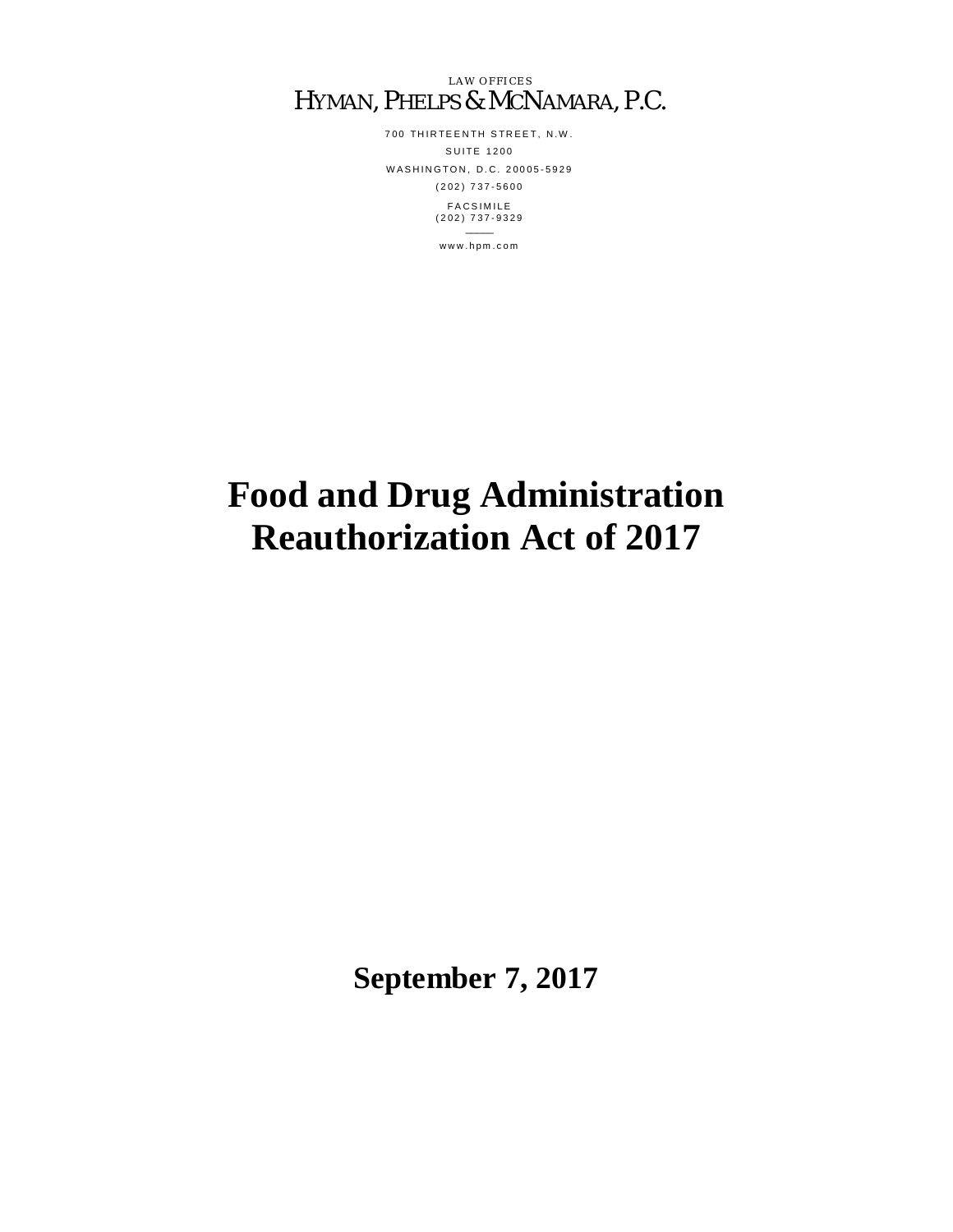# HYMAN, PHELPS & MCNAMARA, P.C.

# **TABLE OF CONTENTS**

| I.   |                                                      |                                                          |  |  |
|------|------------------------------------------------------|----------------------------------------------------------|--|--|
|      | A.                                                   |                                                          |  |  |
|      | <b>B.</b>                                            |                                                          |  |  |
| II.  | <b>MEDICAL DEVICE USER FEE AMENDMENTS OF 2017 17</b> |                                                          |  |  |
|      | A.                                                   |                                                          |  |  |
|      | <b>B.</b>                                            |                                                          |  |  |
| III. |                                                      |                                                          |  |  |
|      | A.                                                   |                                                          |  |  |
|      | <b>B.</b>                                            |                                                          |  |  |
| IV.  |                                                      |                                                          |  |  |
|      | $\mathbf{A}$ .                                       |                                                          |  |  |
|      | <b>B.</b>                                            |                                                          |  |  |
| V.   |                                                      |                                                          |  |  |
|      | $\mathbf{A}$ .                                       |                                                          |  |  |
|      | <b>B.</b>                                            |                                                          |  |  |
|      | C.                                                   |                                                          |  |  |
|      | D.                                                   | <b>Development of Drugs and Biological Products for</b>  |  |  |
|      | E.                                                   | <b>Additional Provisions on Development of Drugs and</b> |  |  |
| VI.  |                                                      | <b>REAUTHORIZATIONS AND IMPROVEMENTS RELATED</b>         |  |  |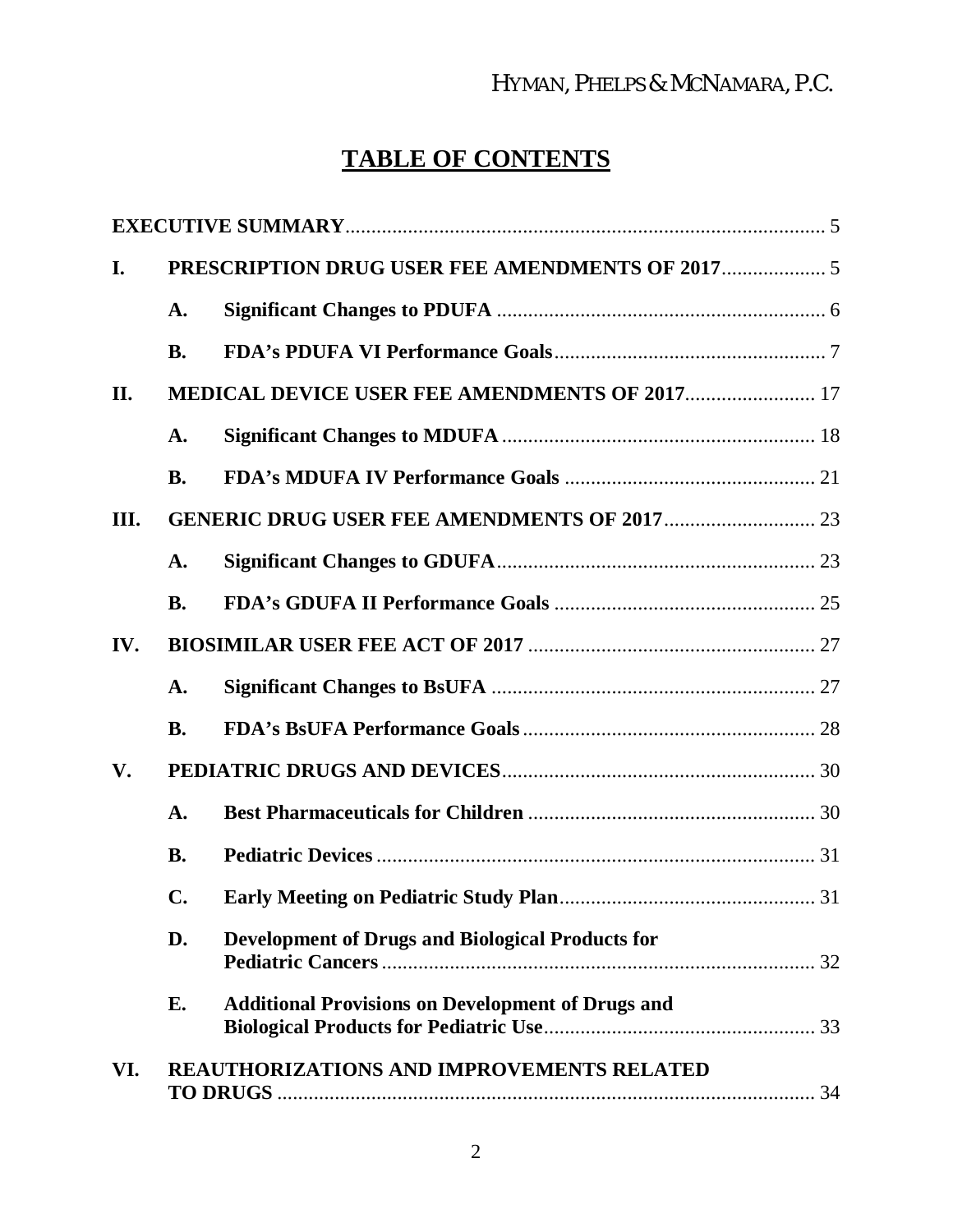|      | A.             | <b>Reauthorization of Provision Relating to Exclusivity of</b> |  |  |  |
|------|----------------|----------------------------------------------------------------|--|--|--|
|      | <b>B.</b>      | <b>Reauthorization of the Critical Path Public-Private</b>     |  |  |  |
|      | $\mathbf{C}$ . |                                                                |  |  |  |
|      | D.             | Protecting and Strengthening the Drug Supply Chain 35          |  |  |  |
|      | E.             |                                                                |  |  |  |
|      | F.             |                                                                |  |  |  |
|      | G.             |                                                                |  |  |  |
|      | H.             |                                                                |  |  |  |
|      | I.             | <b>Sense of Congress on Lowering the Cost of Prescription</b>  |  |  |  |
|      | J.             |                                                                |  |  |  |
|      | <b>K.</b>      |                                                                |  |  |  |
| VII. |                | <b>MEDICAL DEVICE INSPECTION AND REGULATORY</b>                |  |  |  |
|      | A.             |                                                                |  |  |  |
|      | <b>B.</b>      | <b>Improvements to Inspections Process for Device</b>          |  |  |  |
|      | $C_{\bullet}$  |                                                                |  |  |  |
|      | D.             |                                                                |  |  |  |
|      | E.             |                                                                |  |  |  |
|      | F.             |                                                                |  |  |  |
|      | G.             |                                                                |  |  |  |
|      | Н.             |                                                                |  |  |  |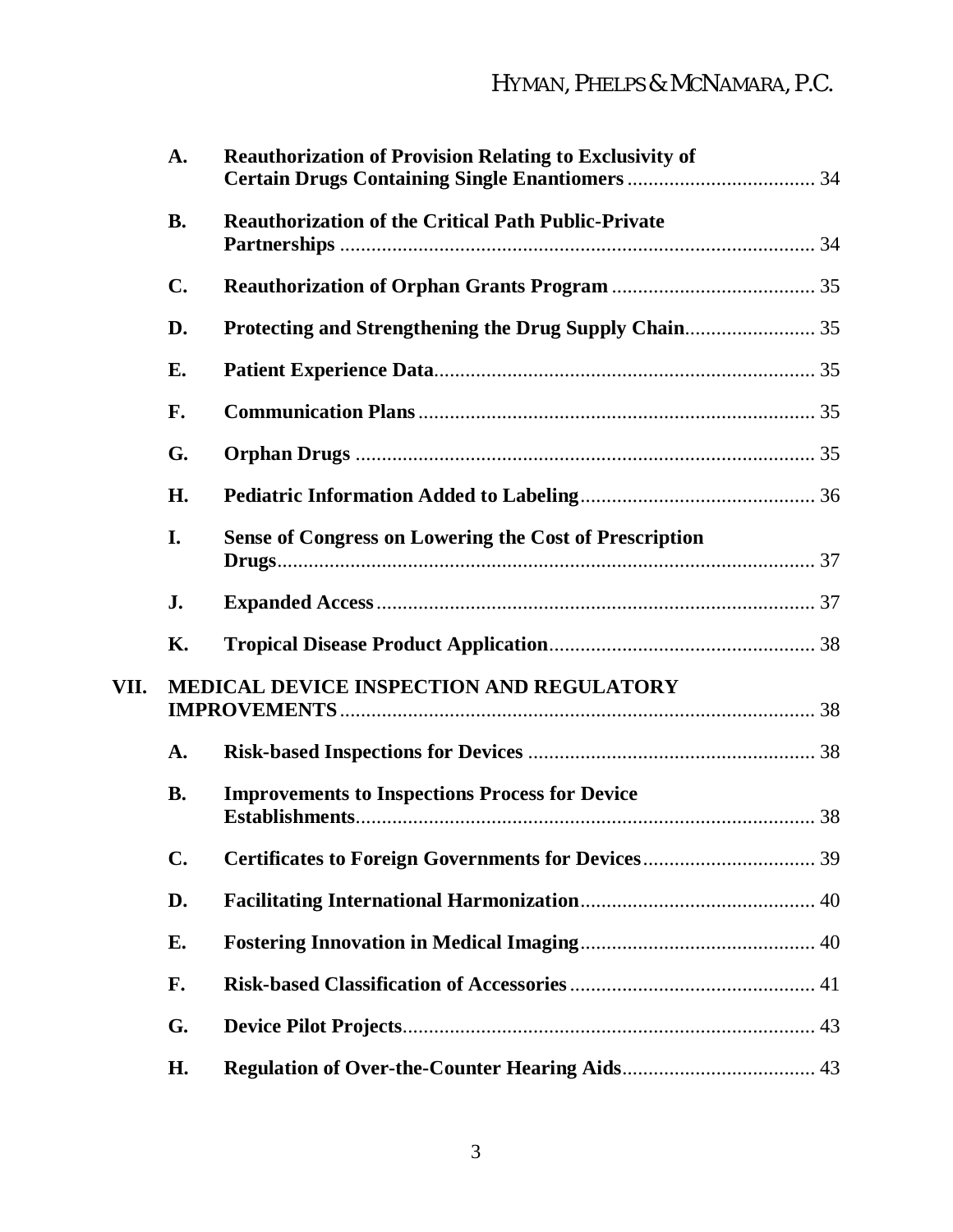# HYMAN, PHELPS & MCNAMARA, P.C.

|     | I.             |                                                                                                                                                                                               |  |  |  |  |
|-----|----------------|-----------------------------------------------------------------------------------------------------------------------------------------------------------------------------------------------|--|--|--|--|
|     |                |                                                                                                                                                                                               |  |  |  |  |
|     | A.             |                                                                                                                                                                                               |  |  |  |  |
|     | <b>B.</b>      | <b>Enhancing Regulatory Transparency to Enhance Generic</b>                                                                                                                                   |  |  |  |  |
|     | $\mathbf{C}$ . | <b>Competitive Generic Therapies &amp; Incentivizing</b>                                                                                                                                      |  |  |  |  |
|     | D.             | <b>Accurate Information About Drugs with Limited</b>                                                                                                                                          |  |  |  |  |
|     | <b>E.</b>      |                                                                                                                                                                                               |  |  |  |  |
|     | F.             |                                                                                                                                                                                               |  |  |  |  |
|     | G.             | <b>Reporting on Pending Generic Drug Applications and</b><br><b>Priority Review Applications &amp; GAO Study of Issues</b><br><b>Regarding First Cycle Approvals of Generic Medicines  47</b> |  |  |  |  |
| IX. |                |                                                                                                                                                                                               |  |  |  |  |
|     | A.             |                                                                                                                                                                                               |  |  |  |  |
|     | <b>B.</b>      |                                                                                                                                                                                               |  |  |  |  |
|     | $\mathbf{C}$ . | <b>Streamlining and Improving Consistency in Performance</b>                                                                                                                                  |  |  |  |  |
|     | D.             |                                                                                                                                                                                               |  |  |  |  |
|     | <b>E.</b>      |                                                                                                                                                                                               |  |  |  |  |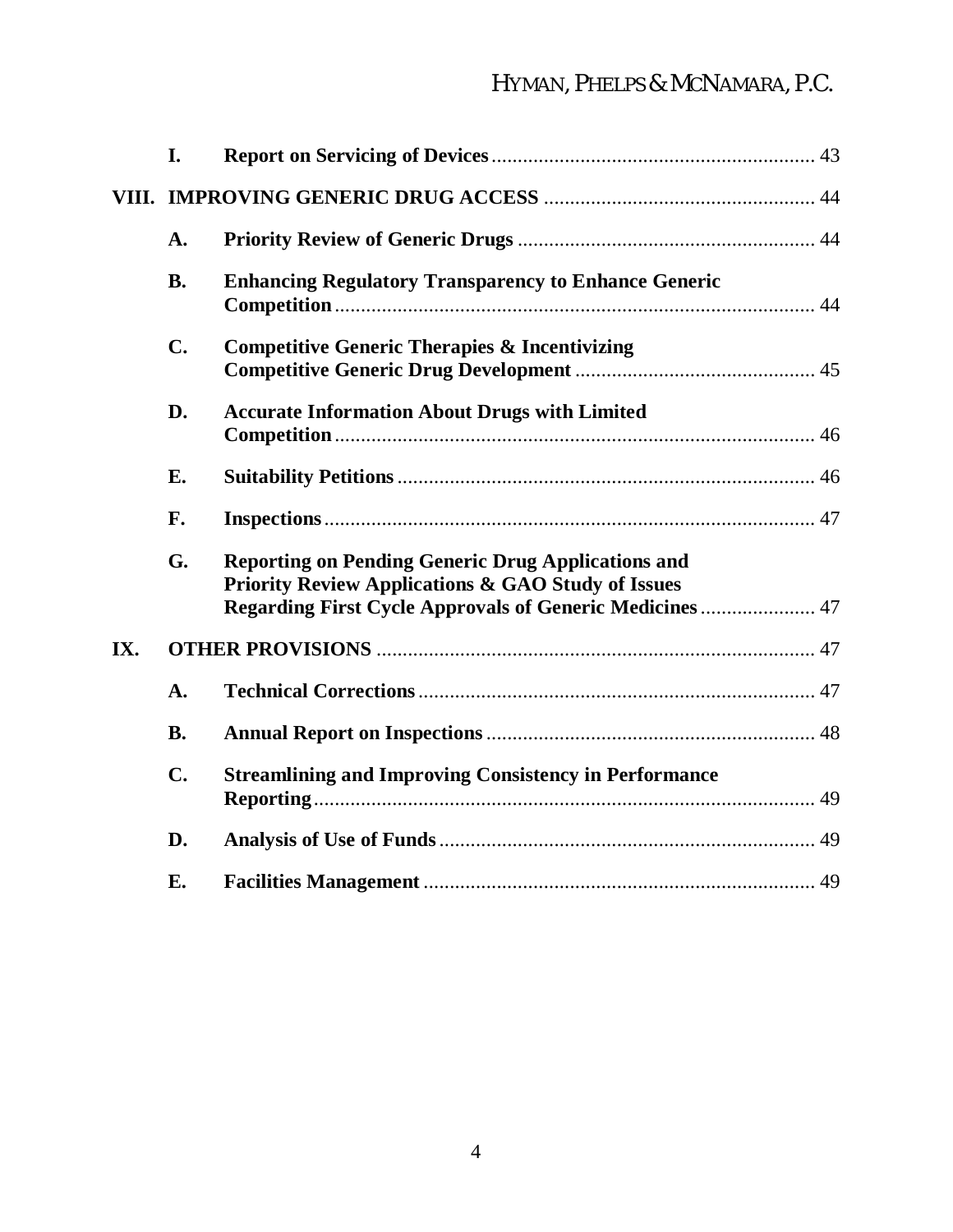#### **EXECUTIVE SUMMARY**

On August 18, 2017, President Trump signed into law the Food and Drug Administration Reauthorization Act ("FDARA"), Pub. L. No. 115-52, \_\_\_ Stat. (2017), which primarily amends both the Federal Food, Drug, and Cosmetic Act ("FDC Act") and Public Health Service Act ("PHS Act").<sup>1</sup> In addition to reauthorizing and amending several drug and medical device provisions that were scheduled to sunset, FDARA also makes several changes to the law concerning medical device manufacturer inspections, and addresses access to generic drugs. The law significantly changes the FDC Act and the PHS Act in several respects that will have considerable short- and longterm effects on the regulated industry and the Food and Drug Administration ("FDA").

FDARA includes nine titles, the first five of which concern drug and medical device user fee and pediatric-related programs. Title VI includes a potpourri of changes to the law styled as improvements related to drugs. Title VII makes significant changes to the law to enhance FDA's medical device inspection process. Title VIII is intended to improve generic drug access and creates a new 180-day exclusivity incentive to encourage the development of so-called "competitive generic therapies." Finally, Title IX makes technical and miscellaneous changes to the law.

This memorandum summarizes FDARA – in particular, the provisions that are of most interest to our clients – and analyzes FDARA's potential effects on the FDAregulated industry. It is organized to summarize each title in the order presented in FDARA. In addition to this memorandum, Hyman, Phelps & McNamara, P.C. will periodically report on various FDARA issues on our firm's blog, the FDA Law Blog (www.FDALawBlog.net). You can register for e-mail updates on the blog.

#### **I. PRESCRIPTION DRUG USER FEE AMENDMENTS OF 2017**

FDARA reauthorizes the Prescription Drug User Fee Act ("PDUFA") through Fiscal Year ("FY") 2022. PDUFA was first enacted in 1992 to generate revenue from user fees paid by drug and biologic manufacturers in exchange for FDA's agreement to expedite the review process (known as "Performance Goals") for sponsors submitting certain New Drug Applications ("NDAs") and Biologics License Applications ("BLAs"). PDUFA has been reauthorized every five years since 1992, with the current iteration being the sixth PDUFA ("PDUFA VI").

 $1$  A copy of FDARA (H.R. 2430) is available at https://www.congress.gov/115/bills/hr2430/BILLS-115hr2430enr.pdf. A House Report on H.R. 2430, H.R. Rep. No. 115-201 (2017), is available at https://www.congress.gov/115/crpt/hrpt201/CRPT-115hrpt201.pdf.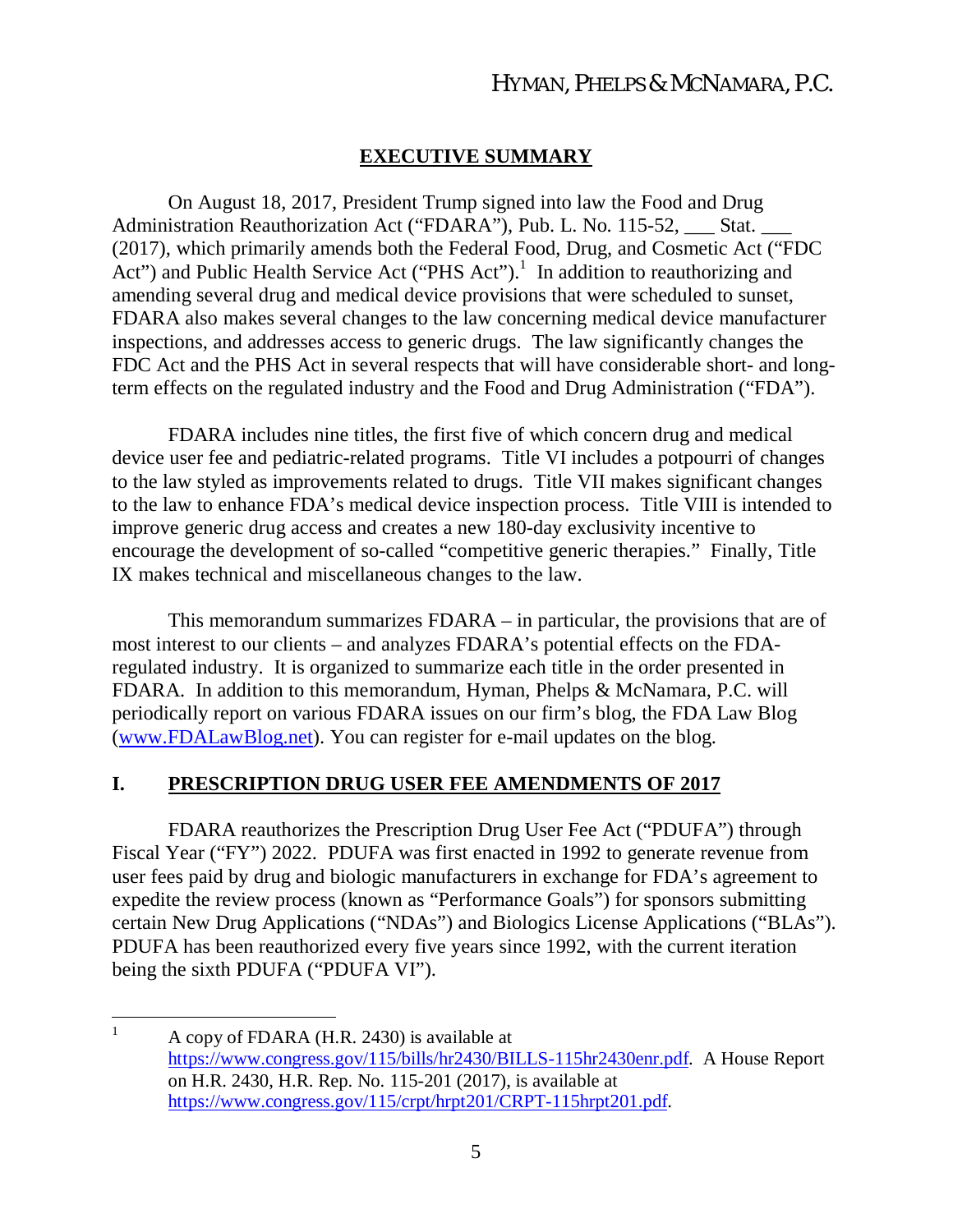#### **A. Significant Changes to PDUFA**

The current overall PDUFA use fee structure and the fee setting process were established in 1992 with the enactment of PDUFA I. Since PDUFA I, there have been three types of user fees: (1) an application fee due upon the submission of original NDAs, BLAs, and certain supplements; (2) an annual fee for each prescription drug establishment identified in an NDA or BLA that manufactures the prescription drug product or biological product; and (3) an annual fee applicable to each product covered by an approved NDA or BLA.

PDUFA VI significantly alters the user fee program structure and related mechanisms. These changes are intended to enhance administrative efficiency, to achieve increased predictability and stability of fee amounts and revenues, and to improve FDA's ability to engage in long-term financial planning.

Under PDUFA VI, two fee types will be in effect beginning in FY 2018: (1) an application fee (either a full fee or one-half of a full fee depending on whether or not the original NDA or BLA contains "clinical data"); and (2) an annual prescription drug program fee. Both the application fee for certain supplements and the annual establishment fee under previous law have been eliminated. Other than eliminating the supplement application fee, the statutory provisions governing assessment of the application fee remain the same as under PDUFA V.

The new annual prescription drug program fee is largely a retooled version of the product fee under previous PDUFA iterations. The fee, which must be paid by the NDA or BLA holder by the later of the first business day on or after October 1st of each fiscal year or the first business day after the enactment of an appropriations act concerning the collection and obligation of user fees, is assessed with respect to each "prescription drug product" identified in an NDA or BLA. A "prescription drug product" is described as a drug with a specific strength or potency in final dosage form subject to an approved NDA or BLA, that is dispensed only with a prescription, and that is listed in FDA's Orange Book (not including drug products in the discontinued section of the Orange Book) for an NDA. <u>See</u> FDC Act § 735(3) (21 U.S.C. § 379g(3)). This provision does not apply to multi-source drugs, i.e.*,* drugs subject to generic competition, or to the generic competitors themselves. Certain orphan drugs are also exempt. Importantly, no more than five prescription drug program fees can be assessed with respect to any single NDA or BLA. Thus, if there are seven strengths approved under a single NDA, FDA will assess only five prescription drug program fees for that NDA.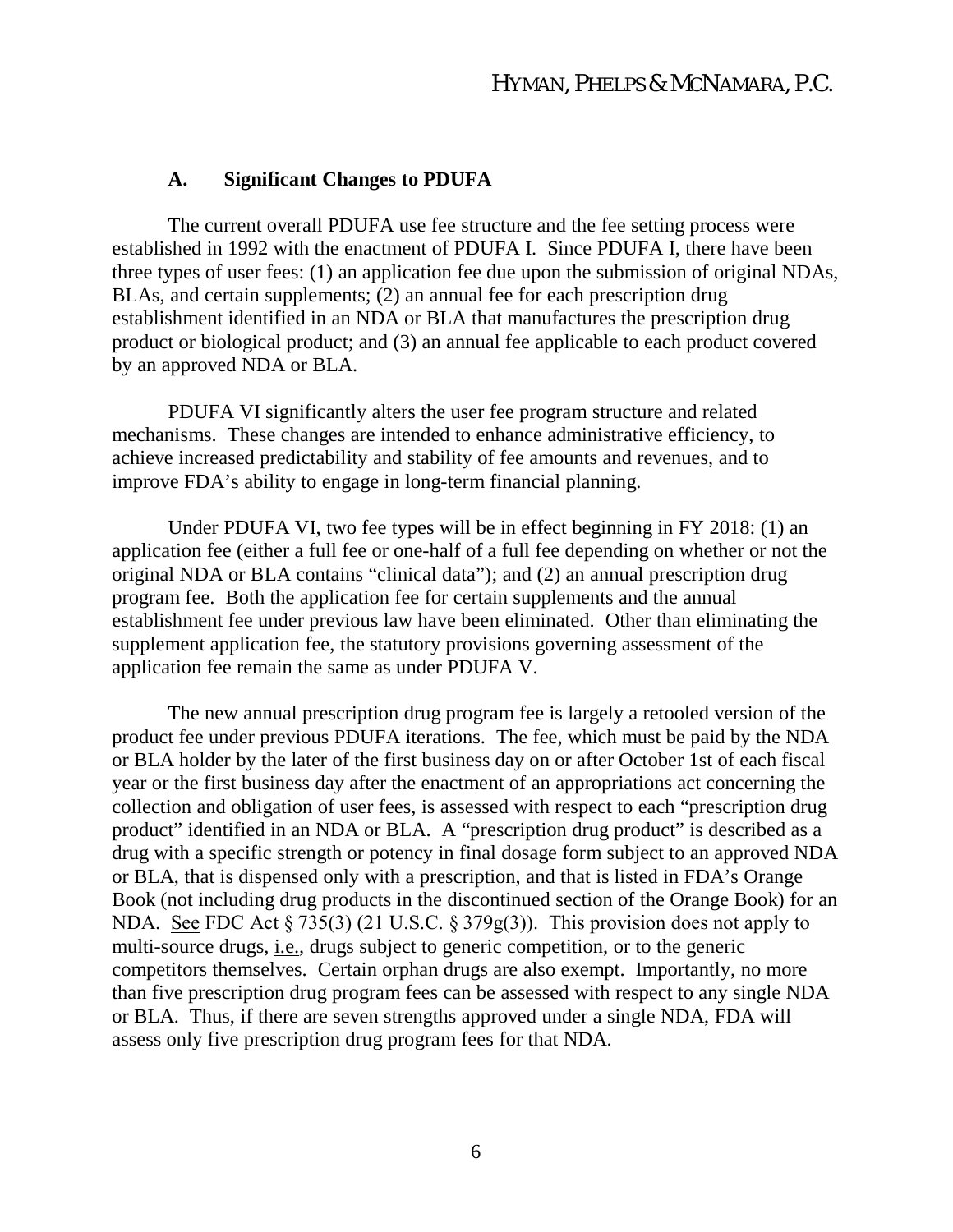Under PDUFA V, the three fee types (i.e., application, establishment, and product fees) generated a total revenue amount set by the statute that was adjusted annually. Of the total revenue amount determined for a fiscal year, one-third was derived from each of the three fee types. Under PDUFA VI, FDA and industry agreed to shift a greater proportion of the target revenue allocation to more predictable fee-paying types. For FY 2018, the annual base revenue amount is \$878,590,000 and is adjusted annually for FYs 2019-2022. Of the total revenue amount determined for a fiscal year, 20 percent is derived from application fees, and 80 percent is derived from annual prescription drug program fees.

### **B. FDA's PDUFA VI Performance Goals**

FDA's PDUFA VI Performance Goals Letter,<sup>2</sup> summarized below, covers a wide range of drug development-related activities, including commitments to ensure the effectiveness of the human drug review program for various types of applications.

*Review Performance Goals for Drug Marketing Applications*. The Goals Letter set the current review performance goals for various types of drug marketing applications as follows:

| <b>Submission Cohort</b>     | <b>Standard</b>               | <b>Priority</b>           |  |
|------------------------------|-------------------------------|---------------------------|--|
| <b>NME NDAs and Original</b> | $90\%$ in 10 months of the 60 | 90% in 6 months of the 60 |  |
| <b>BLAs</b>                  | day filing date               | day filing date           |  |
| <b>Non NME NDAs</b>          | 90% in 10 months of the       | 90% in 6 months of the    |  |
|                              | receipt date                  | receipt date              |  |
| <b>Class 1 Resubmissions</b> | 90% in 2 months of the        | 90% in 2 months of the    |  |
|                              | receipt date                  | receipt date              |  |
| <b>Class 2 Resubmissions</b> | 90% in 6 months of the        | 90% in 6 months of the    |  |
|                              | receipt date                  | receipt date              |  |
| <b>Original Efficacy</b>     | 90% in 10 months of the       | 90% in 6 months of the    |  |
| <b>Supplements</b>           | receipt date                  | receipt date              |  |
| <b>Class 1 Resubmitted</b>   | 90% in 2 months of the        | 90% in 2 months of the    |  |
| <b>Efficacy Supplements</b>  | receipt date                  | receipt date              |  |
| <b>Class 2 Resubmitted</b>   | 90% in 6 months of the        | 90% in 6 months of the    |  |
| <b>Efficacy Supplements</b>  | receipt date                  | receipt date              |  |

**Table 1: Original and Resubmitted Applications and Supplements**

<sup>2</sup> The PDUFA VI Performance Goals are available at https://www.fda.gov/downloads/ForIndustry/UserFees/PrescriptionDrugUserFee/UCM51 1438.pdf.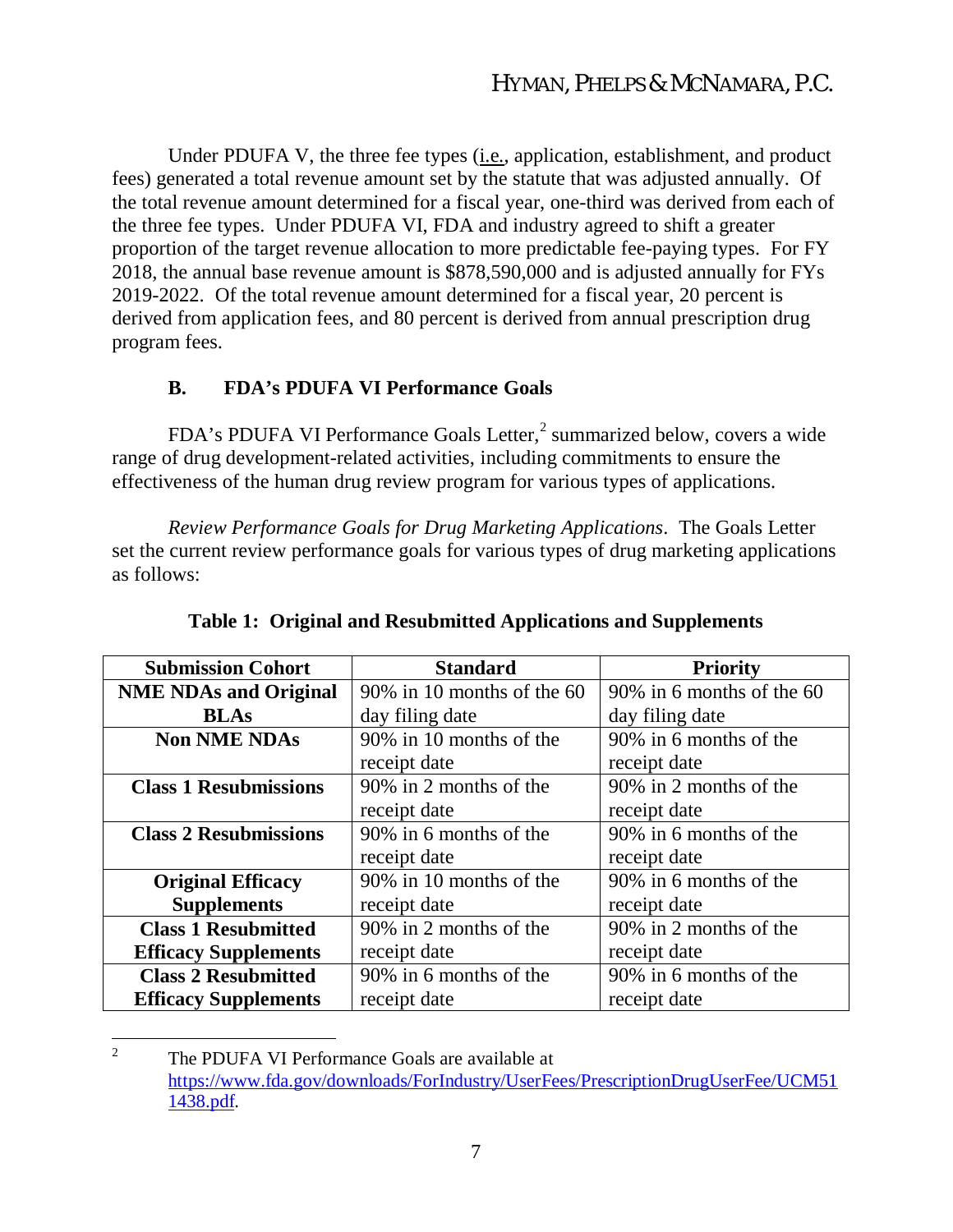|                      | <b>Prior Approval</b>  | <b>All Other</b>       |
|----------------------|------------------------|------------------------|
| <b>Manufacturing</b> | 90% in 4 months of the | 90% in 6 months of the |
| <b>Supplements</b>   | receipt date           | receipt date           |

#### **Table 2: Manufacturing Supplements**

*The NME NDA and Original BLA "Program."* To promote transparency and communication between the FDA review team and the applicant, FDA reauthorized "the Program" for review of all New Molecular Entity New Drug Applications (NME NDAs) and original BLAs, including applications that are resubmitted following a Refuse-to-File decision, received from October 1, 2017, through September 30, 2022 (i.e., FYs 2018- 2022).

The Program is intended to "promote the efficiency and effectiveness of the first cycle review process and minimize the number of review cycles necessary for approval, ensuring that patients have timely access to safe, effective, and high quality new drugs and biologics." PDUFA VI Performance Goals at 7.

The Program outlines a standard approach for review of NME NDAs and original BLAs, but allows for the FDA review team and the applicant to discuss and reach a mutual agreement on the timing and nature of interactions between the applicant and FDA through what is known as a "Formal Communication Plan." Id. The Formal Communication Plan will specify any elements of the Program that FDA and the sponsor agree are unnecessary. Id.

If an application reviewed in the Program is for a product that the FDA review team identifies as meeting an important public health need, and the review team determines that a first-cycle approval is likely for the application, the team intends to make "every effort to conduct an expedited review and act early on the application." Id. at 7-8.

The parameters of the Program include, among other things, a pre-submission meeting that is "strongly encouraged," a mid-cycle communication "to provide the applicant with an update on the status of the review of their application," and a late-cycle meeting at which the FDA review team, appropriate team leaders and supervisors, and the applicant will discuss the status of the review of the application. Id. at 8-12.

The goal for inspection times was reauthorized (6 months of original receipt for priority applications and within 10 months of the date of original receipt for standard applications), as was a quality system approach that implements a tracking system to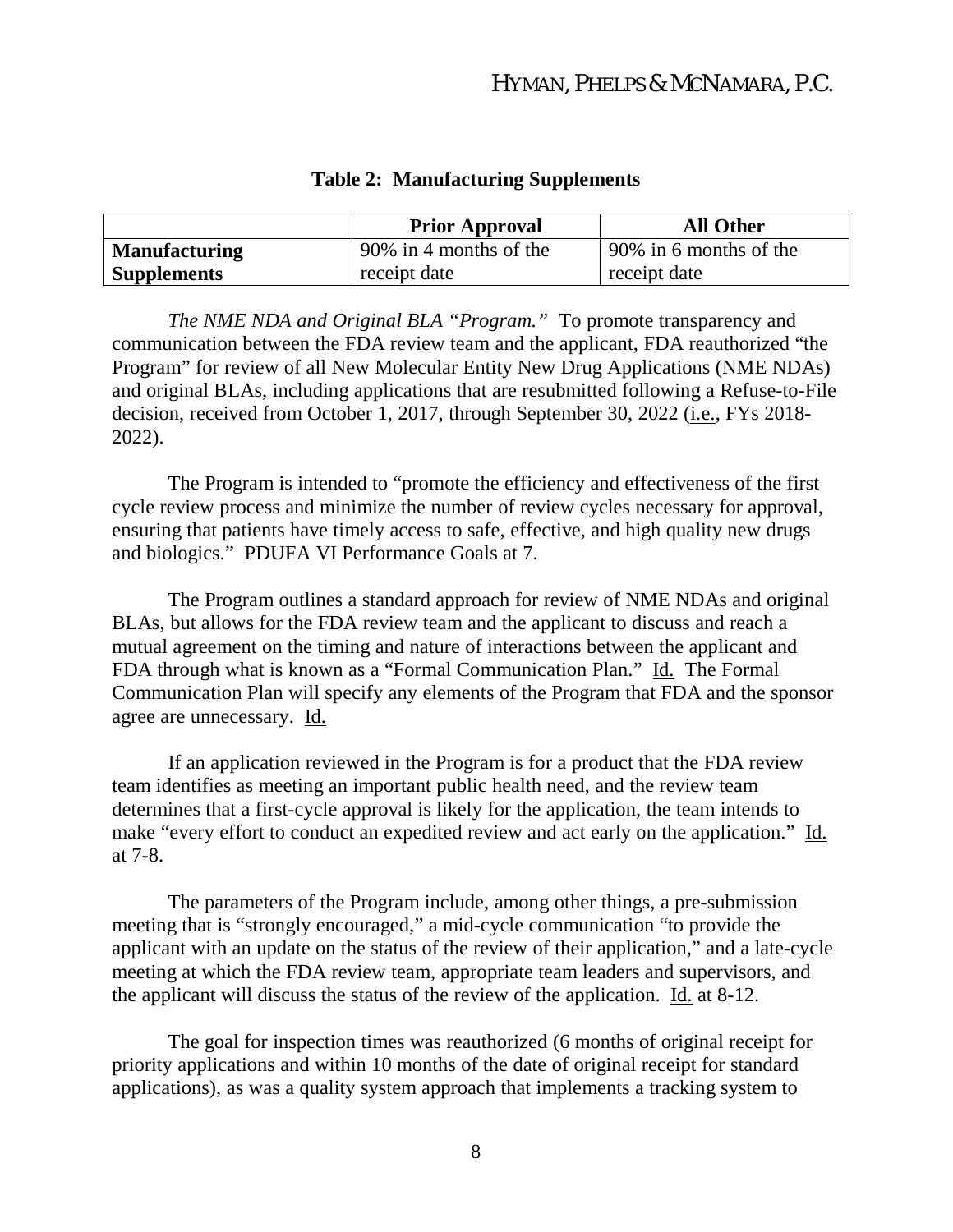document review team performance of key milestones for each of the applications reviewed under the Program.

At the pre-submission meeting, "FDA and the applicant will agree on the content of a complete application for the proposed indication(s)," including "preliminary discussions on the need for REMS or other risk management actions." Id. at 8. In addition, "FDA and the applicant may also reach agreement on submission of a limited number of application components not later than 30 calendar days after the submission of the original application," such as the submission of updated stability data. Id. at 8-9.

The description of the Program cautions that "[i]f the applicant does not have a pre-NDA/BLA meeting with FDA, and no agreement exists between FDA and the applicant on the contents of a complete application or delayed submission of certain components of the application, the applicant's submission is expected to be complete at the time of original submission." Id. at 9.

As part of the Program, priority and standard NME NDAs and original BLAs will be subject to different review goals as compared to other applications. FDA will review and act on 90 percent of standard NME NDA and original BLA submissions within 10 months of the 60-day *filing* date, and 90 percent of priority NME NDA and original BLA submissions within 6 months of the 60-day *filing* date. Use of the filing date instead of the submission date essentially means that the reviews are slated to take place within 12 months (standard review) and 8 months (priority review) from application submission.

*First Cycle Review Management.* FDA updated its GRMP guidance to include review activities added to the human drug review program since its finalization in 2005, as well as to articulate principles surrounding FDA communication with applicants and internal review timeframes. This was an effort to ensure efficient and effective first cycle reviews. FDA is scheduled to publish a draft guidance by the end of FY 2018 outlining the review process.

*Review of Proprietary Names to Reduce Medication Errors.* FDA will now set review goals for proprietary names during development (as early as end-of-phase two), and during their review of a marketing application. Id. at 13. For proprietary name review during drug development, FDA has set a goal to review 90 percent of proprietary name submissions filed within 180 days of receipt. Id. For proprietary name review during application review, FDA has set a goal to review 90 percent of NDA/BLA proprietary name submissions filed within 90 days of receipt. Id.

*Major Dispute Resolution.* Dispute resolution for procedural and scientific matters involving the review of human drug applications and supplements will also be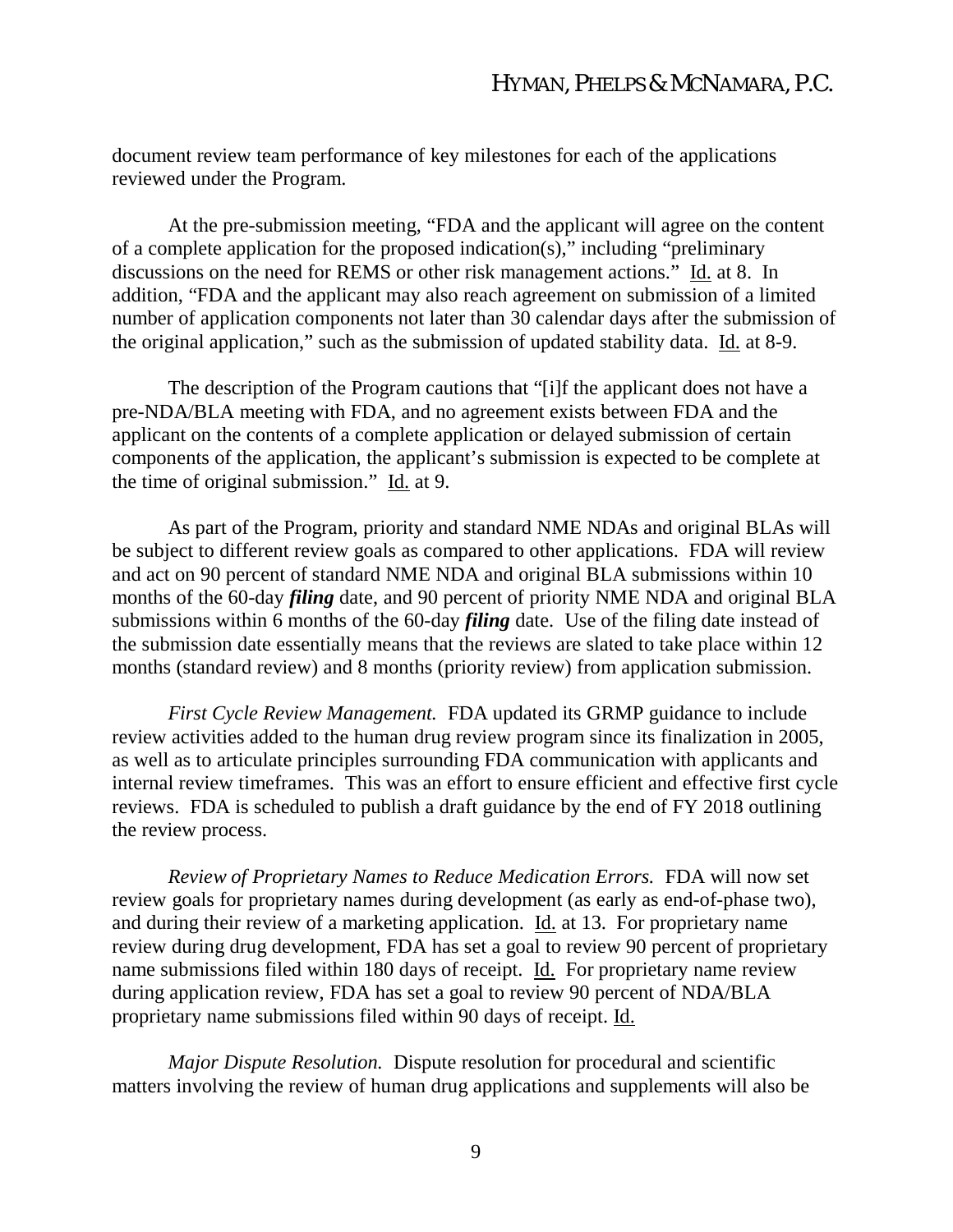restructured to include set procedures and performance goals. Id. 13-14. For procedural or scientific matters involving the review of human drug applications and supplements that cannot be resolved at the signatory authority level, FDA has set a goal of providing answers to 90% of appeals within 30 calendar days from the Center's receipt of the appeal. Id.

*Clinical Holds.* FDA outlined measurable goals and objectives for clinical hold responses. The Center should respond to 90 percent of sponsors' complete responses to a clinical hold within 30 days of the Agency's receipt of the submission. Id. at 15.

*Special Protocol Question Assessment and Agreement*. FDA set procedures and performance goals for the evaluation of certain protocols and issues to assess design adequacy according to the scientific and regulatory requirements identified by the sponsor. Id. at 15-16. The Goals Letter specifies that the sponsor should submit a limited number of specific questions about the protocol design and regulatory requirements for which the sponsor seeks agreement. Id. at 15. Within 45 days of receipt, FDA will provide a written response to the sponsor that includes an assessment of the protocol and answers to questions posed by the sponsor. Id.

Protocols that qualify for this program include: carcinogenicity protocols, stability protocols, and Phase 3 protocols for clinical trials that will form the basis of an efficacy claim. Id. The Goals Letter states that "[t]he fundamental agreement here is that having agreed to the design, execution, and analyses proposed in protocols reviewed under this process, the Agency will not later alter its perspective on issues of design, execution, or analyses unless public health concerns unrecognized at the time of protocol assessment under this process are evident." Id. at 15-16. FDA has set a goal of completing and returning 90 percent of special protocol assessments to the sponsor within the specified timeframe.

*Meeting Management Goals.* FDA set procedures and performance goals for meeting management administration (e.g., responding to meeting requests, scheduling meetings, receipt of meeting background packages). FDA will publish draft guidance on formal meetings between FDA and sponsors, further outlining the intended performance goals of meeting management by September 30, 2018. Id. at 20.

Table 3 below indicates the timeframes for FDA's response to a meeting request. FDA plans to respond to meeting requests and provide notification within the response times noted below for 90 percent of each meeting type. Id. at 16-17.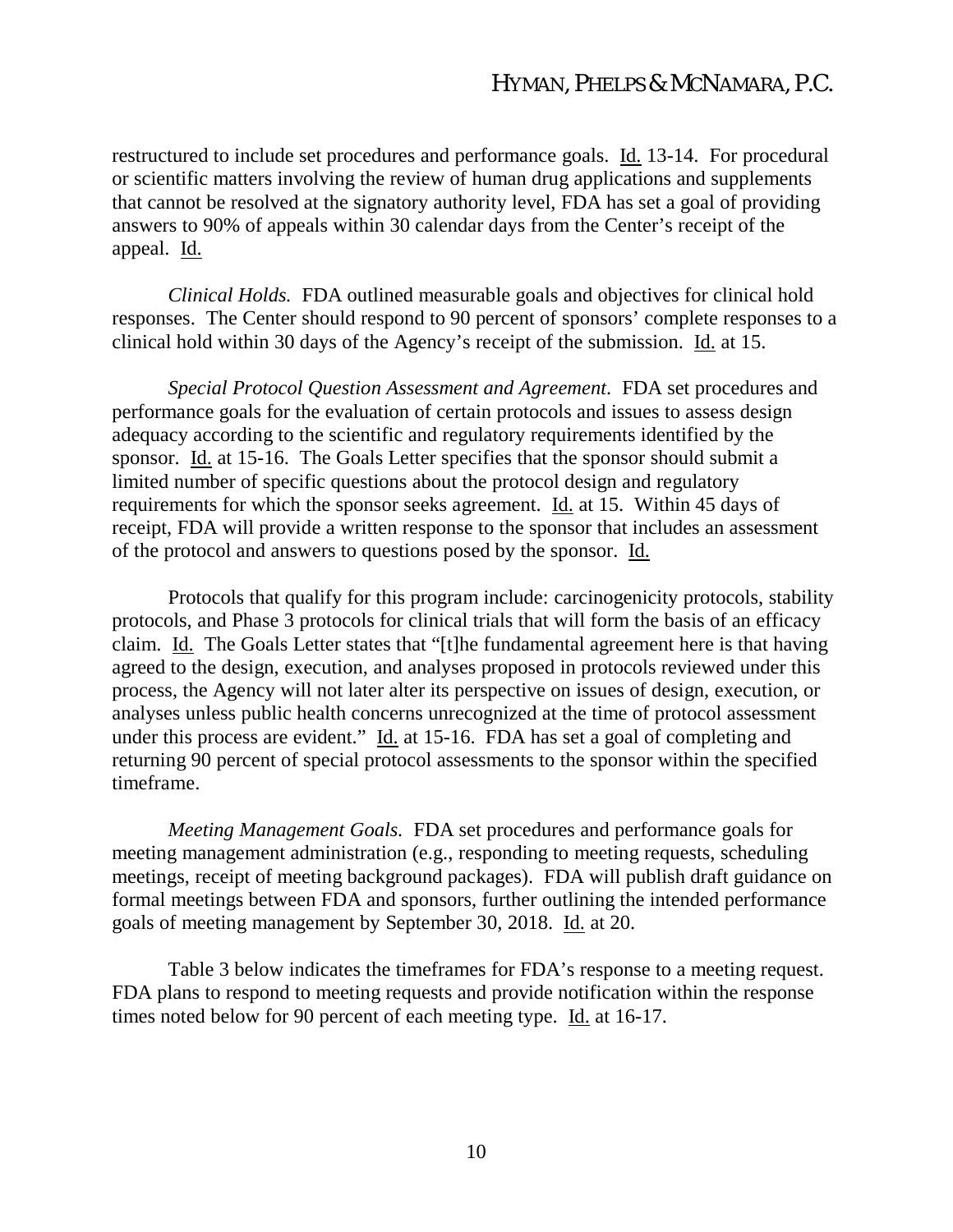| <b>Meeting Type</b> | <b>Response Time (Calendar Days)</b> |
|---------------------|--------------------------------------|
|                     |                                      |
|                     |                                      |
| B (EOP)             |                                      |
|                     |                                      |

**Table 3: Timeframes for FDA's Response to a Meeting Request**

Table 4 below indicates the timeframes for the scheduled meeting date following receipt of a formal meeting request, or in the case of a written response, the timeframes for the Agency to send the written response. Id. at 17-18. If the requested date for any meeting is greater than the specified timeframe, the meeting date should be within 14 calendar days of the requested date. Id. FDA plans to hold 90 percent of meetings within the timeframe for each meeting type, and to send 90 percent of written responses within the timeframe for each meeting type. Id. at 18.

#### **Table 4: Timeframes for the Scheduled Meeting Date**

| <b>Meeting Type</b> | <b>Meeting Scheduling or Written Response</b>    |  |
|---------------------|--------------------------------------------------|--|
|                     | <b>Time</b>                                      |  |
|                     | 30 calendar days from receipt of meeting request |  |
|                     | 60 calendar days from receipt of meeting request |  |
| B (EOP)             | 70 calendar days from receipt of meeting request |  |
|                     | 75 calendar days from receipt of meeting request |  |

Table 5 below lists the timing of the Agency's receipt of the sponsor background package for each meeting type. Id.

|  |  | Table 5: Timing of Agency's Receipt of Sponsor Background Package |  |
|--|--|-------------------------------------------------------------------|--|
|  |  |                                                                   |  |

| <b>Meeting Type</b> | <b>Receipt of Background Package</b>            |
|---------------------|-------------------------------------------------|
| A                   | At the time of the meeting request              |
| В                   | 30 calendar days before the date of the meeting |
|                     | or expected written response                    |
| B (EOP)             | 50 calendar days before the date of the meeting |
|                     | or expected written response*                   |
|                     | 47 calendar days before the date of the meeting |
|                     | or expected written response*                   |

\* If the scheduled date of a Type B (EOP) or C meeting is earlier than the timeframes specified in Table 4, the meeting background package will be due no sooner than six calendar days and seven calendar days following the response time for Type B (EOP) and C meetings specified in Table 3, respectively.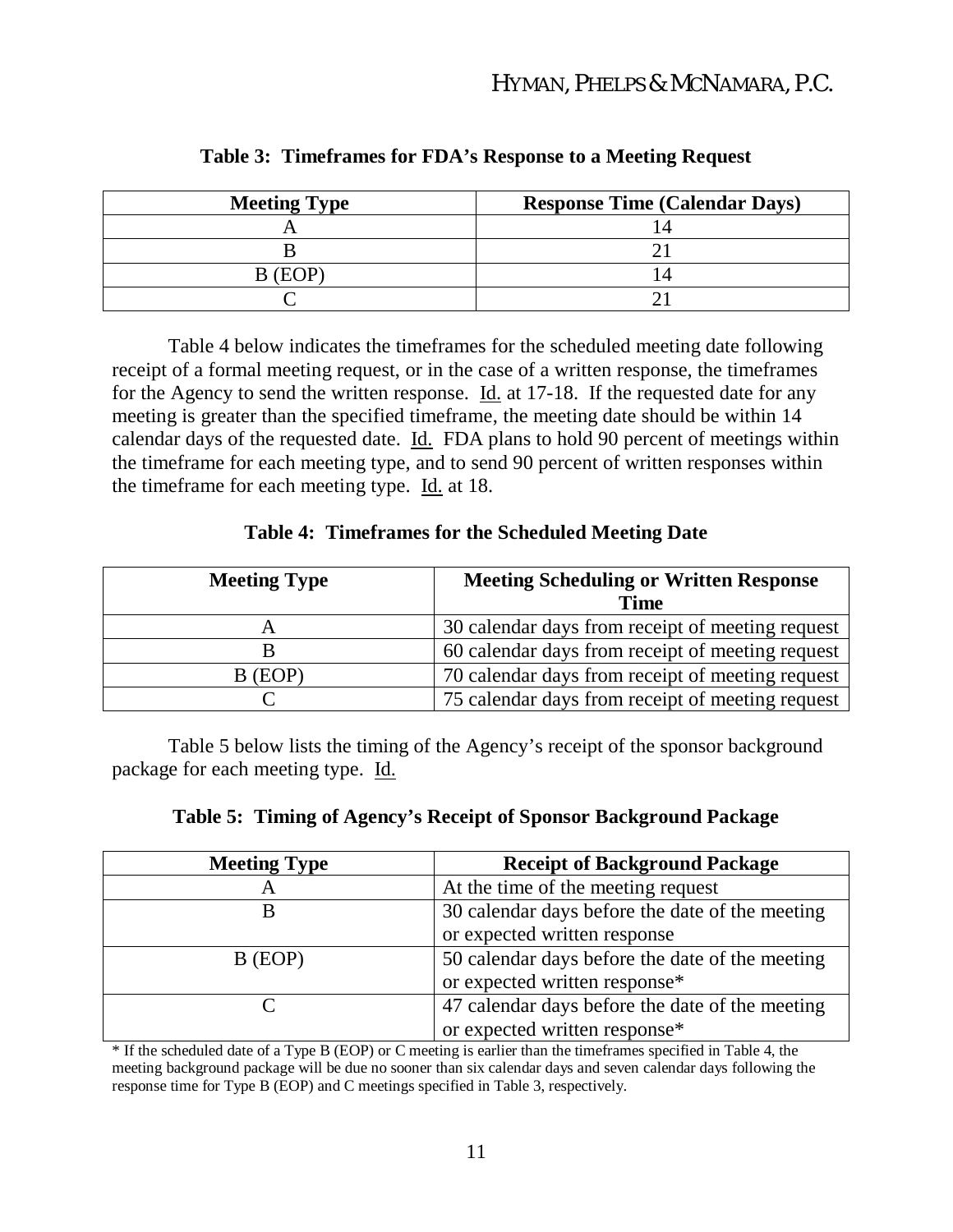FDA intends to send 90 percent of preliminary responses to the sponsor's questions contained in the background package no later than five calendar days before the meeting date for Type B (EOP) and C meetings. Id. at 19. Not later than three calendar days following the sponsor's receipt of FDA's preliminary responses for a Type B (EOP) or C meeting, the sponsor must notify FDA of whether the meeting is still needed, and if so, the agenda for the meeting. Id.

FDA plans to issue meeting minutes to 90 percent of sponsors within 30 calendar days of the date of the meeting. Id. The Goals Letter states, however, that in order to qualify for these performance goals, the sponsor must submit a written request to the review division which contains: (1) a statement of the purpose of the meeting; (2) a list of specific objectives/outcomes; (3) a proposed agenda; (4) a list of planned external attendees; (5) a list of requested Center attendees; and (6) the date that the meeting background package will be sent to the Center. Id. The Agency must also concur that the meeting will serve a useful purpose. Id. at 19-20.

*The Regulatory Science Program.* As part of the PDUFA VI Performance Goals, FDA will extend its regulatory science program "[t]o ensure that new and innovative products are developed and available to patients in a timely manner." Id. at 20.

In order to develop better communication between FDA and sponsors during the drug development process, FDA will maintain a dedicated drug development communication and training staff in CDER and CBER. Id. The staff will serve as a "liaison" to facilitate interactions between sponsors and each Center by serving as a point of contact for sponsors who have general questions about drug development or who are having difficulty communicating with the review team for their IND. Id. at 20-21. The communication staff will also provide training to the review organizations on best practices for communication with sponsors. Id. at 21.

In addition to efforts by FDA's dedicated communication staff, FDA will contract with an independent third party to perform an independent assessment of current communication practices. Id. FDA will convene a public workshop by the end of March 2021 to discuss the findings of this independent assessment. Id. The workshop will include feedback from sponsors and FDA review teams. Id. Using the information collected by the third-party review, FDA will update the current guidance on "Best Practices for Communication Between IND Sponsors and FDA During Drug Development" no later than one year following the public workshop. Id.

The success of the Breakthrough Therapy Program will be further prioritized through the dedication of additional resources that will allow FDA to continue to work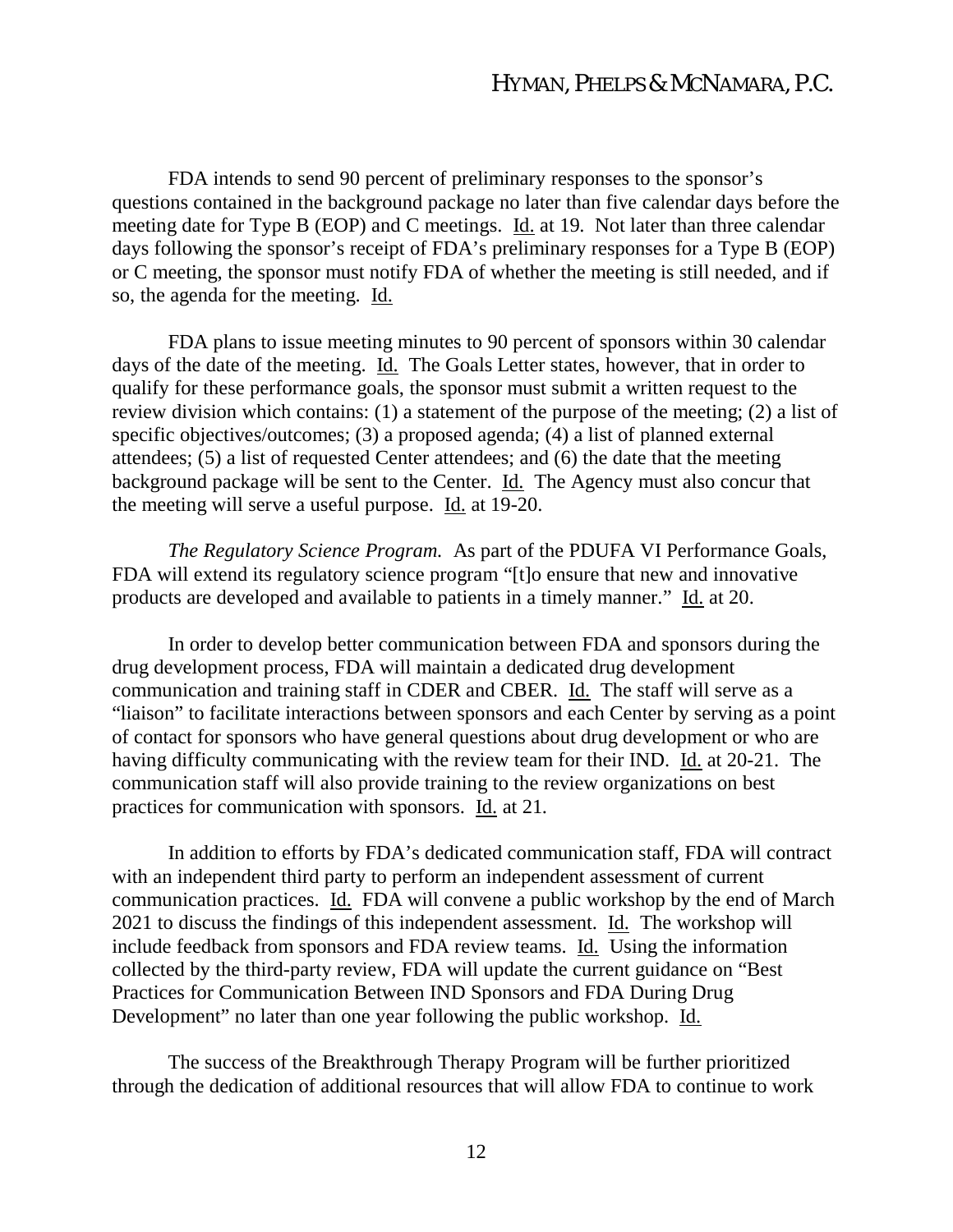closely with sponsors throughout the designation, development, and review process. Id. at 22.

FDA will establish a process for Type C meetings early in development, which must be accompanied by a full briefing document at the time of the meeting request. Id. In doing so, more accurate consultations on the feasibility of a surrogate as a primary endpoint to support accelerated or traditional approval can be provided. Id.

CDER and CBER's Rare Disease Program Staff will be integrated into review teams for rare disease development programs and application review. Id. at 22-23. Their "unique expertise on flexible and feasible approaches to studying and reviewing such drugs" will result in the advancement of the development of drugs for rare diseases. Id. at 23. The Rare Disease Program will also continue to provide training to all CDER and CBER review staff related to the development, review, and approval of drugs for rare diseases. Id. All staff activities must be included in the PDUFA annual performance report. Id.

CBER and CDER will reinforce the development of drug-device and biologicdevice combination products through its regulatory authority and breadth. Id. at 22-23. They will develop staff capacity and capability across the medical product centers and the Office of Combination Products, including participation in the core review team. Id. FDA will also streamline the process for combination product review by establishing MAPPs and SOPPs to promote efficient, effective, and consistent combination product development and review. Id. at 23-26.

FDA will contract with an independent third party to assess the current practices for review of combination drugs. Id. at 26. FDA will publish the final report from the assessment on its website no later than the end of FY 2020. Id. By the end of FY 2019, FDA will publish draft guidance or update previously published guidance describing considerations related to drug-device and biologic-device combination products on the following topics: (1) bridging studies and (2) patient-oriented labeling. Id.

The PDUFA VI Performance Goals will also require a stronger use of "real world" data in regulatory decision-making. Id. at 27. By the end of FY 2018, at least one public workshop will be conducted, and by FY 2021, activities in the form of pilot studies and methodology development projects to address outstanding concerns will be initiated and published in a draft guidance. Id.

*Regulatory Decision Tools to Support Drug Development and Review.* Regulatory decision tools that better aid the drug development process will be augmented to provide a more meaningful patient and caregiver contribution throughout the regulatory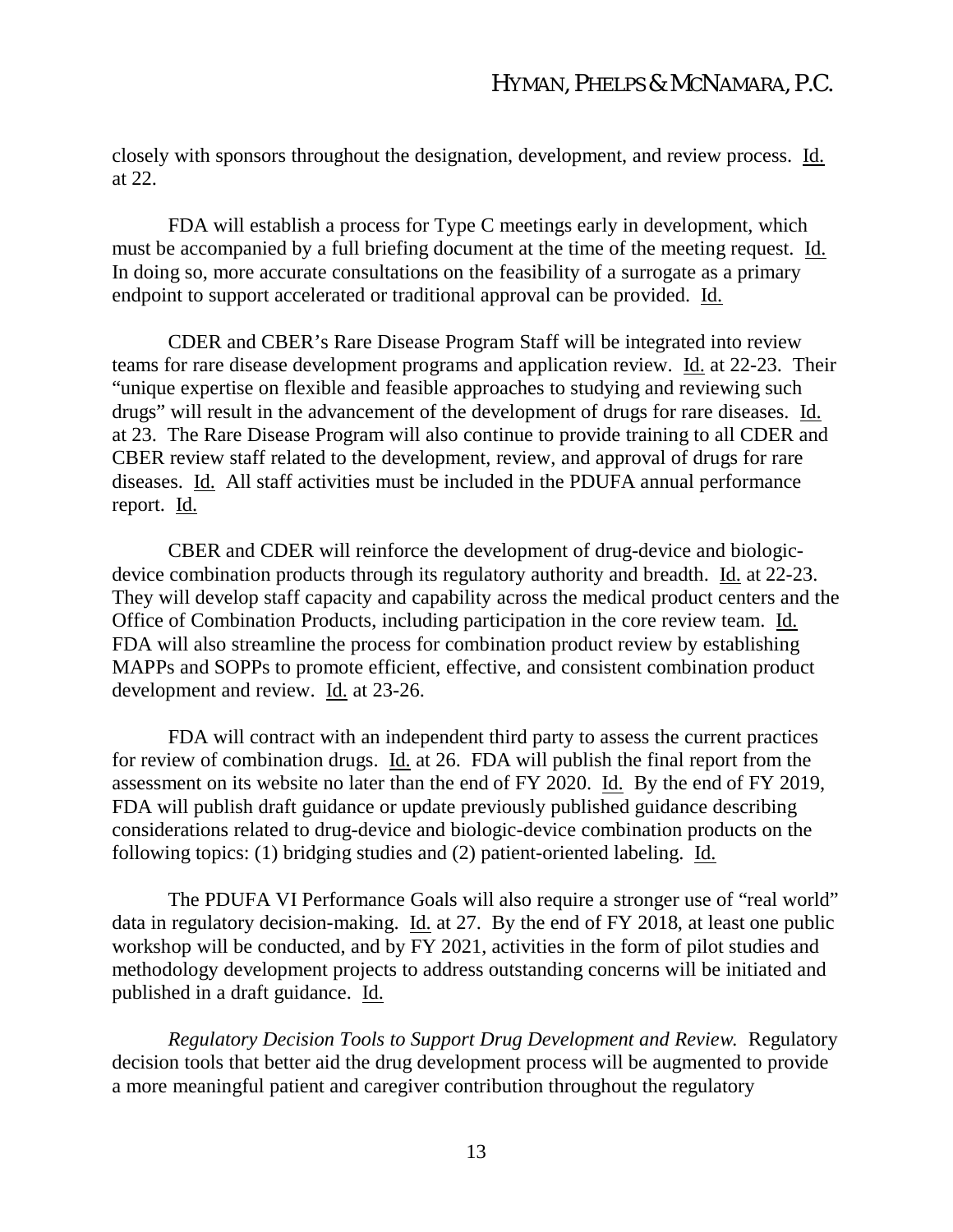engagement. Id. The staff capacity will be strengthened in order to supplement and utilize patient-focused methods, including Patient-Reported Outcomes ("PROs"). Id. at 28. A series of guidance documents, centered on approaches and methods focused on bridging initial patient-focused drug development meetings with meaningful patient and caregiver input will also be created. Id. at 28-29. FDA will prioritize the patient and caregiver voice by holding public workshops to gather input prior to the issuance of guidances, and will supply a repository of publicly available tools and resources. Id. Existing MAPPs and SOPPs will be revisited to include suggested approaches to incorporating an increased patient focus, and a public workshop exploring practices most able to enhance patient engagement in clinical trials will be held by the end of FY 2019. Id. at 29.

The PDUFA VI Performance Goals will further the Agency's implementation of structured benefit-risk assessment in regulatory decision-making that was previously outlined in PDUFA V. Id. FDA will publish a progress update to the current implementation plan by March 31, 2018. Id. Further, a public meeting regarding the application of the benefit-risk framework throughout the human drug lifecycle will convene by the end of FY 2019. Id. at 29-30. FDA will also enhance benefit-risk assessments by publishing a draft guidance for new drugs and biologics by the end of FY 2020. Id. at 30. FDA will conduct an evaluation of the implementation of the benefitrisk framework beginning in FY 2021, and will revise relevant MAPPs and SOPPs to include new approaches to incorporating the benefit-risk framework into drug review. Id.

FDA plans to advance Model-Informed Drug Development ("MIDD") by facilitating the development and application of exposure-based, biological, and statistical models derived from preclinical and clinical sources. Id. FDA will do this by developing its regulatory science and review expertise in MIDD approaches, convening a series of workshops, starting a pilot program for these approaches starting in FY 2018, publishing a draft guidance by end of FY 2019, and revising relevant MAPPs or SOPPS and/or review templates to incorporate the evaluation of these approaches. Id. at 30-31.

FDA will enhance its capacity to review complex adaptive, Bayesian, and other novel clinical trial designs. Id. at 31. FDA will do this by developing the staff capacity to enable processes to facilitate appropriate use of these types of methods, conducting a pilot program starting in FY 2018, convening a public workshop by end of the second quarter of FY 2018, publishing a draft guidance by end of FY 2018, and developing and revising relevant MAPPs, SOPPs, and/or review templates to incorporate guidelines for evaluating these designs. Id. at 31-33.

FDA will enhance its capacity to support analysis data standards for product development and review by developing staff capacity to review and provide feedback on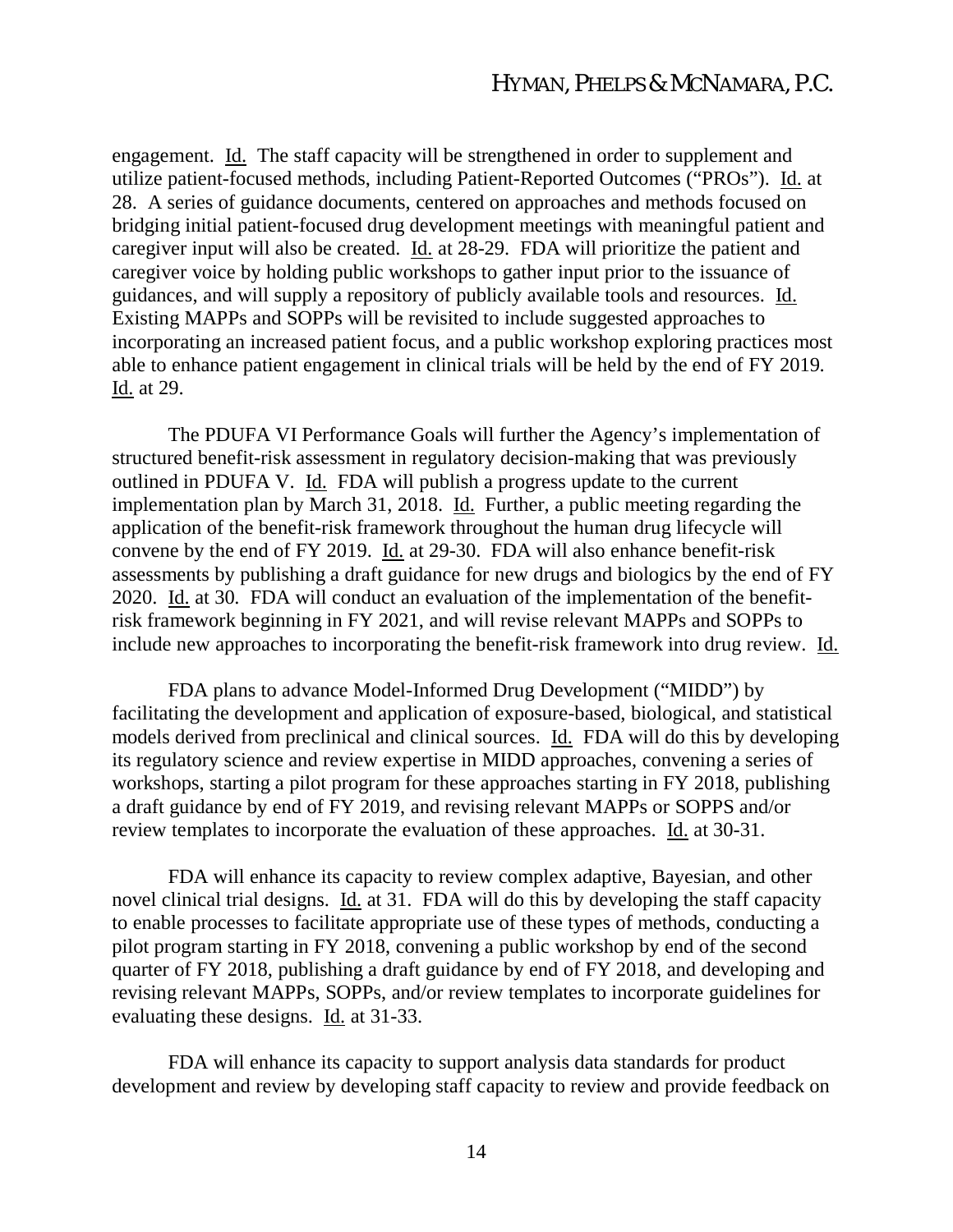the readiness of submitted analysis data sets and programs for review, as well as to assist with FDA development and updating of therapeutic area user guides to support these review activities. Id. at 33. FDA will convene a public workshop by the end of FY 2019 and will collaborate with external stakeholders and participate in public workshops. Id. By the end of FY 2020, FDA will develop/revise relevant MAPPs and SOPPs. Id.

Finally, FDA will enhance the drug development tools qualification pathway for biomarkers by developing staff capacity to enhance biomarker qualification review, piloting processes to engage external experts to support review of submissions, convening a public meeting by the end of FY 2018, publishing draft guidances by the end of FY 2018 and FY 2010, developing and revising relevant MAPPs and SOPPs, listing biomarker qualification submissions that are in the qualification process, publishing review and summary documents for qualified biomarkers, and maintaining traditional channels for engaging FDA outside of the qualification pathway. Id. at 33-34.

*FDA Drug Safety System.* FDA will continue to use user fees to enhance and modernize the U.S. drug safety system. These efforts will include the adoption of new scientific approaches; improving the utility of existing tools for detecting, evaluating, preventing, and mitigating adverse events; standardizing and integrating REMS into the healthcare system; enhancing communication and oversight of pre- and post-market review staff; and improving tracking and oversight of safety issues. Id. at 34.

FDA will use user fees to provide resources to (a) expand the Sentinel System and integrate the system into FDA pharmacovigilance activities and (b) provide timely and effective evaluation and communication of postmarketing safety findings to sponsors. Id. at 34-35.

By the end of FY 2019, FDA will hold a public meeting to discuss current and emerging Sentinel projects and to seek stakeholder feedback regarding gaps in the current system. Id. at 35. By the end of FY 2020, FDA will establish MAPPs and SOPPs to inform sponsors about the planned use of Sentinel to evaluate safety signals. Id. By the end of FY 2020, FDA will facilitate integration of Sentinel into the human drug review program, and will develop a comprehensive training program for review staff. Id. By the end of FY 2022, FDA will analyze and report on the impact of Sentinel. Id. at 36.

By the end of FY 2019, FDA will update MAPPs and SOPPs concerning tracking postmarketing safety signals to include consistent and timely notification to a sponsor (1) when a serious safety signal involving a product is identified and (2) to the extent practicable, not less than 72 hours before public posting of a safety notice. Id. By the end of FY 2022, FDA will conduct an assessment of how its data systems and processes support review, oversight, and communication of postmarketing drug safety issues. Id.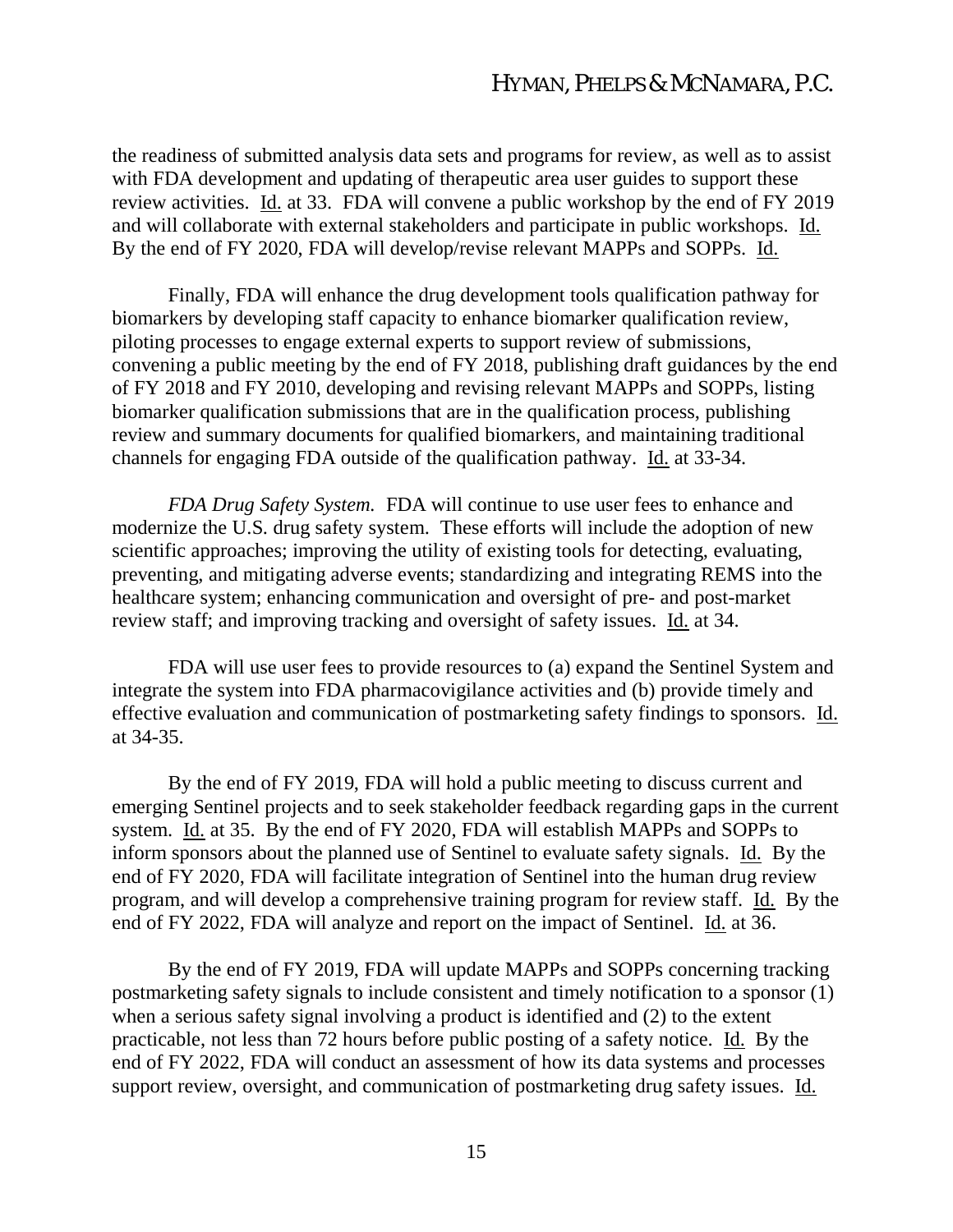*Management of User Fee Resources*. FDA plans to modernize its user fee structure to improve the predictability of FDA funding and sponsor invoices, simplify the administration of user fees, and enhance the ability of financial mechanisms to improve management of PDUFA program funding. Id. at 37.

No later than the second quarter of FY 2018, FDA will publish a PDUFA program resource capacity planning and modernized time reporting implementation plan. Id. FDA will also staff a resource capacity planning team to implement and manage a capacity planning system across the PDUFA program. Id. FDA will contract an independent accounting or consulting firm to evaluate options and provide recommendations for a new methodology to assess changes in the resource and capacity needs of the human drug review program. Id.

FDA has committed to assuring financial transparency and efficiency in the way user fees are administered, allocated, and reported. Id. at 37-38. To that end, FDA will contract with an independent third party to evaluate the PDUFA program resource management during FY 2018. Id. at 38. FDA will publish a five-year financial plan not later than the second quarter of FY 2018. FDA will also hold a public meeting no later than the third quarter of each fiscal year starting in FY 2019 to discuss the PDUFA fiveyear financial plan. Id.

*FDA Hiring and Retention of Review Staff*. FDA plans to improve hiring and retention of review staff by (a) modernizing the hiring system infrastructure and augmenting system capacity; (b) augmenting hiring staff capacity and capability; (c) establishing a dedicated function to ensure needed scientific staffing for medical product review; (d) setting clear goals for drug review program hiring; and (e) providing comprehensive and continuous assessment of hiring and retention. Id. at 39-41.

*Information Technology*. FDA plans to improve the predictability and consistency of the electronic submission process and enhance transparency and accountability of FDA IT-related activities. Id. at 42. FDA will improve the electronic submission process by publishing and maintaining up-to-date documentation, publishing targets for Electronic System Gateway (ESG) availability, posting ESG operational status on the FDA website, and publishing submission instructions to use in the event of ESG service disruption. Id.

FDA will provide expert technical support for electronic submission to FDA review staff, including submission navigation and troubleshooting. Id. at 43. FDA also invites industry to provide feedback and/or participate in user acceptance testing before implementing significant changes to the submission processes. Id.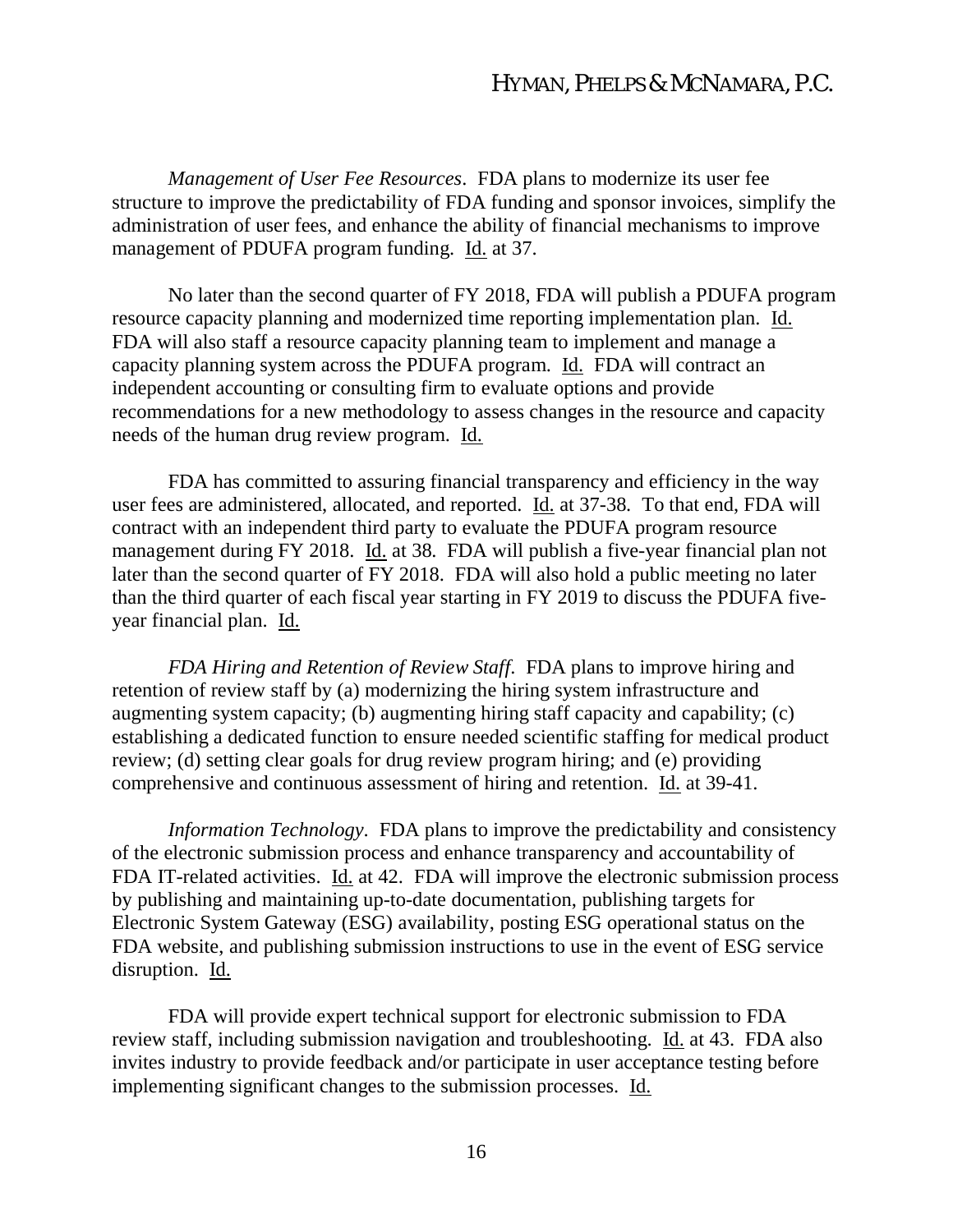FDA has set several timeline goals for these improvements. Id. By December 31, 2017, FDA will publish target timeframes for the expected submission upload duration(s) and the timeframe between key milestones and notifications. Id. By September 30, 2018, FDA will implement the ability to communicate electronic submission milestone notifications, including final submission upload status, to the sender or designated contact. Id. By December 31, 2017, FDA will implement a process to provide advance notification of systems and process changes. Id.

FDA plans to enhance transparency and accountability of electronic submission and data standards activities by (1) holding quarterly meetings between FDA staff and industry about current challenges and needs; (2) holding annual public meetings to seek stakeholder input about the electronic submission system (starting no later than September 30, 2018); (3) posting, at least annually, metrics of ESG performance (by December 31, 2017); (4) incorporating strategic initiatives in support of PDUFA goals into the FDA IT Strategic Plan; and (5) collaborating with Standards Development Organizations and publishing a data standards action plan and FDA Data Standards Catalog. Id.

*FDA Performance Management*. FDA will improve performance management by conducting studies to assess the other PDUFA VI performance goals. Id. at 44-45.

*Progress Reporting.* FDA will include information on the Agency's progress in meeting the PDUFA VI performance goals in the annual PDUFA Performance Report. Id. at 45. FDA will also include information on the Agency's progress in hiring new staff in the annual PDUFA Financial Report. Id.

### **II. MEDICAL DEVICE USER FEE AMENDMENTS OF 2017**

The Medical Device User Fee Amendments of 2017 ("MDUFA IV") supplements FDA's funding of device regulation, with the goal of increasing the speed and efficiency of the Agency's review of new devices, as well as improving the safety and effectiveness of marketed devices. MDUFA was first enacted in 2002, and was reauthorized in 2007 and, most recently, in 2012 for FYs 2013-2017.<sup>3</sup>

<sup>&</sup>lt;sup>3</sup> Medical Device User Fee and Modernization Act ("MDUFMA"), Pub. L. No. 107-250, 116 Stat.1588 (2002); FDA Amendments Act, Pub. L. No. 110-85, Title II, 121 Stat. 823, 842 (2007) ("MDUFA II"); FDA Safety and Innovation Act ("FDASIA"), Pub. L. No. 112-144, 126 Stat. 993 (2012) ("MDUFA III").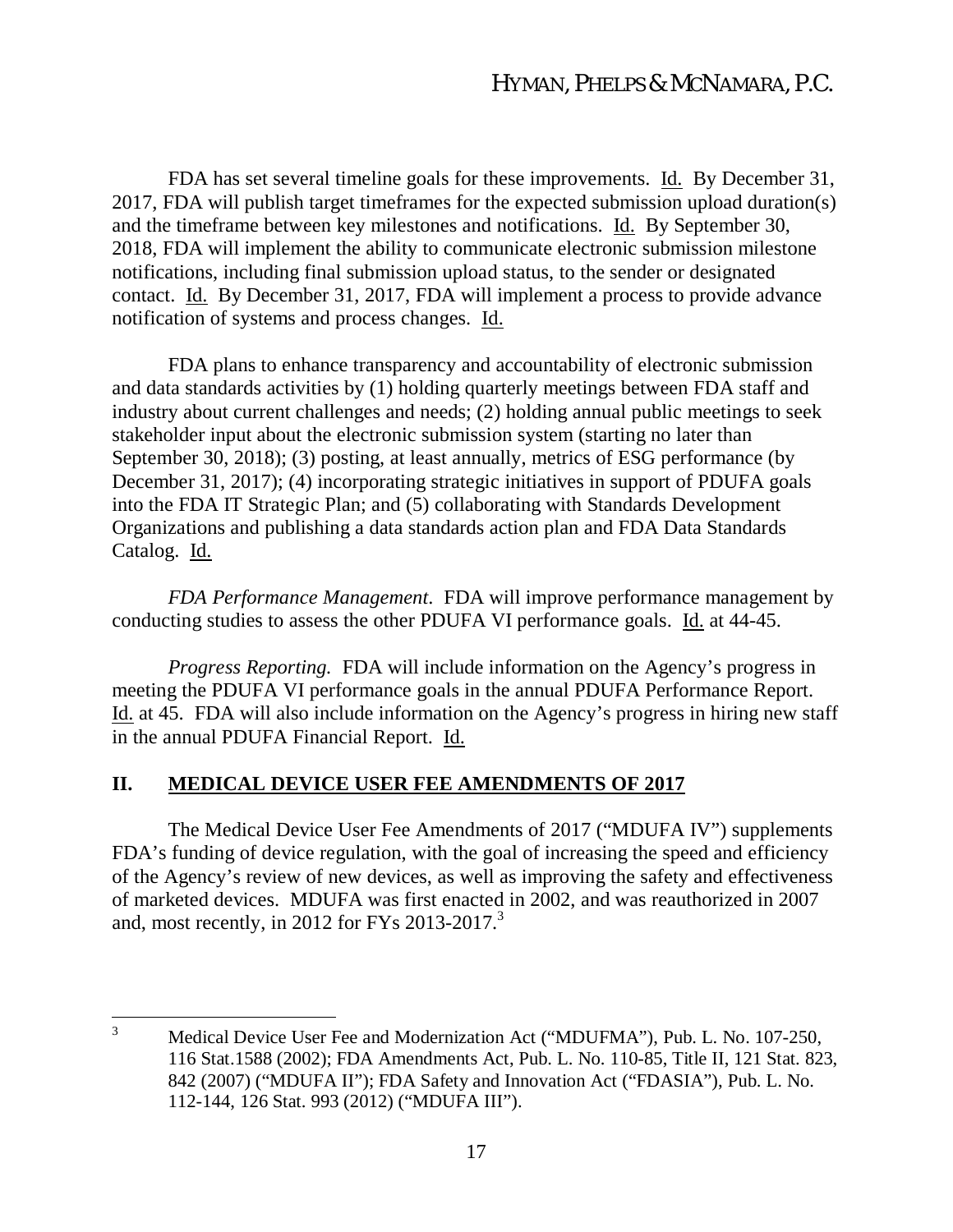#### **A. Significant Changes to MDUFA**

*Add User Fees for De Novo Petitions*. *De Novo* petitions are the regulatory pathway for the classification of a novel low to moderate risk type of device. Until now, *De Novo* petitions have not been subject to user fees. Beginning in FY 2018, FDA may begin charging a user fee equal to 30% of the PMA user fee for a *De Novo*. See FDC Act § 738(a), as amended by FDARA § 203(a)(2). By way of example, in FY 2018, the PMA user fee will be \$294,000, which means that the *De Novo* fee will be at least \$88,200. See id. § 738(b), as amended by FDARA § 203(b)(2). With the inflation adjustment permitted by the statute, the *De Novo* fee for FY 2018 will be \$93,229. See FDA, Notice, Medical Device User Fee Rates for Fiscal Year 2018, 82 Fed. Reg. 41,029 (Aug. 29, 2017).

The *De Novo* user fee will grow each year (as PMA fees grow), reaching \$98,700, before inflation, in FY 2022. See FDC Act § 738(b), as amended by FDARA § 203(b)(2). In FY 2018, the *De Novo* user fee will be more than 20 times the user fee for previously classified Class I and II devices requiring premarket submission. See id. This significant financial burden may slow the rate of new *De Novo* petitions, a pathway that has seen a significant increase in usage since the process was streamlined under FDASIA. *De Novo* petitions will not be accepted for review until the user fee is paid. See id. § 738(f)(1), as amended by FDARA § 203(g). At the same time, there will be somewhat more certainty in the timelines for a *De Novo* review, which may encourage greater use, especially by investment-driven start up device companies.

There are two exceptions to the new *De Novo* user fee. First, *De Novo* petitions for devices intended solely for pediatric use are exempt. See id. § 738(a), as amended by FDARA § 203(a)(2). Second, small businesses submitting a *De Novo* petition may seek a fee waiver equivalent to the waivers for a Premarket Approval Application ("PMA"). See id. § 738(d), as amended by FDARA § 203(d).

*Baseline User Fees and Adjustment*. FDARA gradually increases baseline Medical Device Fees for FY 2018 – 2022. See id. § 738(b), as amended by FDARA § 203(b)(2). The fee for a PMA in FY 2018 will be \$294,000, increasing to \$329,000 by FY 2022. See id. The fee for 510(k) applications in FY 2018 will be \$4,375, increasing to \$4,978 by FY 2022. See id. These increased fees are expected to produce an estimated revenue of \$1 billion in industry payments during MDUFA IV.

FDASIA included a provision that allowed FDA to waive medical device fees, or reduce applicable fees, in the interest of public health. The sum of all fee waivers and reduction in any FY was limited to 2 percent of less of the total fee revenue amounts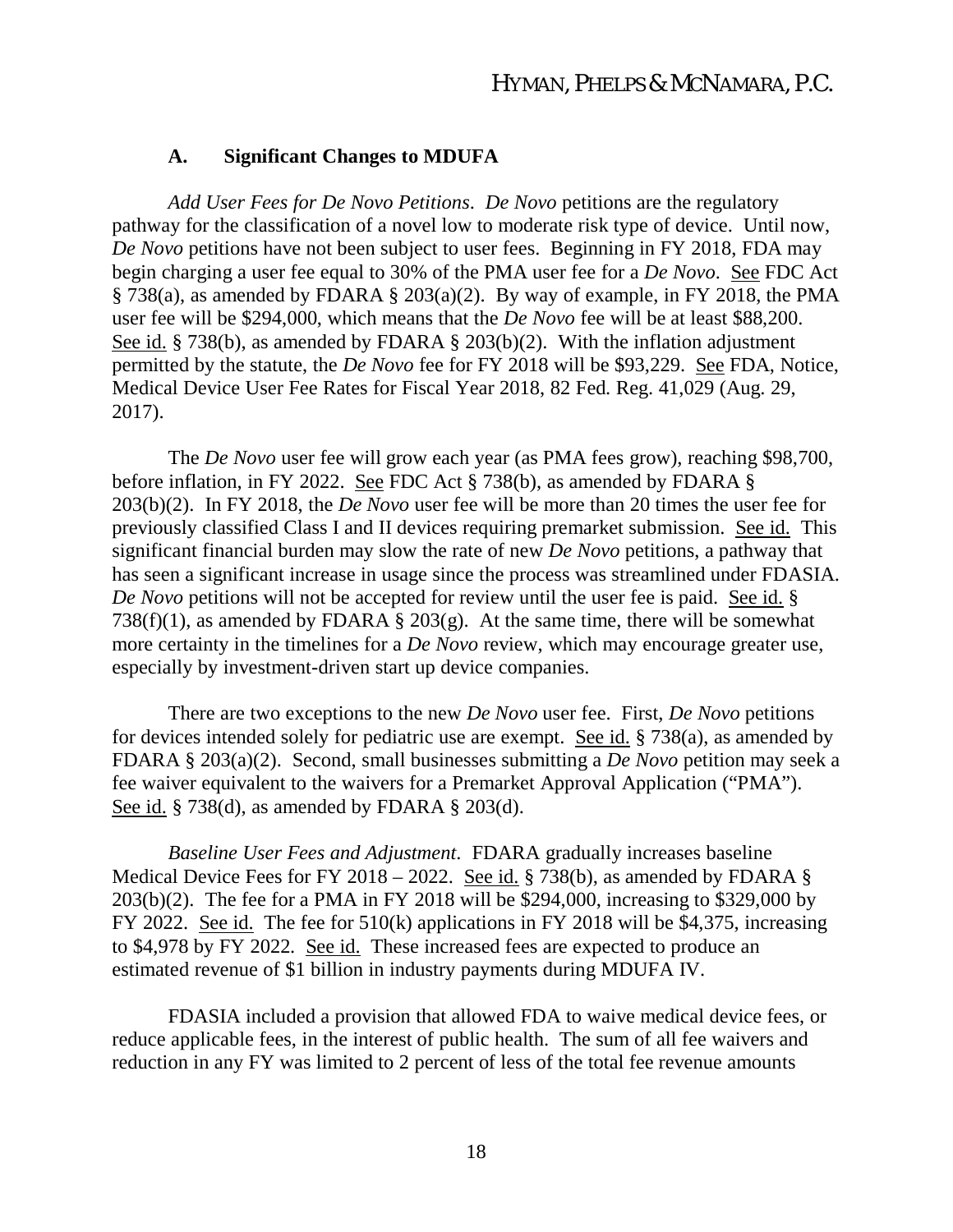established under FDASIA. See id. § 738(f). This provision has been removed by FDARA § 203(f).

*Reduction in Small Business Fee Waivers for Establishment Registration*. Prior to enactment of FDARA, a small business submitting a 510(k) application could see a user fee waiver equal to 50 percent of the 510(k) user fee. See id. § 738(e)(2)(C). Beginning in FY 2018, these same small businesses will only be eligible for a 25 percent reduction in the 510(k) user fee. See id. § 738(e)(2)(C), as amended by FDARA § 203(e).

*Conformity Assessment Pilot Program*. Voluntary consensus standards are technical standards by various parties including governments and standard setting organizations. These standards can play an important role in establishing the safety and performance criteria for many aspects of medical device design and manufacturing. These standards often support claims of safety and effectiveness in premarket submissions. Applicants currently have the option of including a Declaration of Conformity in their premarket submissions attesting that their devices conform to applicable consensus standards. However, these standards vary widely in terms of technical complexity; which makes it challenging for applicants and FDA reviewers to determine whether standards have been appropriately incorporated in regulatory submissions.

To explore a potential solution to this problem, FDARA enacted the Pilot Accreditation Scheme for Conformity Assessment. See id. § 514, as amended by FDARA § 205. The program aims to enlist accredited laboratories with the expertise to evaluate device submissions according to consensus standards recognized by the Agency. Device manufacturers can have tests conducted at recognized, accredited test labs and submit to FDA a determination from the test laboratory that their device conforms to the standards tested. See id. § 514, as amended by FDARA § 205(d)(1). FDA will rely on the results from the accredited test laboratory for the purpose of premarket review. See id.  $\S$  514, as amended by FDARA  $\S$  205(d)(1)(B).

On or before September 30, 2018, FDA will hold a public meeting "to discuss and obtain input and recommendations from stakeholders regarding the goals and scope of, and a suitable framework and procedures and requirements for," the program. See id. § 514, as amended by FDARA  $\bar{\S}$  205(d)(3). No later than September 30, 2019, FDA will issue a draft guidance establishing the goals and implementation of the program, and FDA will finalize the draft guidance within the subsequent two years. This program will expire at the end of FY 2022 unless renewed in the next user fee negotiations.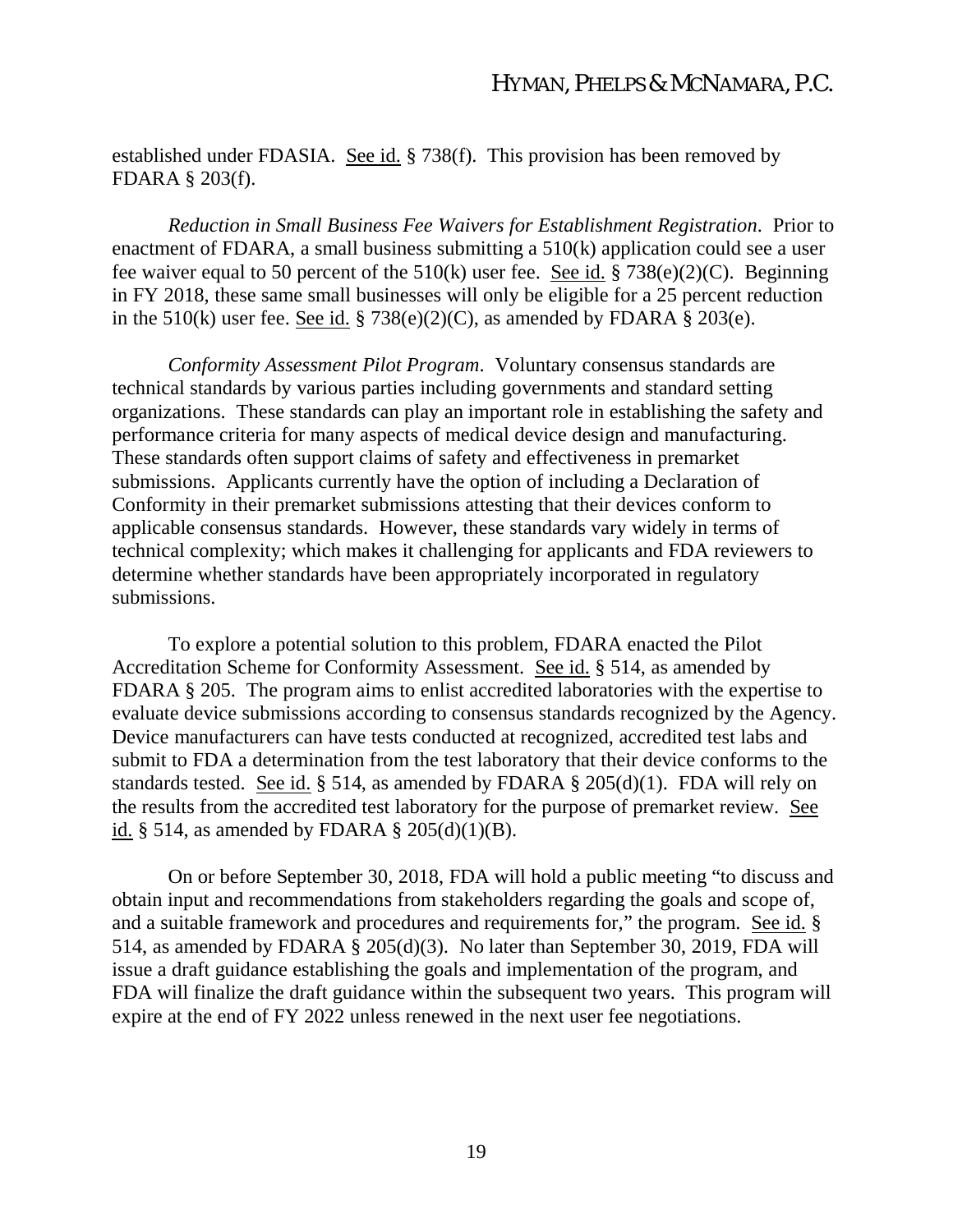*Changes to Devices Eligible for Third-Party Review*. Currently, the FDC Act states that third-party review is *not* permitted for Class III devices and Class II devices which:

- Are intended to be permanently implantable or life sustaining or life supporting; or
- Require clinical data.

See id. § 523(a)(3)(A). Class III devices are still ineligible. FDARA also adds to the ineligible list devices submitted through the *De Novo* pathway and devices receiving breakthrough designation. See id. § 523(a)(3), as amended by FDARA § 206(1)(A). All permanently implantable or life sustaining or life supporting devices, including Class II devices of this type, are also ineligible unless FDA determines otherwise. See id.

Class II devices requiring clinical data are no longer ineligible for third-party review. See id. This change could potentially affect future FDA regulatory oversight of laboratory developed tests ("LDTs"). In FDA's attempts to actively regulate LDTs, one logistical roadblock has been resources. FDA simply would not be able to handle the volume of premarket submissions associated with LDTs. FDA could use third-party reviewers to assist with this increased burden; however, most diagnostic test submissions contain clinical data. The section of the FDC Act prohibiting submissions containing clinical data from undergoing third-party review, therefore, prevented the Agency from looking to third-parties for premarket review. With this prohibition now removed from the FDC Act, FDA's position in the LDT debate has improved.

FDA will issue a draft guidance regarding the factors it will use to determine whether a Class I or II device is eligible for third-party review, and the Agency will finalize the guidance within 24 months from issuance of the draft. On the same day the guidance is finalized, FDA will also publish a list of Class I and II devices eligible for third-party review. Until this new list is published, the current list of devices eligible for third-party review is still in effect.

*Transition to Solely Electronic Submission*. Currently, Pre-Submissions and premarket submissions are submitted in both hard copy and electronic copy ("eCopy"). On or before October 1, 2019, FDA will issue a draft guidance outlining a program for submission of eCopies only for all Pre-Submissions and premarket submissions. FDA will issue a final guidance within one year of issuing the draft.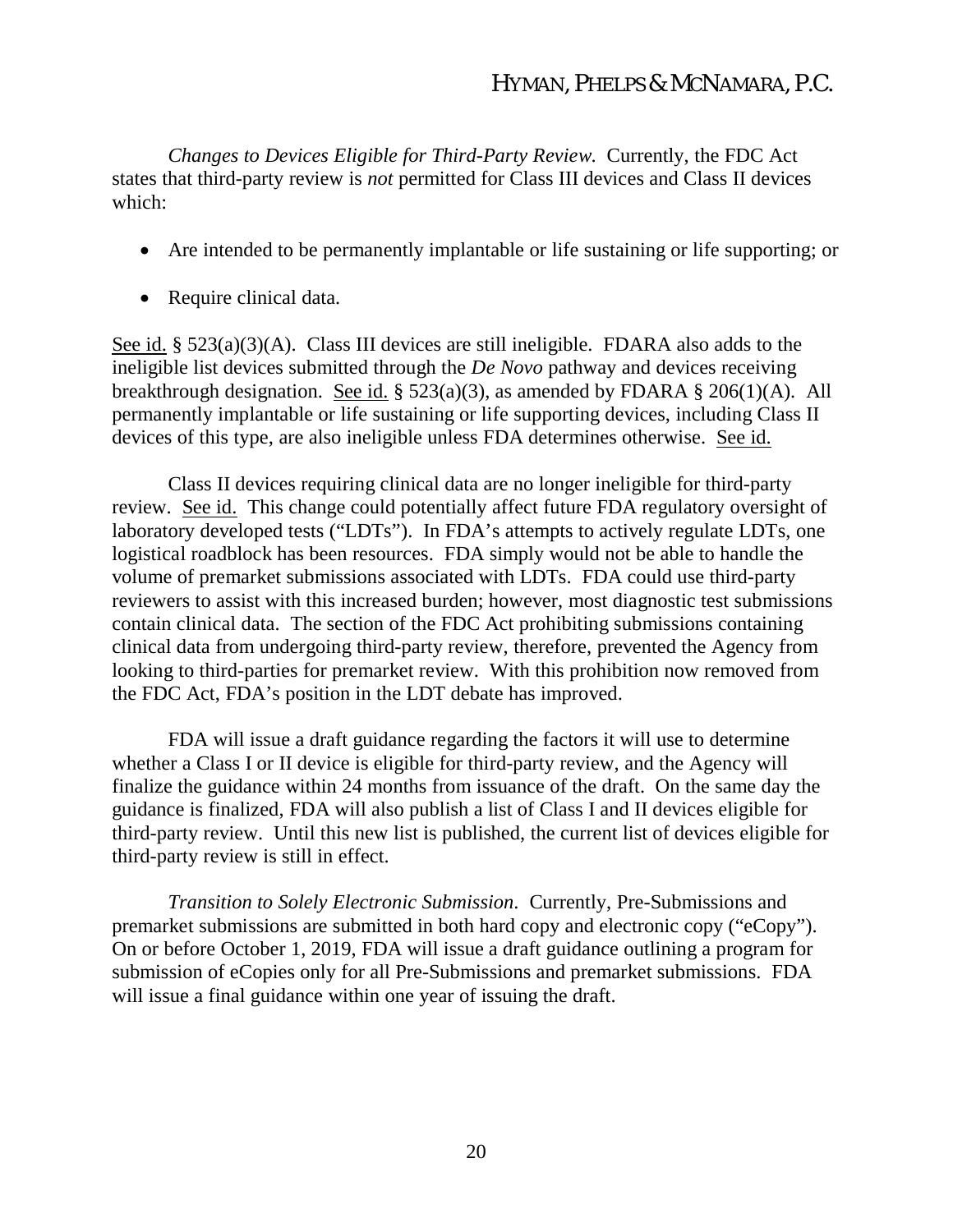# **B. FDA's MDUFA IV Performance Goals**

Under the MDUFA III Performance Goals and Procedures, FDA steadily increased the percentage of medical device submissions that met the review time goals from FYs 2013 to 2017. According to the MDUFA Performance Goals and Procedures for FY 2018-2022 ("MDUFA IV Performance Goals"<sup>4</sup>), FDA will maintain these timeliness standards for PMA and 510(k) submissions. The MDUFA IV Performance Goals now also set goals for Pre-Submissions and *De Novo* petitions.

For original PMAs, panel-track supplements, and premarket report applications, FDA's goals are as follows:

- Within 15 calendar days, communicate with the applicant regarding whether its application has been accepted for filing review. This goal is unchanged from MDUFA III.
- Within 45 days of FDA's receipt of the application, communicate with the applicant regarding the application's filing status, including providing specific reasons for any refusal to file. This goal is unchanged from MDUFA III.
- Within 90 calendar days of the filing date of the application, communicate with the applicant through a "Substantive Interaction"<sup>5</sup> for 95 percent of submissions. This goal is unchanged from MDUFA III's FY 2016 and FY 2017 goal.
- Within 180 "FDA Days," issue a "MDUFA decision"<sup>7</sup> for submissions that do not require Advisory Committee input for 90 percent of submissions. This goal is unchanged from MDUFA III's FY 2016 and FY 2017 goal.

<sup>7</sup> A "MDUFA decision" is a final decision on the application. For original PMAs, these can be decisions that the application is approved, approvable, approvable pending GMP inspection, not approvable, withdrawn, or denied. For 180-day PMA supplements or

<sup>4</sup> The MDUFA IV Performance Goals and Procedures are available at https://www.fda.gov/downloads/ForIndustry/UserFees/MedicalDeviceUserFee/UCM535 548.pdf.

<sup>&</sup>lt;sup>5</sup> A "Substantive Interaction" can be any form of communication through which FDA requests additional information, a major deficiency letter that notifies the applicant of substantive deficiencies in its application, or a communication stating that FDA has not identified any deficiencies.

<sup>6</sup> "FDA Days" are calendar days when a submission is considered to be under review at the agencies (i.e., the submission has been accepted or filed). FDA Days begin on either the date of receipt of the submission, or the date of receipt of the amendment or resubmission that permits the submission to be accepted or filed.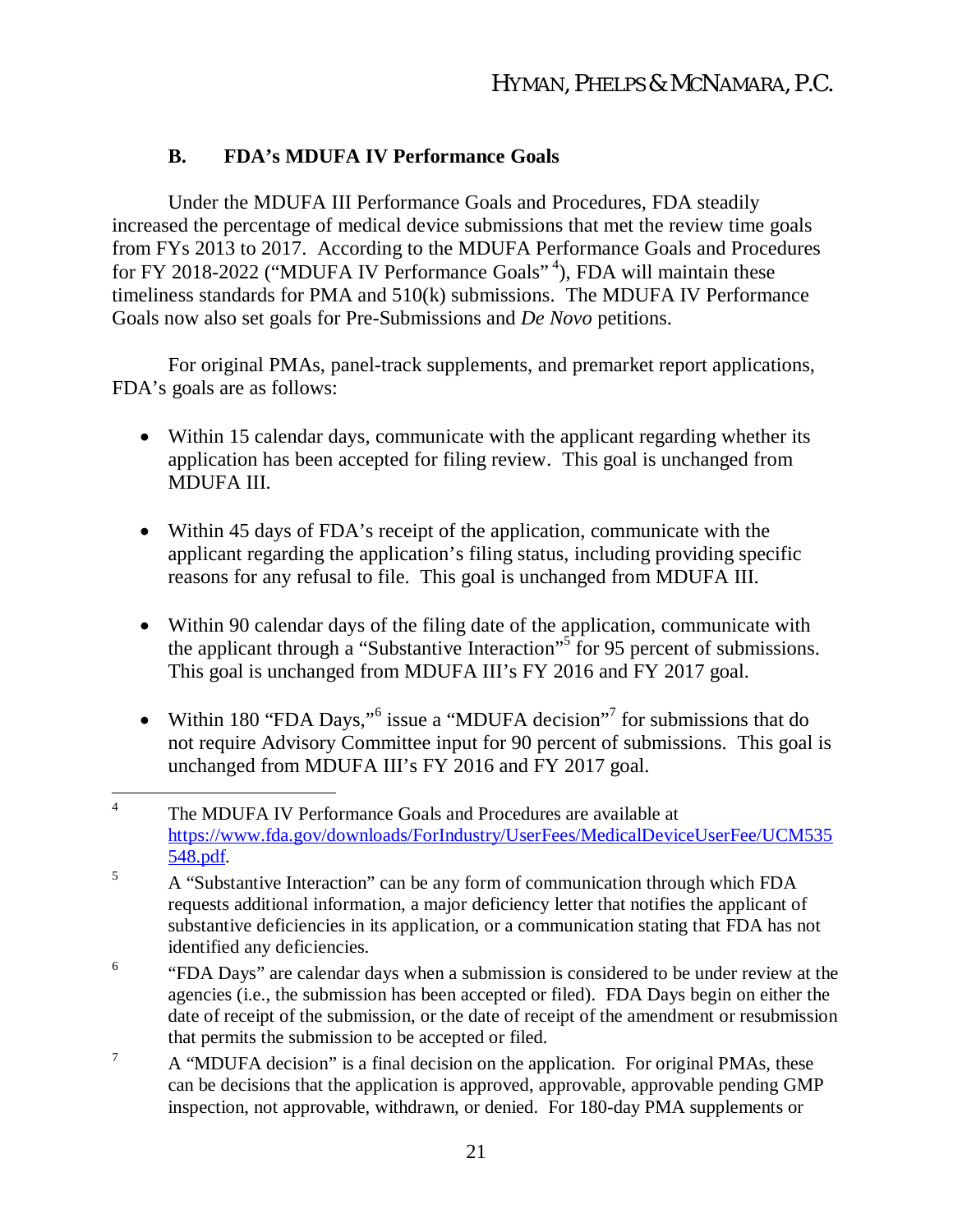- Within 320 FDA Days, issue a MDUFA decision for submissions that require Advisory Committee input for 90 percent of submissions. This goal is unchanged from MDUFA III's FY 2017 goal.
- For PMA submissions that receive a MDUFA decision of approvable, FDA will issue a decision within 60 days of the sponsor's response to the approvable letter, as resources permit, but not to the detriment of meeting the quantitative review timelines and statutory obligations. This is a new goal.

#### MDUFA IV Performance Goals at 5-6.

With regard to 180-day PMA supplements, FDA's goal is to communicate with applicants through a Substantive Interaction within 90 calendar days of FDA's receipt of the submission for 95 percent of submissions. See id. at 7. This goal is unchanged from MDUFA III's FY 2016 and FY 2017 goal. For 180-day PMA Supplements, FDA will issue a MDUFA decision within 180 FDA Days for 95 percent of submissions. See id. This is a new goal. The prior goal for 180-day Supplements was 95 percent of submissions within 90 days. For real-time PMA supplements, FDA will issue a MDUFA decision within 90 FDA Days for 95 percent of submissions. See id. This goal is unchanged from FYs 2015-2017.

The 510(k) performance goals are unchanged from FY 2017 with FDA's goals being:

- Within 15 calendar days, communicate with the applicant regarding whether the submission has been accepted for review.
- Within 60 calendar days, communicate with the applicant through a Substantive Interaction for 95 percent of submissions.
- Within 90 FDA Days, issue a MDUFA Decision for 95 percent of submissions.

Id. at 8.

real-time PMA supplements, a MDUFA decision can be that the application is approved, approvable, or not approvable. For 510(k)s, which are discussed below, the MDUFA decision can be that the product is substantially equivalent, or not substantially equivalent.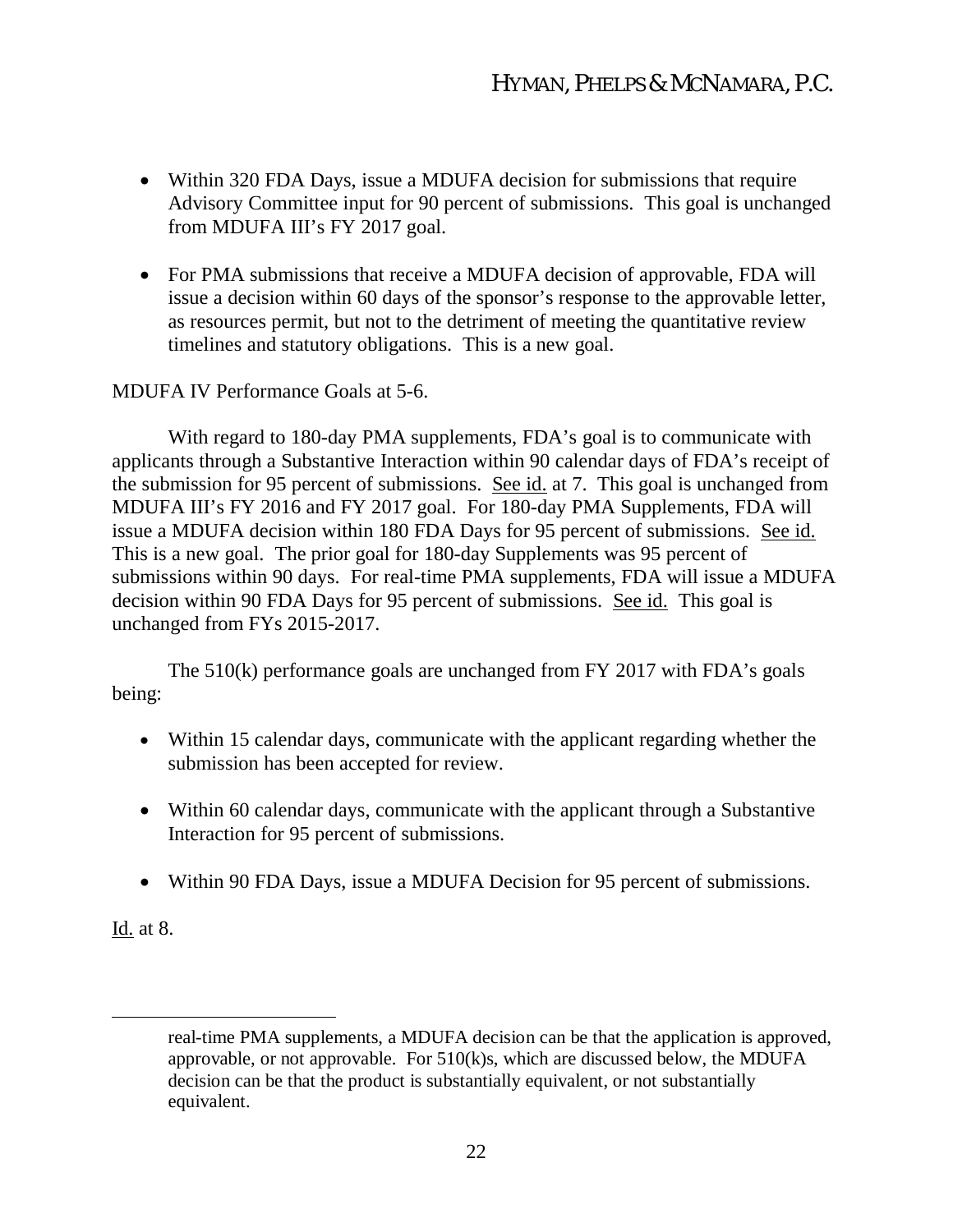With regard to *De Novo* petitions, FDA will issue a new guidance regarding the process, including a "refuse to accept" checklist. See id. at 7. The performance goals are not particularly stringent, although they increase somewhat each year. FDA must issue a MDUFA decision within 150 FDA Days of receipt of the submission for 50 percent of *De Novo* petitions received in FY 2018, 55 percent in FY 2019, 60 percent in FY 2020, 65 percent in FY 2021, and 70 percent in FY 2022. See id. Just like with PMAs and 510(k)s, if a decision has not been reached within the MDUFA goal, FDA will discuss with the applicant all outstanding issues with the submission preventing FDA from reaching a decision. See id.

Importantly, for PMAs, 510(k)s, and *De Novos*, FDA now aims to include "a statement of the basis for the deficiencies (e.g., a specific reference to applicable section of a rule, final guidance, recognized standard unless the entire or most of document is applicable)." See id. at 5, 7, and 8. If the review Division cannot trace a deficiency in this manner, the reviewer "will cite the specific scientific issue and the information to support its position." See id. Deficiency letters will also now undergo supervisory review prior to issuance to ensure the deficiencies cited are relevant to a classification determination. See id.

With regard to Pre-Submissions, FDA will issue a revised guidance regarding the Pre-Submission program by October 1, 2018 to further clarify the program, including frequently asked questions. See id. at 4. Within 15 calendar days of receipt of a Pre-Submission, FDA will notify the sponsor regarding whether the Pre-Submission has been accepted for review and, if applicable, regarding scheduling of the meeting or teleconference. See id. at 3. FDA will provide written feedback regarding the issues raised in the Pre-Submission meeting request within the 70 calendar days of receipt or 5 calendar days prior to a scheduled meeting, whichever is earlier. See id.

#### **III. GENERIC DRUG USER FEE AMENDMENTS OF 2017**

With the success of the initial implementation of the Generic Drug User Fee Amendments of 2012 ("GDUFA I"), FDARA reauthorizes the program with the adoption of the second iteration of the law: GDUFA II. Like the previous version of GDUFA, GDUFA II is intended to supplement congressional funding for FDA review of generic drug applications. GDUFA II establishes faster review of priority submissions, enhances pre-ANDA programs, and modifies the user fee structure.

#### **A. Significant Changes to GDUFA**

In order to ensure stability of revenue, GDUFA II markedly changes the structure of the generic drug user fee program by adding a program fee for all approved ANDA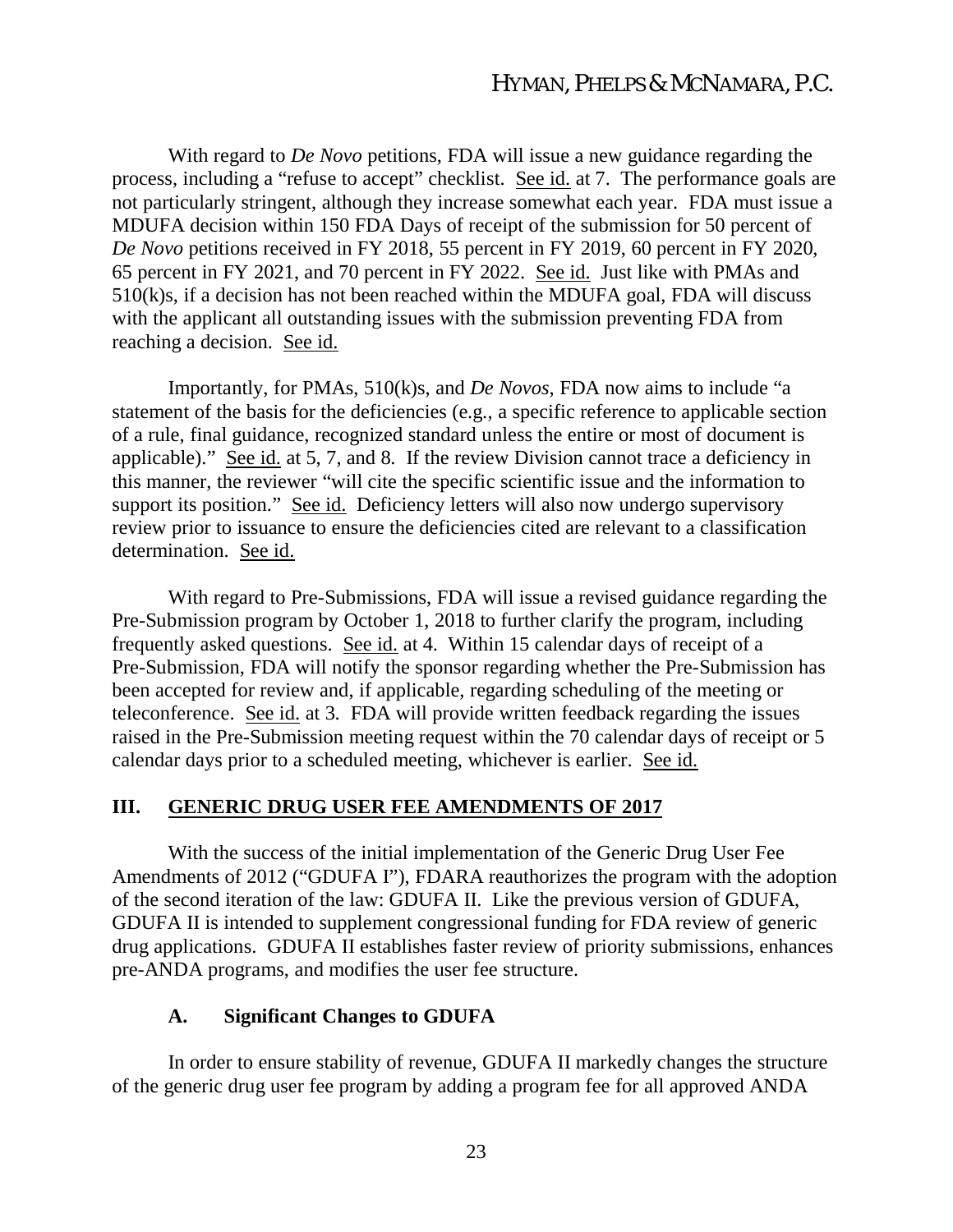holders. The generic drug user fees collectively are intended to generate \$493.6 million in funding for FDA in FY 2018 and adjusted annually thereafter. See FDA, Notice, Generic Drug User Fee Rates for Fiscal Year 2018, 82 Fed. Reg. 41,026 (Aug. 29, 2017).

GDUFA II expands generic user fees to an additional category of fees. While application fees, facility fees, and Drug Master File fees still collectively comprise 65 percent of the generic drug user fee revenue, 35 percent arises from a new "program fee" for ANDA holders. The program fee assesses user fees to ANDA holders based on the number of approved ANDA applications held on the fee due date, October 1 of each fiscal year. A small business program fee is assessed for each entity, including its affiliates, that holds between 1 and 5 ANDAs; an entity that owns between 6 and 19 ANDAs is assessed a medium size operation generic drug applicant program fee; an entity that owns 20 or more ANDAs is assessed a large size operation generic drug applicant program fee. The small business program fee is equal to one-tenth of the large size operation generic drug applicant fee while a medium size is equal to two-fifths of the large size. ANDAs for which a written request for withdrawal of approval has been submitted by April 1 of the previous fiscal year are not included in the total number of approved ANDA applications. FDARA  $\S 303(b)(2)(E)(ii)$ .

Previously, 56 percent of fees were derived from generic drug facilities; GDUFA II drastically reduces this percentage to 20 percent and includes contract manufacturing organization facilities in the facility fee requirement for the first time. Contract manufacturing facilities are assessed one-third the amount of a facility fee for a noncontract manufacturing facilities. Additionally, the fee for a foreign facility is now \$15,000 higher than a domestic facility rather than between \$15,000 and \$30,000 higher. Seven percent of fees, rather than 14 percent, are derived from Active Pharmaceutical Ingredient facilities with the same \$15,000 additional fee for foreign facilities rather than domestic. See id. § 303(b)(2)(D).

ANDA application fees now comprise 33 percent of the generic drug user fee revenue rather than 24 percent, but the previous user fees for prior approval supplements ("PASs") have now been removed. See id. §  $303(b)(2)(C)$ . This was done because the number of PASs filed is too variable to make reliable revenue predictions. See Testimony of Janet Woodcock before the U.S. House of Rep. Comm. on Energy and Commerce Subcomm. on Health (Mar. 2, 2017). Finally, five percent of revenue, down from six percent, is derived from Type II pharmaceutical ingredient Drug Master Files ("DMF") referenced in a generic drug submission. See FDARA  $\S 303(b)(2)(B)$ .

While FDASIA introduced the requirement that FDA must refund 75 percent of the application fee if the submission is not received by FDA within the meaning of the FDC Act §  $505(j)(5)(A)$  for reasons other than failure to pay user fees, GDUFA II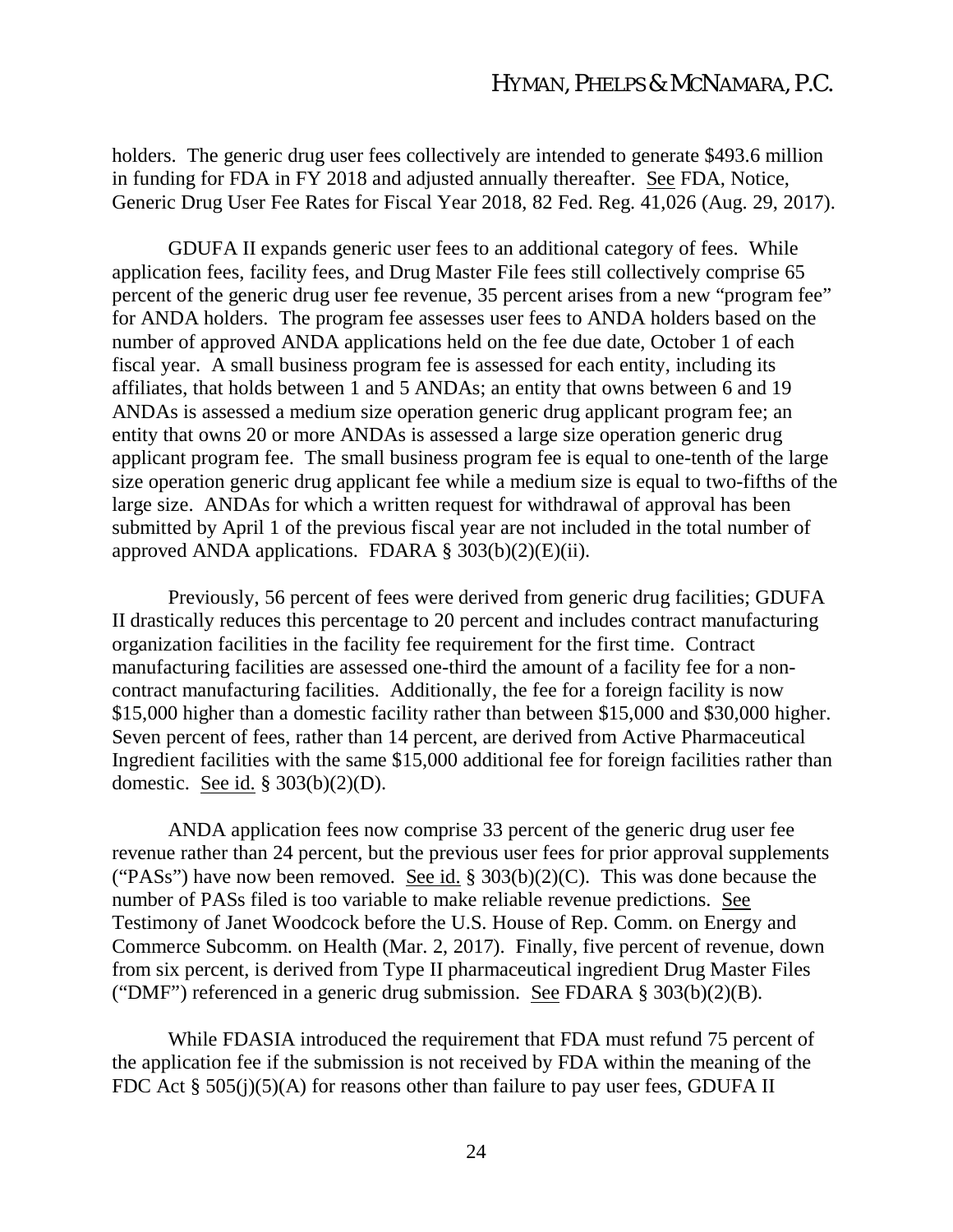authorizes such a refund for ANDAs withdrawn prior to being received. See FDARA § 303(a)(4)(D). Additionally, FDA must refund 100 percent of the application fee if the Agency initially receives the ANDA under section  $505(j)(5)(A)$  and subsequently determines that an exclusivity period precluded receipt of the application. See id.

Penalties for failure to pay user fees remain the same, and GDUFA II introduces additional consequences for failure to pay the generic drug program fee. See id. § 303(f)(3). These consequences include the addition of the entity to the publicly available arrears list and the refusal to receive any ANDA from such entity. See id. In addition, all drugs marketed pursuant to an *approved* ANDA held by the entity or its affiliate will be deemed misbranded. See id.

Finally, GDUFA II introduces a requirement that each entity that owns an ANDA or its designated affiliate must submit to FDA a list of all approved ANDAs owned by the entity and any approved ANDAs owned by any affiliates. See id. § 303(i).

# **B. FDA's GDUFA II Performance Goals<sup>8</sup>**

In GDUFA II, all ANDAs and ANDA amendments would fall within a single, consolidated review goals scheme; however, GDUFA II categorizes ANDAs and their amendments as either "standard" or "priority." Under GDUFA II, FDA has committed to review and act on 90 percent of standard original ANDAs within 10 months of the date of ANDA submission and to review 90 percent of priority original ANDAs within 8 months of submission if the applicant submitted a complete, accurate, and unchanged Pre-Submission Facility Correspondence 2 months prior to ANDA submission.

With respect to ANDA amendments, GDUFA II commits FDA to reviewing and acting on 90 percent of standard major ANDA amendments within 8 months of amendment submission if preapproval inspection is not required and within 10 months if preapproval inspection is required. For priority major ANDA amendment submissions, FDA committed to reviewing and acting on 90 percent of priority major amendments within 6 months when no preapproval inspection is required and 8 months when it is required; however, if the priority applicant requiring preapproval inspection does not submit a complete and accurate Pre-Submission Facility Correspondence 2 months prior to amendment submission, FDA has 10 months to review and act on 90 percent of these amendments. FDA will review and act on 90 percent of standard and priority minor ANDA amendments within 3 months of the date of submission.

<sup>8</sup> The GDUFA II Performance Goals are available at https://www.fda.gov/downloads/forindustry/userfees/genericdruguserfees/ucm525234.pd f.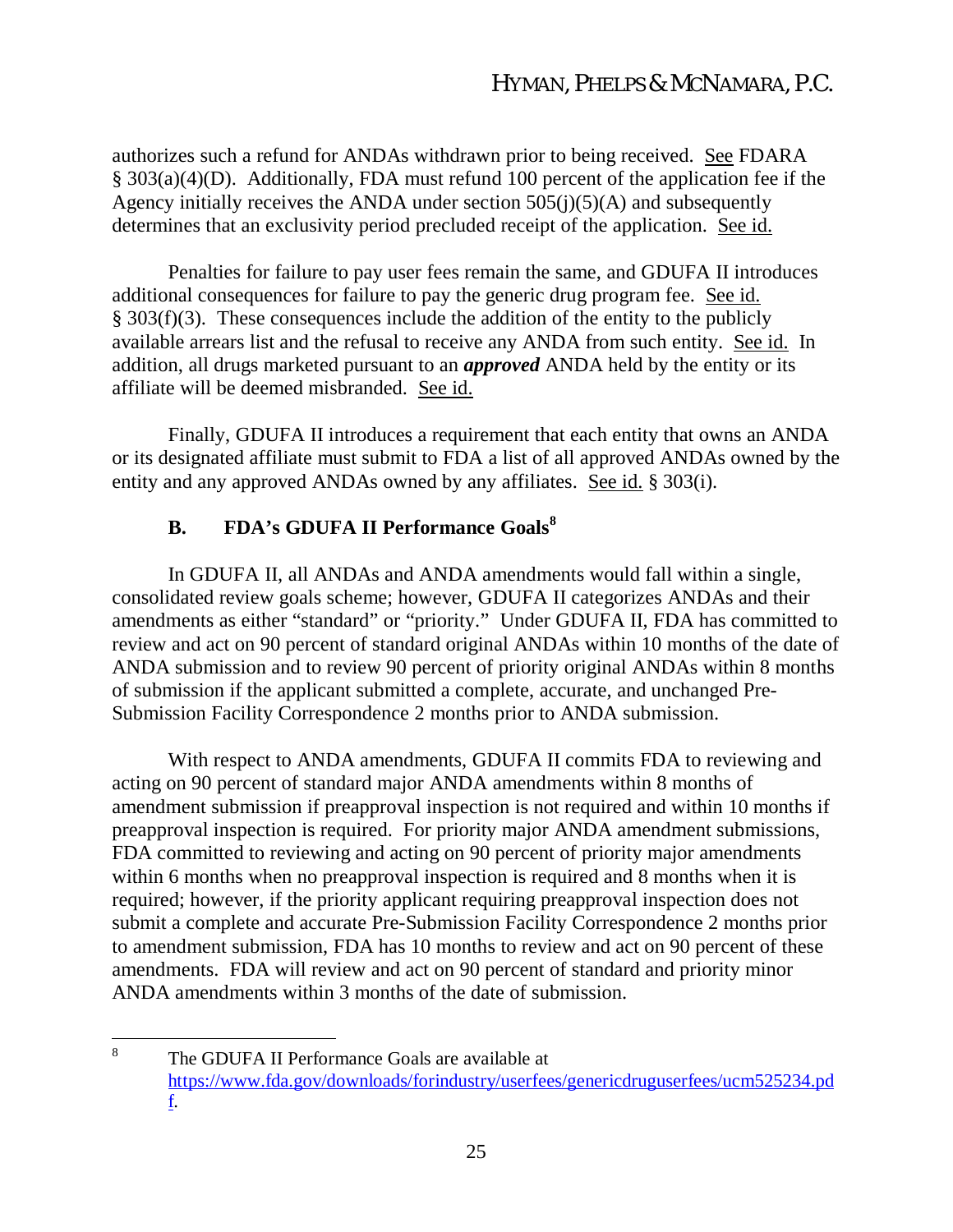Even though application fees are no longer required for PASs, FDA commits to review goals for both standard and priority PASs. Ninety percent of standard PASs will be reviewed and acted on within 6 months of submission if preapproval inspection is not required and within 10 months if preapproval inspection is required. Priority PASs are reviewed within four months of submission if preapproval inspection is not required. If it is required, FDA will review and act on 90 percent of PASs within 8 months if the applicant submits a Pre-Submission Facility Correspondence 2 months prior to the date of PAS submission; otherwise, FDA will review and act on a priority PAS within 10 months. These same goals apply to major amendments to PASs while minor amendments have a goal of three months from the date of amendment submission.

FDA also commits to other reviews under GDUFA. For example, FDA will complete initial completeness assessment review for 90 percent of Type II API DMFs within 60 days of the later of the submission date or fee payment date. And FDA will review and respond to 90 percent of standard controlled correspondences within 60 days of submission and 90 percent of complex controlled correspondences within 120 days of submission.

Further, FDA agrees to additional program and review enhancements. GDUFA II establishes a pre-ANDA program to clarify regulatory expectations for prospective applicants early in product development and promote more efficient review. For a complex product, FDA will establish product development meetings to provide advice on ANDA development programs; pre-submission meetings to discuss the content and format of an ANDA; and mid-review cycle meetings to discuss deficiencies, concerns, and next steps. For non-complex products, FDA agrees to establish metric goals for the issuance of product-specific guidance to assist in generating evidence needed to support generic approval.

GDUFA II also provides an enhanced ANDA review program. The program is intended to expand the frequency and scope of communication between sponsors and reviewers and allow opportunities to correct deficiencies during the review cycle. Deficiencies are to be communicated starting at mid-point of review and continue on a rolling basis rather than in the Complete Response Letter to give applicants the opportunity to correct deficiencies during the review cycle. The Regulatory Product Manager will also communicate in advance about any major deficiencies or delays.

FDA also commits to several DMF review program enhancements. These include the communication of DMF review comments issued in parallel to the issuance of review comments relating to the DMF for the ANDA, as well as teleconferences to clarify deficiencies. Upon full scientific review, FDA will issue a "First Adequate Letter," and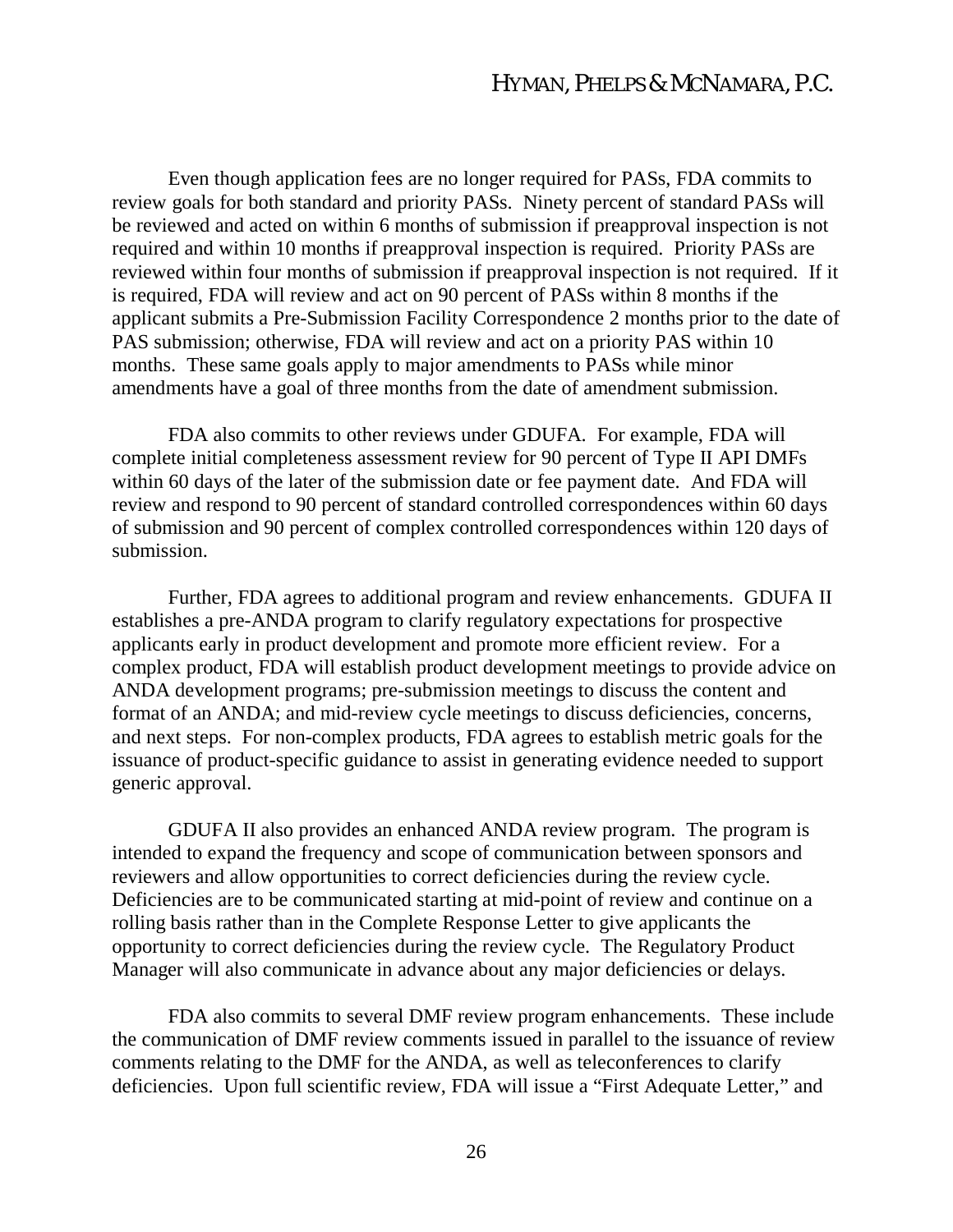upon complete review and approval of the ANDA referencing the DMF, FDA will issue a "No Further Comment" letter. Finally, FDA commits to issuing a guidance regarding post-approval changes to Type II API DMF and for ANDA applicants who reference such DMFs.

GDUFA II requires FDA to issue guidance and conduct outreach to foreign regulators with respect to facility assessments. FDA will enhance the speed and transparency of communications concerning facility assessment and update its existing, publicly available facility compliance status database. GDUFA II also enhances accountability and reporting of progress towards GDUFA II goals and user fee resources evaluated by an independent third party.

FDA's GDUFA II commitments and enhancements are designed to increase the odds of first cycle approval, reduce the number of cycles to approval, and expand consumer access to quality, less expensive generic medicines.

### **IV. BIOSIMILAR USER FEE ACT OF 2017**

FDARA also implements the first reauthorization of the Biosimilar User Fee Amendments ("BsUFA II") adopted in FDASIA in 2012 ("BsUFA I") and attempts to "overcome some of the unexpected challenges encountered with BsUFA I." Testimony of Janet Woodcock before the U.S. House of Rep. Comm. on Energy and Commerce Subcomm. on Health (Mar. 2, 2017). In particular, FDA struggled to meet its performance goals in BsUFA I; BsUFA II is therefore intended to improve predictability of funding levels and management of resources to permit more meetings and quicker advice. See id.

### **A. Significant Changes to BsUFA**

BsUFA II makes relatively modest structural changes to BsUFA I. Like GDUFA, Congress removed the supplement fee in an effort to enhance predictability and removed the establishment fee for manufacturers. Congress adopted an additional annual biosimilar biological product fee called the "program fee." FDARA § 403(a)(13). The program fee is an annual fee and requires each entity named as the applicant in a biosimilar biological product application ("aBLA") to pay an annual fee for each biosimilar biological product identified in an approved aBLA as of October 1 of the fiscal year that does not appear on FDA's list of discontinued products. Id*.* This fee is due on October 1 of each fiscal year. Id. The fee is limited to once for each product for each fiscal year, but entities will not be assessed more than five biosimilar biological program fees in a fiscal year. Id.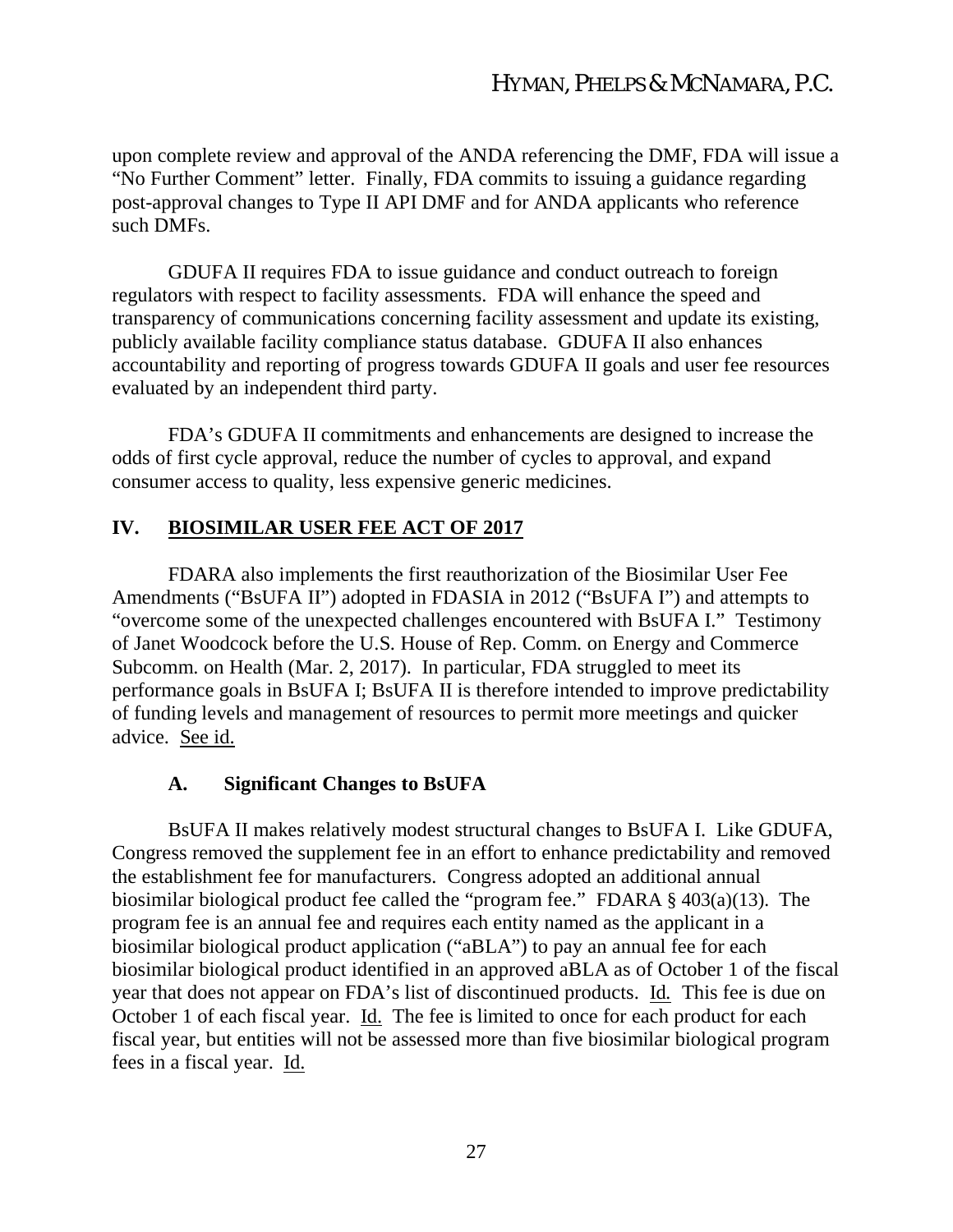In total, FDA intends to generate \$45 million in total revenue from biosimilar user fees for FY 2018, to be adjusted in subsequent years. Id. § 403(b). All adjustments are to be published in the Federal Register and include a discussion of the methodologies used to determine such adjustments. FDARA § 403(c). However, the statute limits the annual adjustments to an increase of no more than \$9 million per year and fee revenues may not be increased by more than 25 percent per year. Id. Additionally, fees assessed for a fiscal year may not exceed the total costs of the process for the review of biosimilar biological product applications. Id. The allocation structure of the revenue collected from biosimilar user fees is left to the discretion of FDA. Id. § 403(b).

#### **B. FDA's BsUFA Performance Goals**

In the BsUFA II Commitment Letter, $9$  FDA agrees to an application review model similar to that of PDUFA VI for NME NDAs and original BLAs. It is intended to promote efficiency and effectiveness of first cycle review to support quicker application approvals. Under BsUFA II, FDA commits to reviewing and acting on 90 percent of original aBLAs within 10 months of the 30 day filing date and 90 percent of resubmitted original aBLAs within 6 months of receipt. Ninety percent of supplements with clinical data are to be reviewed within 10 months while 90 percent of resubmitted supplements with clinical data will be reviewed within 6 months. FDA commits to a gradual increase in the percentage of manufacturing supplements requiring approval that it will review within 4 months of receipt, starting at 70 percent in FY 2018 and rising to 90 percent by FY 2022. FDA will review and act on 90 percent of all other manufacturing supplements within 6 months of receipt.

Major amendments to any aBLA, supplement with clinical data, or resubmission may extend the BsUFA goal date by three months. This includes major new clinical study reports, re-analysis of previously submitted data, and Risk Evaluation and Mitigation Strategies. A major amendment to a manufacturing supplement may extend the goal date by two months. The addition of a manufacturing facility to an application may also extend the goal date by three months. However, only one extension may be given in any review cycle.

Adopting the PDUFA VI model, BsUFA II's goals also apply a "Program" to the review of all aBLAs to promote the efficiency and effectiveness of the first review cycle. The Program involves:

- a pre-submission meeting;
- the original application submission;
- 9 The BsUFA II Performance Goals letter is available at https://www.fda.gov/downloads/forindustry/userfees/biosimilaruserfeeactbsufa/ucm5211 21.pdf.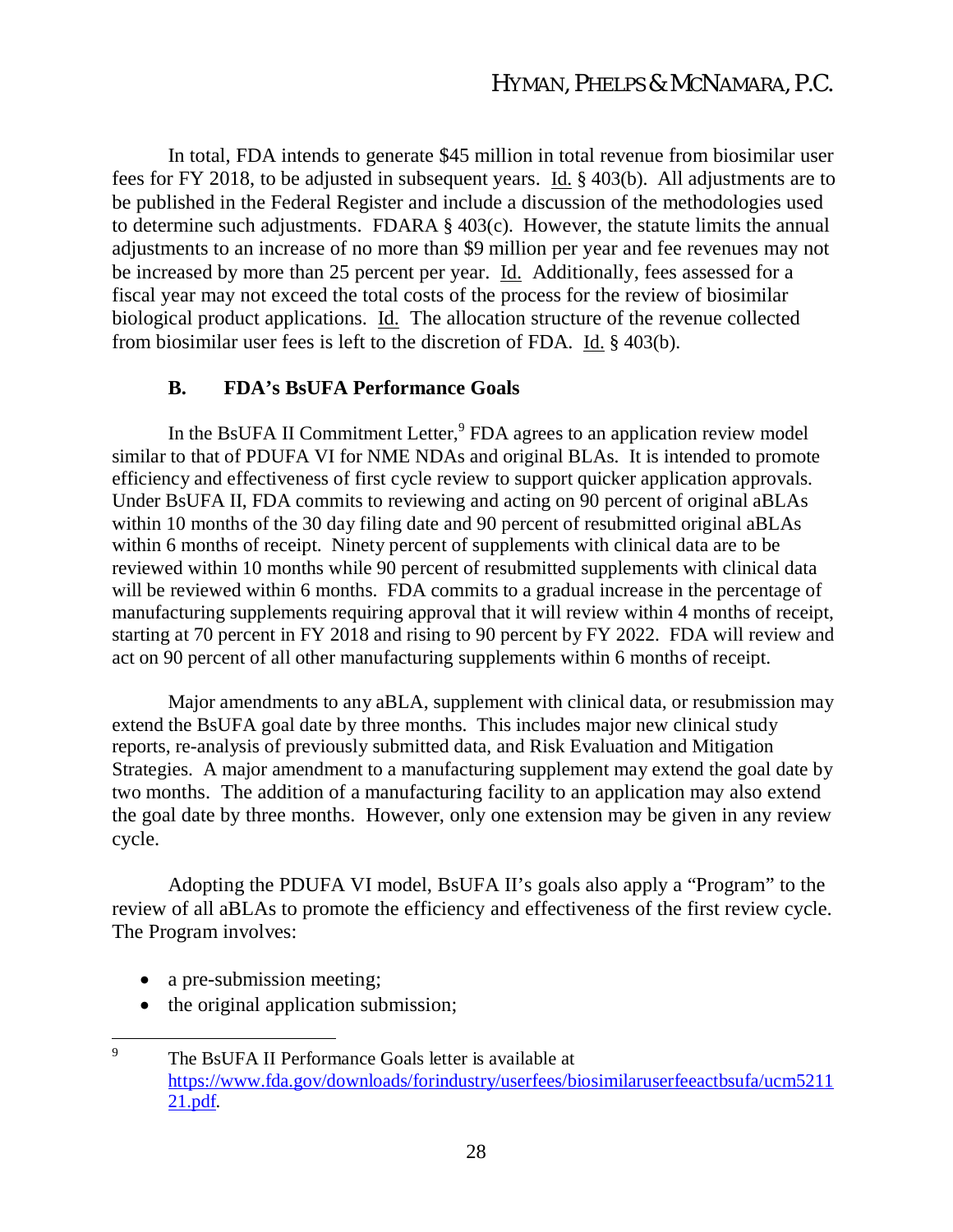- a Day 74 Letter, which communicates substantive review issues identified during initial filing review;
- review performance goals;
- mid-cycle communication, which provides a status report on the review of the application, including any significant issues and major concerns identified by the review team;
- late-cycle and Advisory Committee meetings;
- inspections to be completed within 10 months of original receipt of the application to allow 2 months to address deficiencies; and
- an assessment of the Program conducted by an independent contractor.

BsUFA II also establishes meeting management goals. Formal BsUFA meetings between sponsors and FDA consist of a Biosimilar Initial Advisory meeting to discuss a development program and BPD Type 1-4 meetings. Rather than the 90 days in BsUFA I, BsUFA II commits FDA to hold Biosimilar Initial Advisory meetings within 75 calendar days from receipt of the meeting request. BPD Type 2 meetings will occur within 90 calendar days, instead of 75 days as in BsUFA I, from receipt of the meeting request and meeting package. These goals will also be phased in from 80 percent in FY 2018 to 90 percent in FY 2022.

The BsUFA Commitment Letter also requires FDA to publish a revised draft guidance on Formal Meetings Between the FDA and Biosimilar Biological Product Sponsors or Applicants no later than September 30, 2018 and update the draft guidance on Best Practices for Communication Between IND Sponsors and FDA During Drug Development by December 31, 2018. FDA commits to publishing draft or final guidance describing the following:

- Considerations in Demonstrating Interchangeability with a Reference Product (draft on or before Dec. 31, 2017);
- Statistical Considerations for the Analysis of Analytic Similarity Data Intended to Support Demonstration of "Highly Similar" for Biosimilar Products (draft on or before Dec. 31, 2107);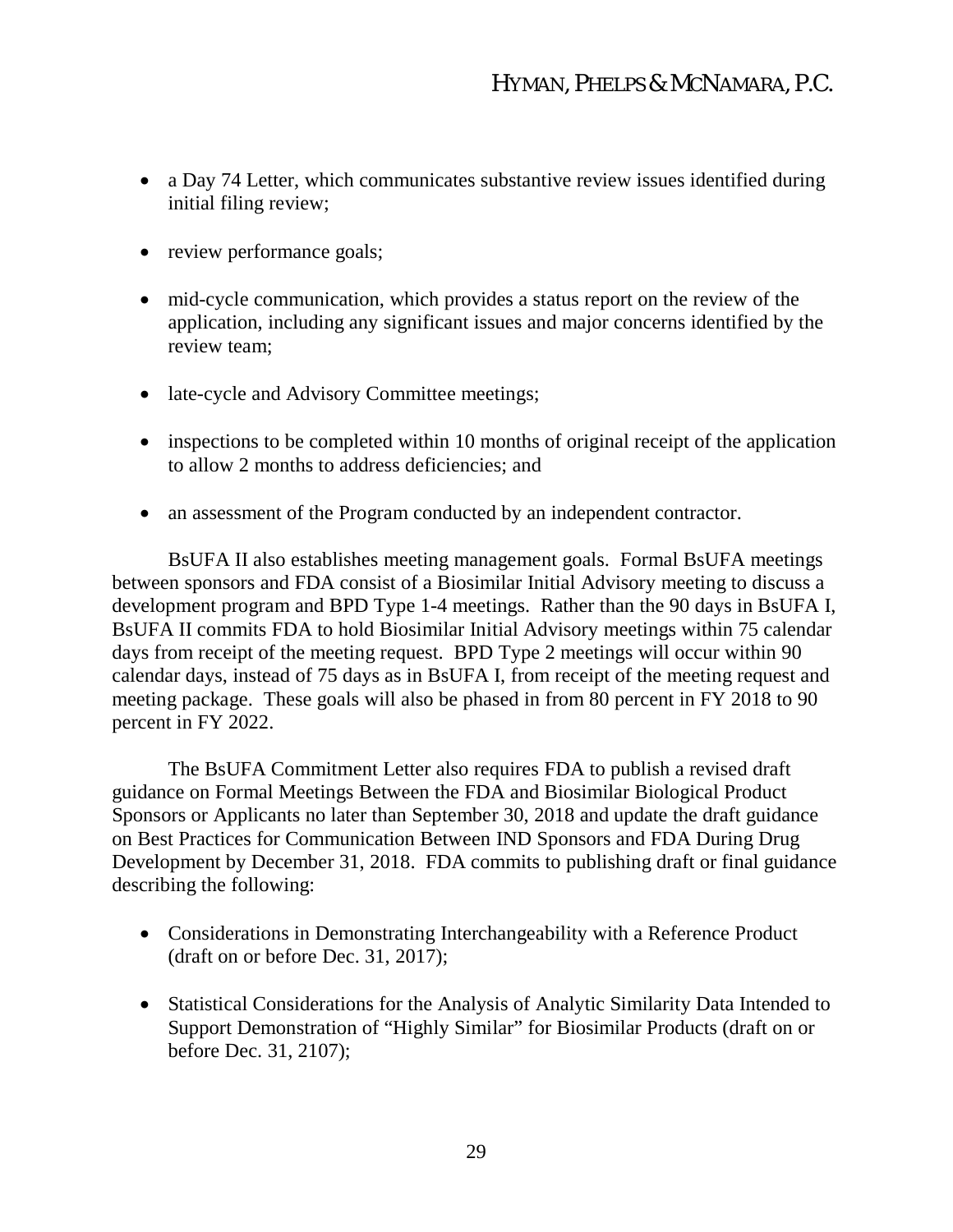- Processes and Further Considerations Related to Post-Approval Manufacturing Changes for Biosimilar Biological Products (draft on or before March 31, 2019);
- Clinical Pharmacology Data to Support a Demonstration of Biosimilarity to a Reference Product (revised or final guidance on or before May 31, 2019);
- Nonproprietary Naming of Biological Products (revised or final guidance on or before May 31, 2019); and
- Labeling for Biosimilar Biological Products (revised or final guidance on or before May 31, 2019).
- Considerations in Demonstrating Interchangeability with a Reference Product, Clinical Pharmacology Data to Support a Demonstration of Biosimilarity to a Reference Product, and Nonproprietary Naming of Biological Products have all been published or finalized.

Finally, FDA commits to improving the administration of the BsUFA program. Specifically, FDA intends to strengthen the staff capacity to develop, clarify, and communicate policy and information to the public, including maintaining the Purple Book. FDA will improve hiring, retention, and training of review staff. Additionally, FDA will work to simplify the administration of user fees and improve management of the program funding. Finally, FDA will conduct activities to enhance transparency of the BsUFA program's resources and enhance efficiency in the user fee program.

# **V. PEDIATRIC DRUGS AND DEVICES**

### **A. Best Pharmaceuticals for Children**

Originally enacted as part of FDAMA in 1997, the Best Pharmaceuticals for Children Act ("BPCA") provided a number of incentives for research and development of treatments for pediatric diseases, including six months marketing exclusivity for conducting certain pediatric-specific clinical studies. Congress reauthorized the BPCA in 2002, Pub. L. No. 107-109, 115 Stat. 1408 (2002), and made BPCA permanent as part of the 2012 FDA Safety and Innovation Act ("FDASIA"), Pub. L. 112-144, 126 Stat. 993 (2012). In addition to the pediatric marketing exclusivity incentive, the BPCA directs the National Institutes of Health ("NIH") to facilitate, fund, and prioritize clinical research into potential treatments for pediatric diseases. Funding for NIH grants is again reauthorized in FDARA § 501, providing an additional \$25 million in NIH awards each year for an additional five years, through FY 2022.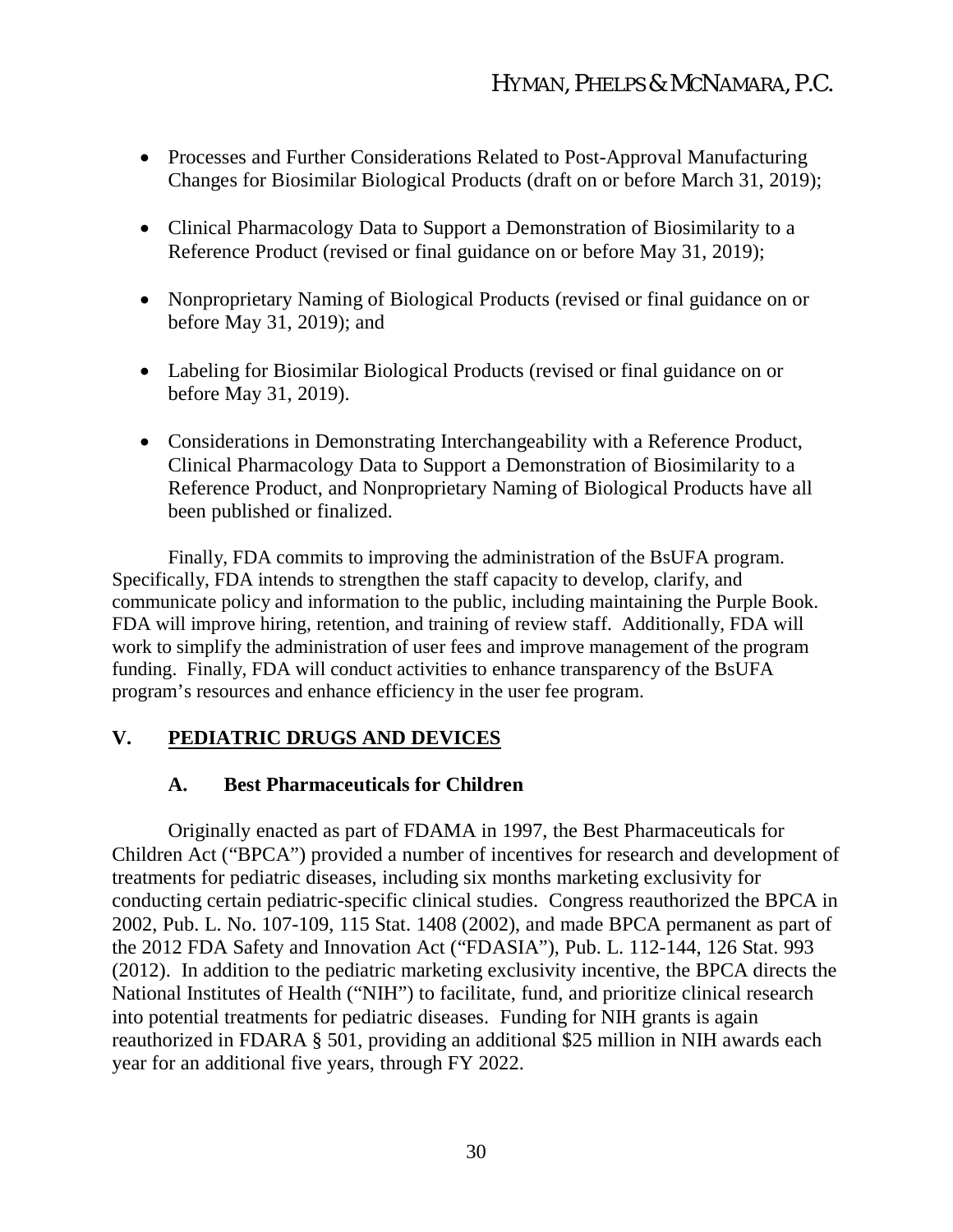Of interest, NIH funding for research into treatments of pediatric diseases is broadened to specifically include "identification of biomarkers for such diseases, disorders, or conditions." Additionally, FDARA § 501(2) requires NIH to make all reports of studies funded by the BPCA available on NIH's website and via an FDA public docket, where the public can submit comments on the research and reported results.

# **B. Pediatric Devices**

Within one year after the enactment of FDARA, the Department of Health and Human Services ("HHS") will hold a public meeting regarding "the development, approval or clearance, and labeling of pediatric medical devices." See FDC Act § 515A(a)(3), as amended by FDARA  $\S$  502(d)(1). In its annual report regarding pediatric use of devices, FDA will also be required to include additional new information regarding pediatric devices, including devices used off-label for pediatric use which FDA determines could benefit pediatric patients, and the number of pediatric devices that receive a humanitarian device exemption (HDE) each year. See id. § 515A(a)(3), as amended by FDARA  $\S$  502(a)(2).

The Pediatric Medical Device Safety and Improvement Act of 2007 ("PMDSIA") provides for grants to nonprofit organizations to promote pediatric device development. See PMDSIA § 305. FDARA amends PMDSIA by requiring recipients of such grants to, among other things, provide "regulatory consultation to device sponsors in support of the submission of an application for a pediatric device, where appropriate." See id., as amended by FDARA §  $502(c)(1)(C)$ .

# **C. Early Meeting on Pediatric Study Plan**

The Pediatric Research Equity Act ("PREA"), Pub. L. No. 108-155, 117 Stat. 1936 (2003), requires most drug and biological product sponsors to conduct pediatric studies unless the applicant has obtained a waiver or deferral. PREA was reauthorized as part of the FDA Amendments Act of 2007, Pub. L. No. 110-85, 121 Stat. 823 (2007) ("FDAAA"), and made permanent as part of the 2012 FDASIA.

Under PREA, for new drugs and biologics, FDA has historically encouraged sponsors to meet with FDA as early as possible to discuss the initial pediatric study plan, but the FDC Act has only required that such a plan be submitted to FDA no later than 60 days after the end-of-phase 2 meeting and that FDA hold a meeting with the sponsor to discuss the plan within 90 days of its submission. See FDC Act § 505B(e)(2). FDARA § 503, however, expressly codifies FDA's policy for earlier meetings reflected in draft guidance since 2005. That guidance (still in draft form and yet to be finalized), states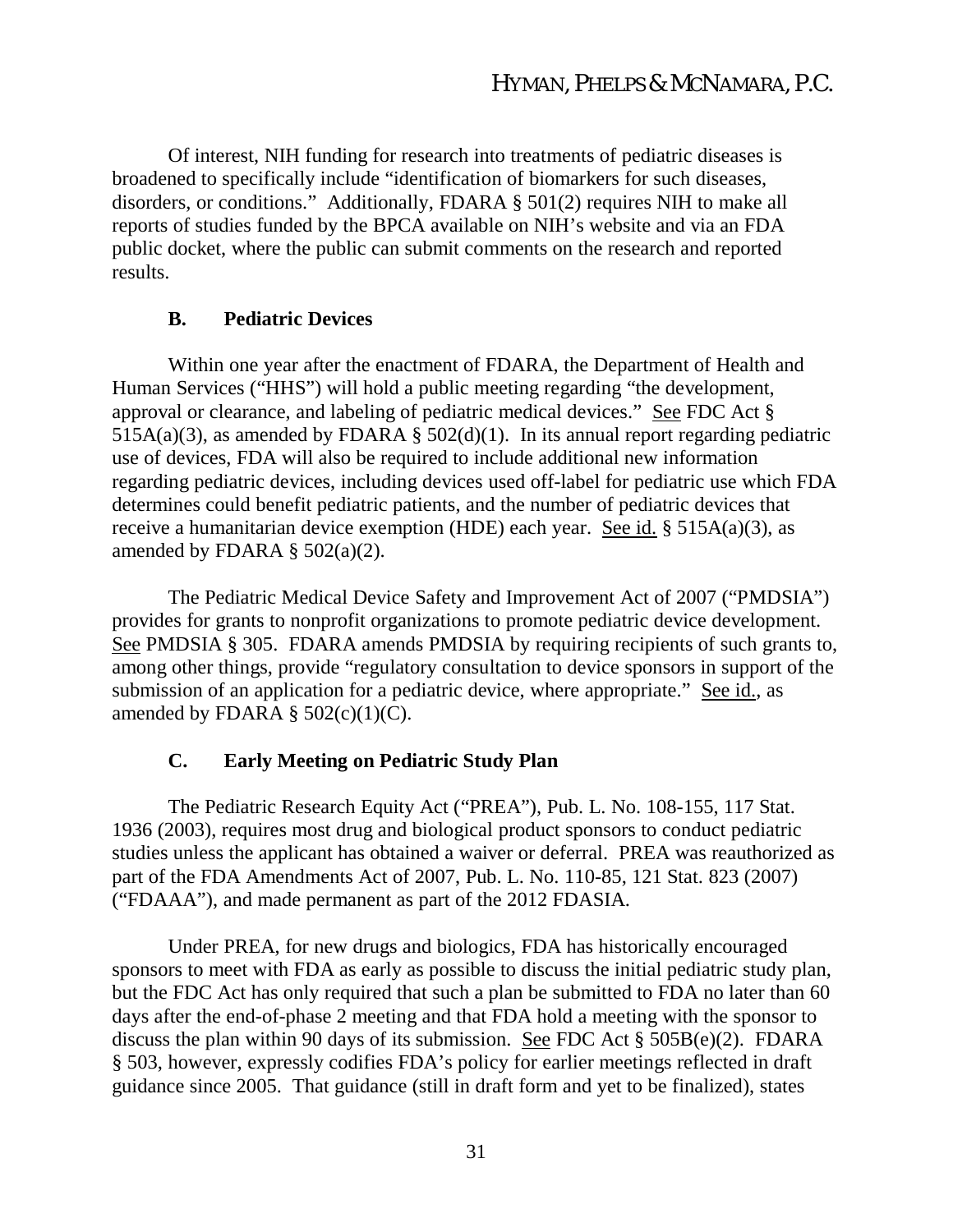that "[f]or products for life-threatening diseases, the review division will provide its best judgment at the end-of-phase 1 meetings on whether pediatric studies will be required under PREA and, if so, whether the submission will be deferred until after approval." FDA, Draft Guidance for Industry: How to Comply with the Pediatric Research Equity Act, 6 (Sept. 2005). This position was reiterated in 2016 in a draft guidance regarding pediatric study plans. FDA, Draft Guidance for Industry: Pediatric Study Plans: Content of and Process for Submitting Initial Pediatric Study Plans and Amended Initial Pediatric Study Plans, 3 (Mar. 2016). FDARA  $\S$  503 amends FDC Act  $\S$  505B(e)(2)(C) to require FDA to meet with sponsors of drugs or biological products intended to treat serious or life-threatening diseases within 30 days of a sponsor's request to have such a meeting or during the end-of-phase 1 meeting.

#### **D. Development of Drugs and Biological Products for Pediatric Cancers**

As mentioned above, PREA requires pediatric assessments for most new drug and biological products. One notable exception has been for orphan products. FDC Act § 505B(k) states that, unless otherwise required by regulation, PREA "does not apply to any drug for an indication for which orphan designation has been granted." To date, FDA has not promulgated any regulation that would require compliance with PREA for any orphan product. On the contrary, FDA has specifically reiterated the PREA exemption via regulation; 21 C.F.R. § 314.55(d) unconditionally exempts all orphandesignated products from PREA requirements.

FDARA § 504 amends the PREA provisions in the FDC Act to require pediatric assessments for certain drugs and biological products intended to treat adult and pediatric cancers, even if such products are designated as orphan products. As amended, FDC Act § 505B(a)(1)(B) specifies molecularly targeted cancer products as those drug or biological products that are (1) "intended for the treatment of an adult cancer" and (2) "directed at a molecular target the Secretary determines to be substantially relevant to the growth or progression of a pediatric cancer." FDARA § 504(a). The orphan product exemption is amended by FDARA § 504(b) to expressly state that products that meet the new FDC Act § 505B(a)(1)(B) criteria are not exempt from PREA even if they are designated as orphan products.

Congress directs FDA, in consultation with the National Cancer Institute, to hold a public meeting within one year of enactment during which FDA will solicit input regarding: what molecular targets are "substantially relevant" to pediatric cancers; what data should be required to satisfy the PREA requirements (i.e., what pediatric studies should be required); the process for updating the list of molecular targets subject to PREA requirements; barriers to conducting clinical trials in pediatric cancer populations;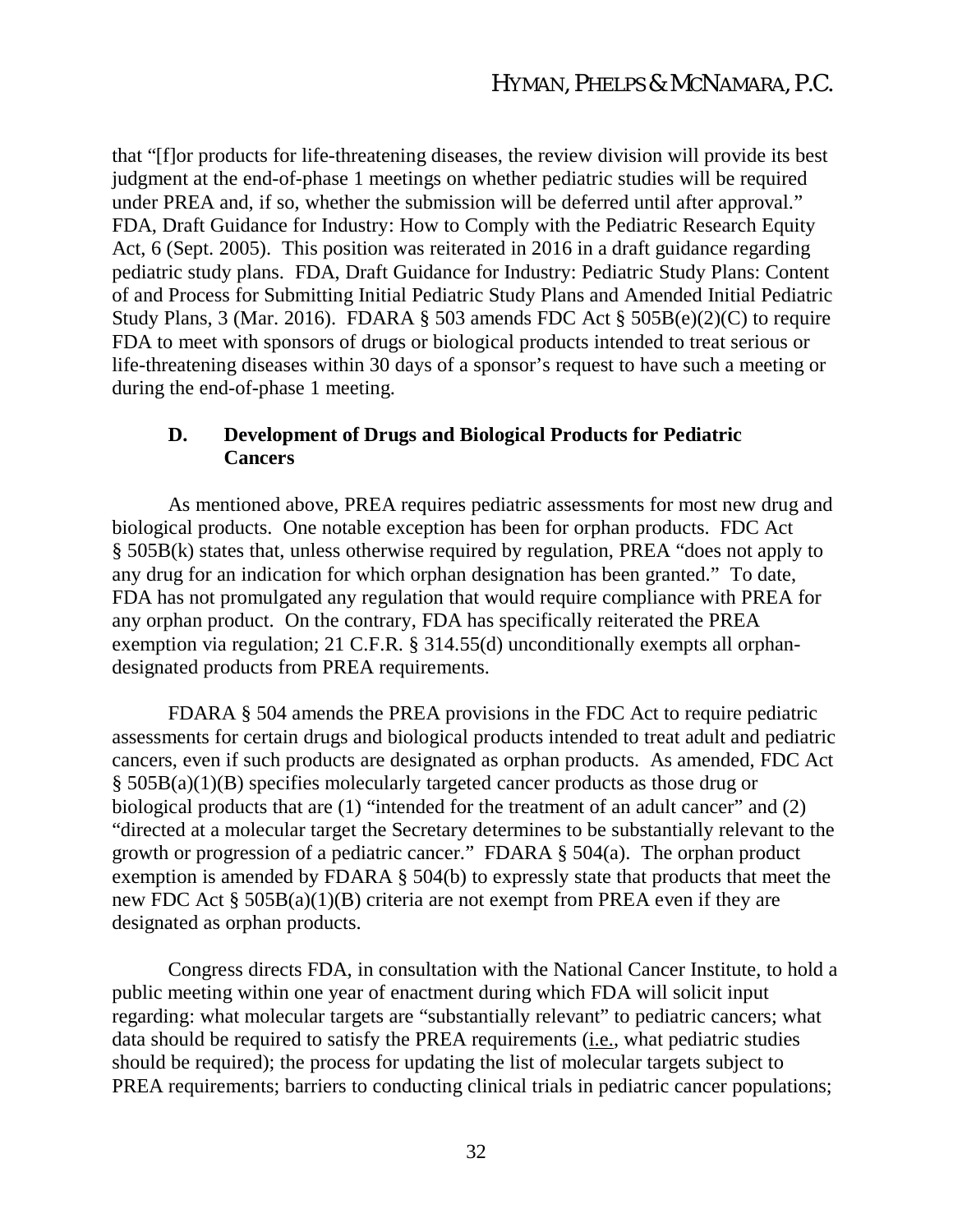how FDA can encourage research in pediatric cancer; how FDA can facilitate collaboration among pediatric cancer networks and sponsors of same-in-class products; and how to avoid discouraging research and development of orphan products intended to treat such cancers. Within two years of enactment, FDA is directed to issue guidance regarding implementation of FDARA § 504. Five years after enactment, GAO is directed to conduct a study regarding implementation of FDARA § 504 and submit its report to FDA, the House Energy and Commerce Committee, and the Senate Health, Education, Labor, and Pensions ("HELP") Committee.

#### **E. Additional Provisions on Development of Drugs and Biological Products for Pediatric Use**

In 2007, FDAAA established the Pediatric Review Committee ("PeRC"), which is an internal committee charged with reviewing Written Requests under the BPCA and deferral and waiver requests under PREA. The PeRC will now also be provided with copies of any responses that FDA gives to sponsors regarding proposed pediatric studies as well as copies of any letters issued under FDC Act  $\S$  505B(d)(1) to sponsors who fail to submit required PREA pediatric assessments. FDARA § 505(a) and (e). The PeRC is also directed to include expertise in pediatric rare diseases as part of its core capabilities. FDARA § 505(f).

With respect to sponsor submissions regarding pediatric studies, FDA is directed to respond to such submissions within 120 days (FDA had no statutory timeline for its reviews previously). Id. § 505(b).

FDARA further directs FDA "to develop and implement a plan to achieve, when appropriate, earlier submission of pediatric studies." Id. § 505(c). The plan is constructed to include earlier discussions with sponsors regarding pediatric study plans as well as earlier issuance of requests for pediatric studies. See id.

The Office of Pediatric Therapeutics, which was established as part of the BPCA 2002 reauthorization, had been temporarily required to include staff with experience in neonatology. That temporary requirement was extended in 2012 with FDASIA. FDARA § 505(d) makes the requirement for neonatology experience permanent and directs FDA to issue guidance regarding clinical pharmacology studies in neonates.

Finally, FDA is directed to issue a report to the Secretary, the House Energy and Commerce Committee and the Senate HELP Committee within two years regarding labeling of approved products with orphan designated indications. Specifically, FDA is to report on the use of orphan products in pediatric patients and the adequacy of the labeling of those products for pediatric populations. When combined with the GAO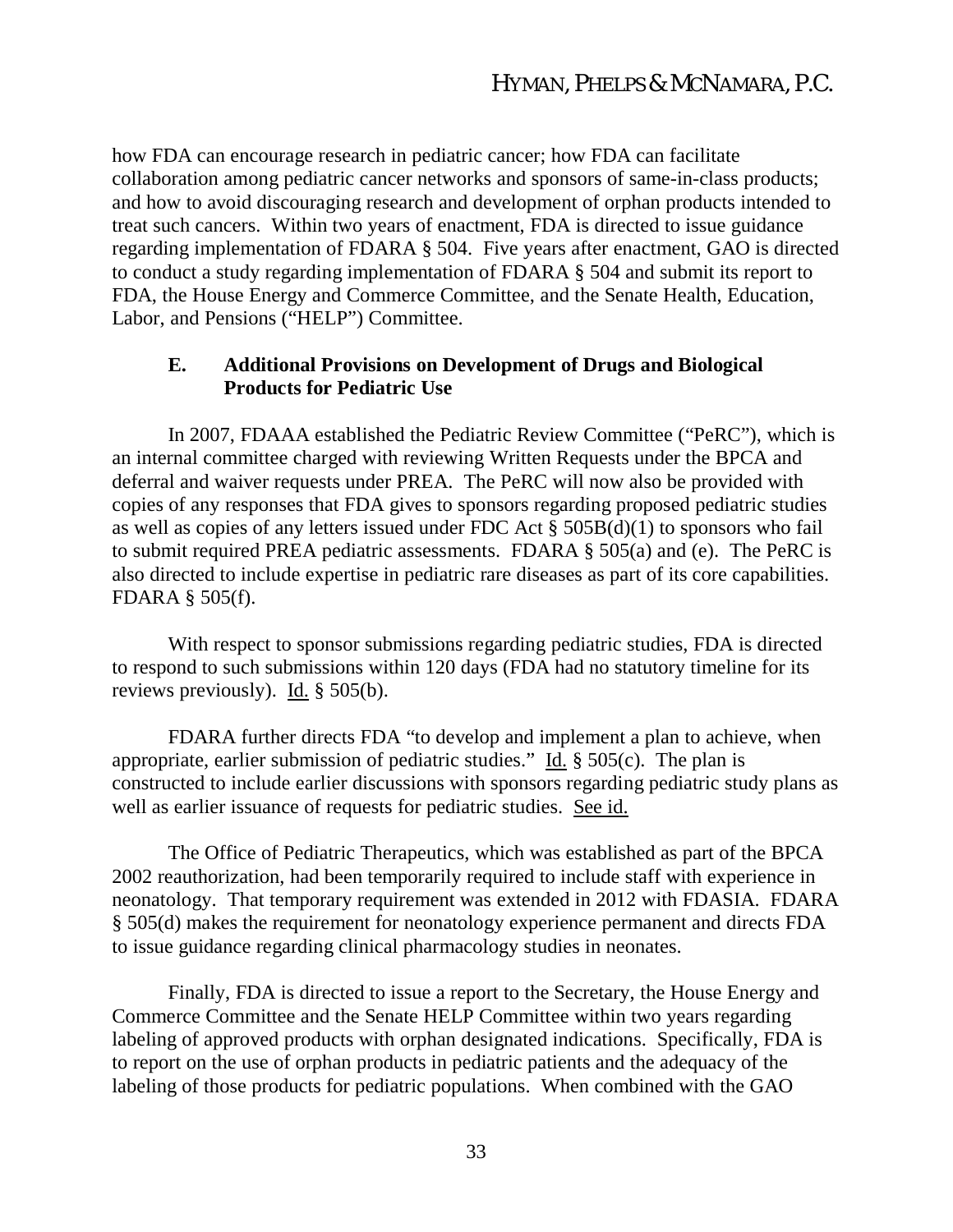reports regarding mandatory pediatric studies for certain pediatric cancers, discussed above in section V.D, it will be interesting to see whether Congress later seeks to remove the orphan product PREA exemption in its entirety or to continue a piece-meal roll-back of that exemption.

# **VI. REAUTHORIZATIONS AND IMPROVEMENTS RELATED TO DRUGS**

#### **A. Reauthorization of Provision Relating to Exclusivity of Certain Drugs Containing Single Enantiomers**

FDAAA § 1113 amended the FDC Act to permit the applicant of a 505(b)(1) NDA for an enantiomer (that is contained in an approved racemic mixture) containing full reports of clinical investigations conducted or sponsored by the applicant (and that does not rely on information in another NDA), among other things, to "elect to have the single enantiomer not be considered the same active ingredient as that contained in the approved racemic drug" so as to qualify for a period of five-year New Chemical Entity ("NCE") exclusivity. FDC Act  $\S 505(u)(1)$ . Thus far, FDA has awarded a single period of NCE exclusivity based on the election provided for under FDC Act § 505(u). FDC Act  $\S$  505(u) was scheduled to sunset on September 30, 2012. See id.  $\S$  505(u)(4).

FDASIA § 1107 reauthorized FDC Act § 505(u) for an additional five years, such that the provision was scheduled to sunset on September 30, 2017. FDARA § 601 reauthorizes FDC Act § 505(u) for an additional five years, such that the provision is now scheduled to sunset on September 30, 2022.

### **B. Reauthorization of the Critical Path Public-Private Partnerships**

FDASIA § 1102 amended FDC Act § 566 to authorize \$6 million in appropriations for each of FYs 2013 through 2017. See FDC Act § 566(f), as amended by FDASIA § 1102. FDC Act § 566 was added to the law by FDAAA § 603, and provides for the establishment of certain partnerships between FDA and eligible nonprofit and higher education institutions to advance FDA's Critical Path Initiative. The Critical Path Initiative is FDA's effort to modernize the scientific process through which a potential drug, biologic, or medical device is transformed from discovery into a medical product. FDARA § 602 reauthorizes the Critical Path Public-Private Partnerships through FY 2022.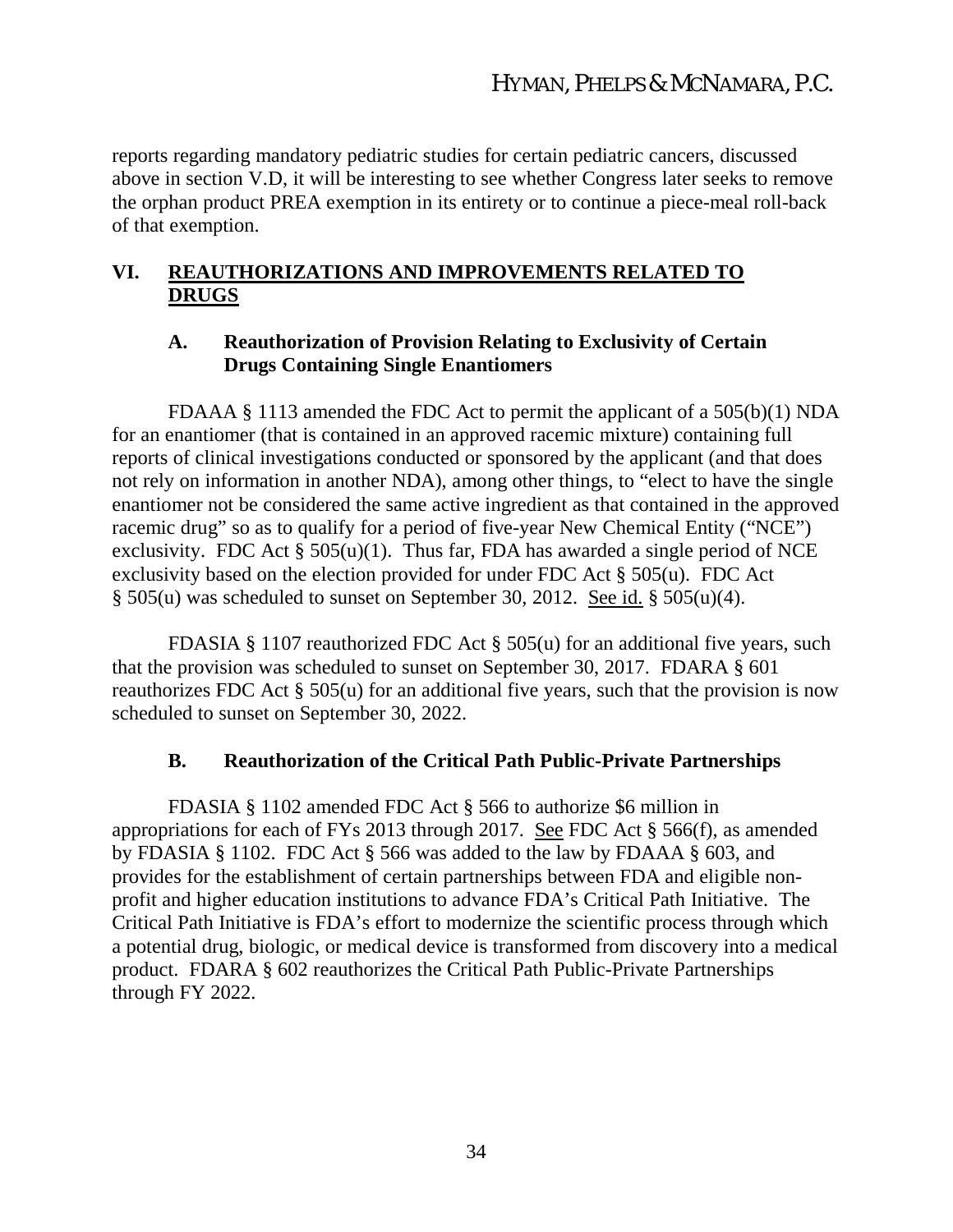# **C. Reauthorization of Orphan Grants Program**

FDARA § 603 reauthorizes the Orphan Grants Program to defray the costs of developing drugs, devices, and medical food for rare conditions through FY 2022.

# **D. Protecting and Strengthening the Drug Supply Chain**

FDARA § 604 amends FDC Act § 801(d) to restrict the import of prescription drugs into the United States for commercial use if such a drug is manufactured outside the United States unless authorized by the manufacturer and the manufacturer has labeled the drug to be marketed in the United States. Exceptions include drugs on FDA's drug shortage list, and drugs imported by a pharmacist or wholesaler from Canada pursuant to HHS/FDA regulations. This section also creates imprisonment and fine penalties that can be leveraged against persons who knowingly make, dispense, or hold for sale/dispense a counterfeit drug.

# **E. Patient Experience Data**

FDARA § 605 amends FDC Act § 569C, which was amended in the  $21<sup>st</sup>$  Century Cures Act enacted in December 2016 to require a statement of patient experience data submitted and reviewed at the time of approval of new drugs and biologics, by revising the definition of patient experience data to specifically include physical and psychosocial impacts of a condition, or related therapy or clinical investigation.

### **F. Communication Plans**

FDARA § 606 amends the FDC Act § 505-1(e)(3) to allow the communication plan for a Risk Evaluation and Mitigation Strategy ("REMS") to include information to health care providers about the limitations or patient care implications of drug formulations or properties and how those formulations or properties may be related to serious adverse drug events.

# **G. Orphan Drugs**

FDARA § 607 amends FDC Act § 527 to effectively codify FDA's orphan drug regulations, see 21 C.F.R. § 316.3(b)(3), to require that the sponsor of a designated drug or biological product that is the same as an approved product for the same rare disease or condition demonstrate that its product is "clinically superior" to the previously approved product (i.e., that the subsequent product is demonstrated to have greater efficacy, greater safety, or provides a major contribution to patient care) in order to obtain a period of 7 year orphan drug exclusivity.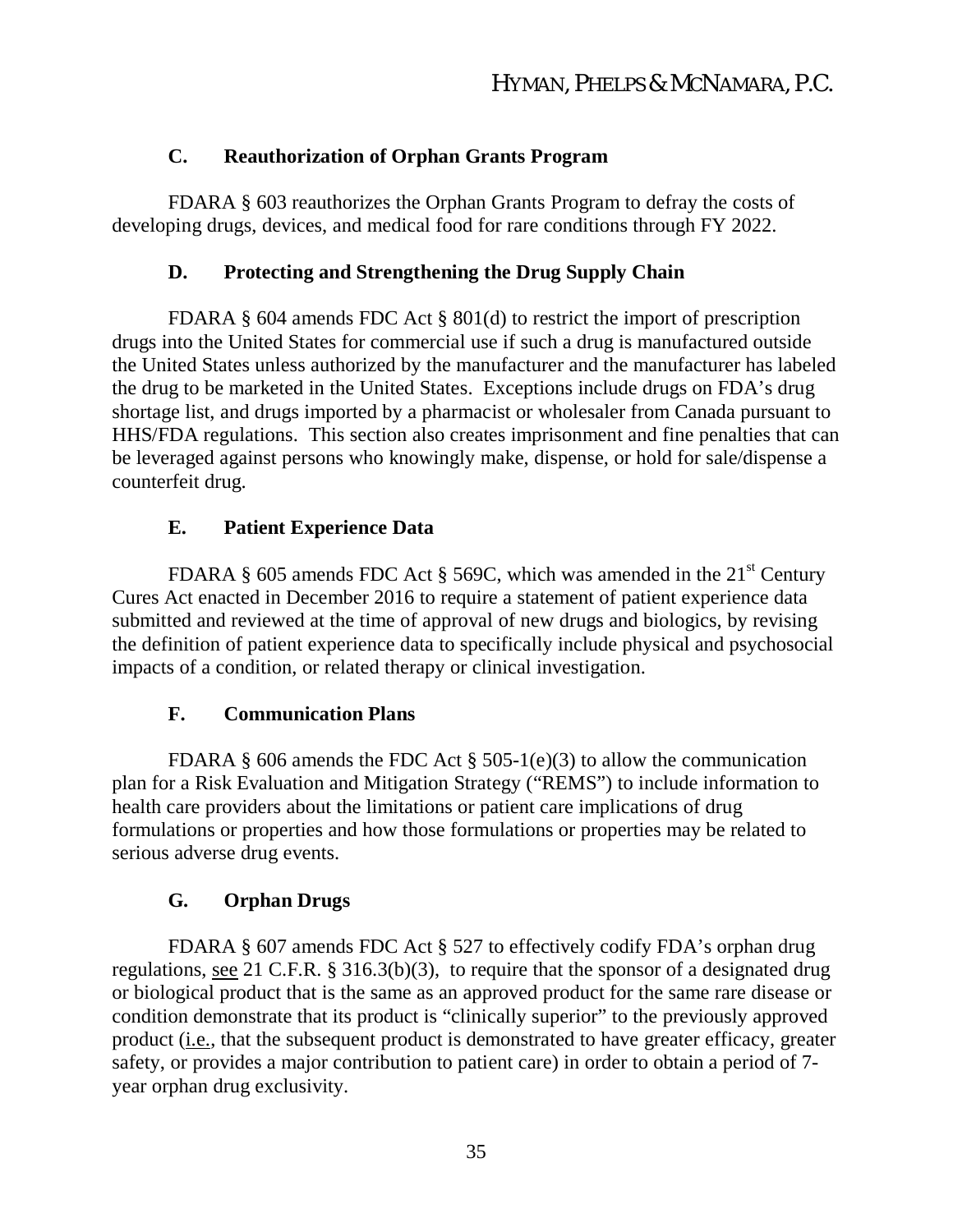This change in the law, which, according to a "rule of construction," does not "affect any determination under [FDC Act §§ 526 and 527] made prior to the date of enactment of [FDARA]," FDARA § 607(b), is a response to a 2014 court ruling that "the plain language of the Orphan Drug Act requires the FDA to recognize exclusivity" if a company obtains approval of a drug designated as an orphan drug, and that FDA's regulatory requirement that a demonstration of clinical superiority is needed to obtain orphan drug exclusivity is not supported by the statute. Depomed, Inc. v. U.S. HHS, 66 F. Supp. 3d 217 (D.D.C. 2014).

FDARA § 607 also requires FDA to "publish a summary of the clinical superiority findings" after the Agency grants orphan drug exclusivity on the basis of a demonstration of clinical superiority. FDC Act  $\S 527(e)$ , as amended by FDARA  $\S 607(a)$ .

#### **H. Pediatric Information Added to Labeling**

FDARA § 608 amends FDC Act § 505A(o), which is part of the Best Pharmaceuticals for Children Act ("BPCA"), to extend the provision to 505(b)(2) NDAs and to clarify the types of exclusivity covered.

By way of background, FDC Act § 505A(o), previously titled "Prompt approval of drugs under section 505(j) when pediatric information is added to labeling," allowed only an ANDA applicant to omit from its labeling certain patent- and/or exclusivity-protected information concerning the pediatric use of a drug, and to include a disclaimer with respect to the omitted information. The BPCA neither addressed the omission or retention of protected pediatric information from 505(b)(2) NDA product labeling, nor did the BPCA address the use of disclaimers for protected pediatric use information that is omitted from 505(b)(2) NDA product labeling.

Previously, if FDA determined that protected pediatric information is important safety information and must be retained in 505(b)(2) NDA product labeling for reasons of safe use, then FDA would not approve an affected 505(b)(2) NDA until the expiration of exclusivity. FDA could, however, approve an ANDA for a similar product because of FDC Act § 505A(o). Thus, the statute created an inequity among ANDA and 505(b)(2) NDA applicants. FDARA § 608 remedies this inequity to make FDC Act § 505A(o) equally applicable to ANDA and 505(b)(2) NDA applicants.<sup>10</sup>

<sup>&</sup>lt;sup>10</sup> FDARA § 608 was proposed, and ultimately enacted, as a result of an FDA Law Blog post that first raised the issue. See Kurt R. Karst, FDA Law Blog, "Should the Best Pharmaceuticals for Children Act be Amended to Accommodate 505(b)(2) NDA Labeling Carve-outs?" (Mar. 6, 2017).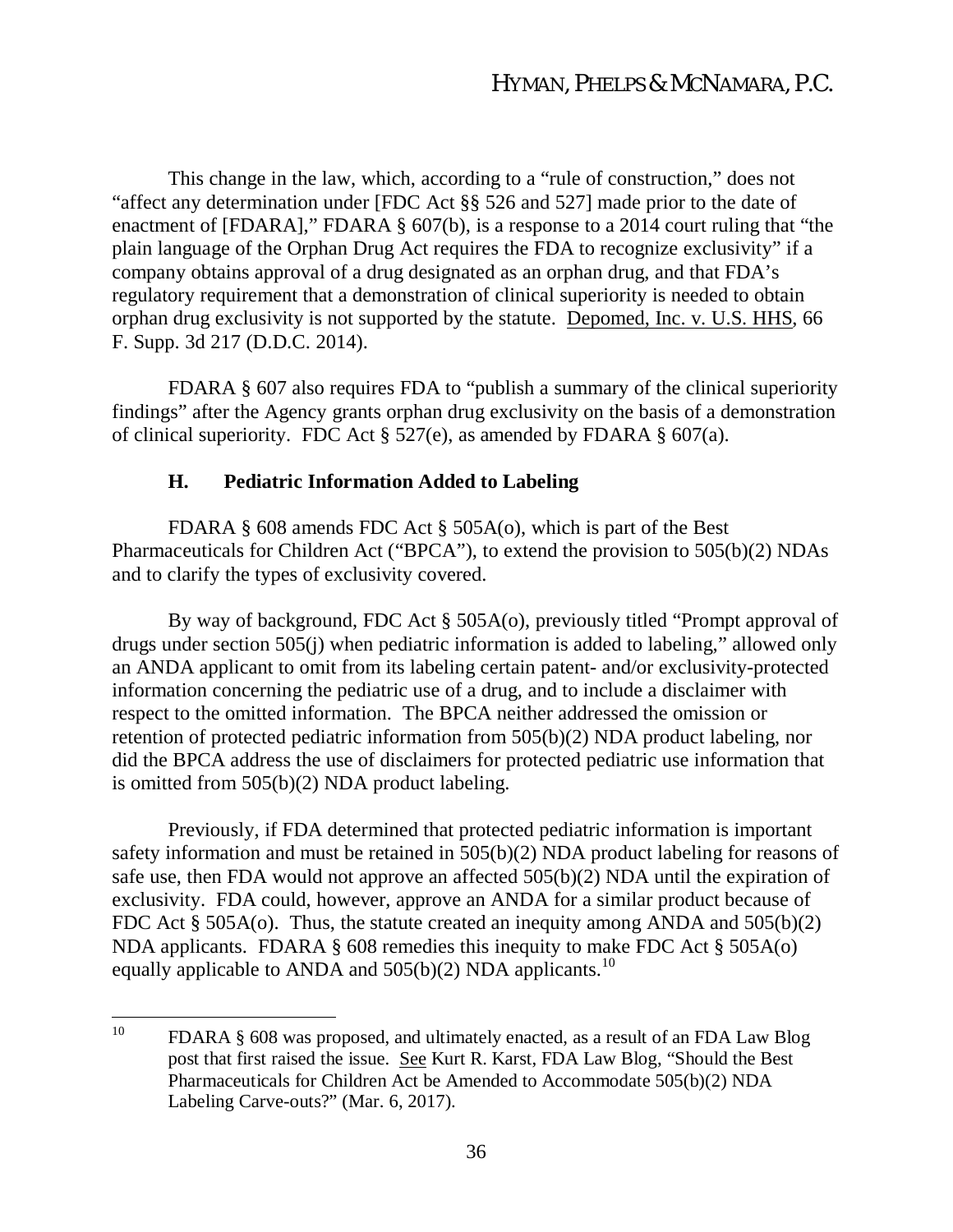# **I. Sense of Congress on Lowering the Cost of Prescription Drugs**

FDARA § 609 implores HHS to commit to engagement with Congress to take administrative actions and enact legislation that will lower the cost of prescription drugs for consumers and reduce the burden of such cost on taxpayers, while balancing the need to encourage innovation, as well as striving to increase competition and prevent anticompetitive behavior related to the timely availability of generic drugs and biosimilars.

### **J. Expanded Access**

FDARA § 610 requires FDA, in coordination with NIH, to convene a meeting (within 270 days after the date of enactment of FDARA) to discuss clinical trial inclusion and exclusion criteria to inform a report on the meeting and the issuance of guidance (within one year of the report) regarding eligibility criteria for clinical trials.

The meeting must include a discussion of the rationale for, and potential barriers for patients created by, inclusion and exclusion criteria. It must also discuss how appropriate patient populations can benefit from the results of trials that employ alternative designs. The meeting will cover barriers to participation in clinical trials, including (1) information regarding potential risks and benefits of participation; (2) regulatory, geographical, and socioeconomic barriers; and (3) the impact of exclusion criteria on enrollment of particular populations, including infants and children, pregnant and lactating women, seniors, individuals with advanced disease, and individuals with comorbid conditions.

The meeting will also include discussion of trial designs and methods, including expanded access protocols that increase enrollment in more diverse patient populations, when appropriate, while facilitating collection to establish safety and effectiveness. Finally, the meeting will discuss how changes in inclusion and exclusion criteria may impact the complexity and length of clinical trials, the data needed to establish safety and effectiveness, and potential approaches to mitigating those impacts.

The draft guidance must address methodological approaches that sponsors may take to broaden eligibility criteria, develop eligibility criteria so they more accurately reflect the patients most likely to receive the drug, and use these criteria in the context of rare disease drug development.

This section also includes a number of provisions intended to facilitate Expanded Access. GAO must issue a report (within one year of the report on inclusion/exclusion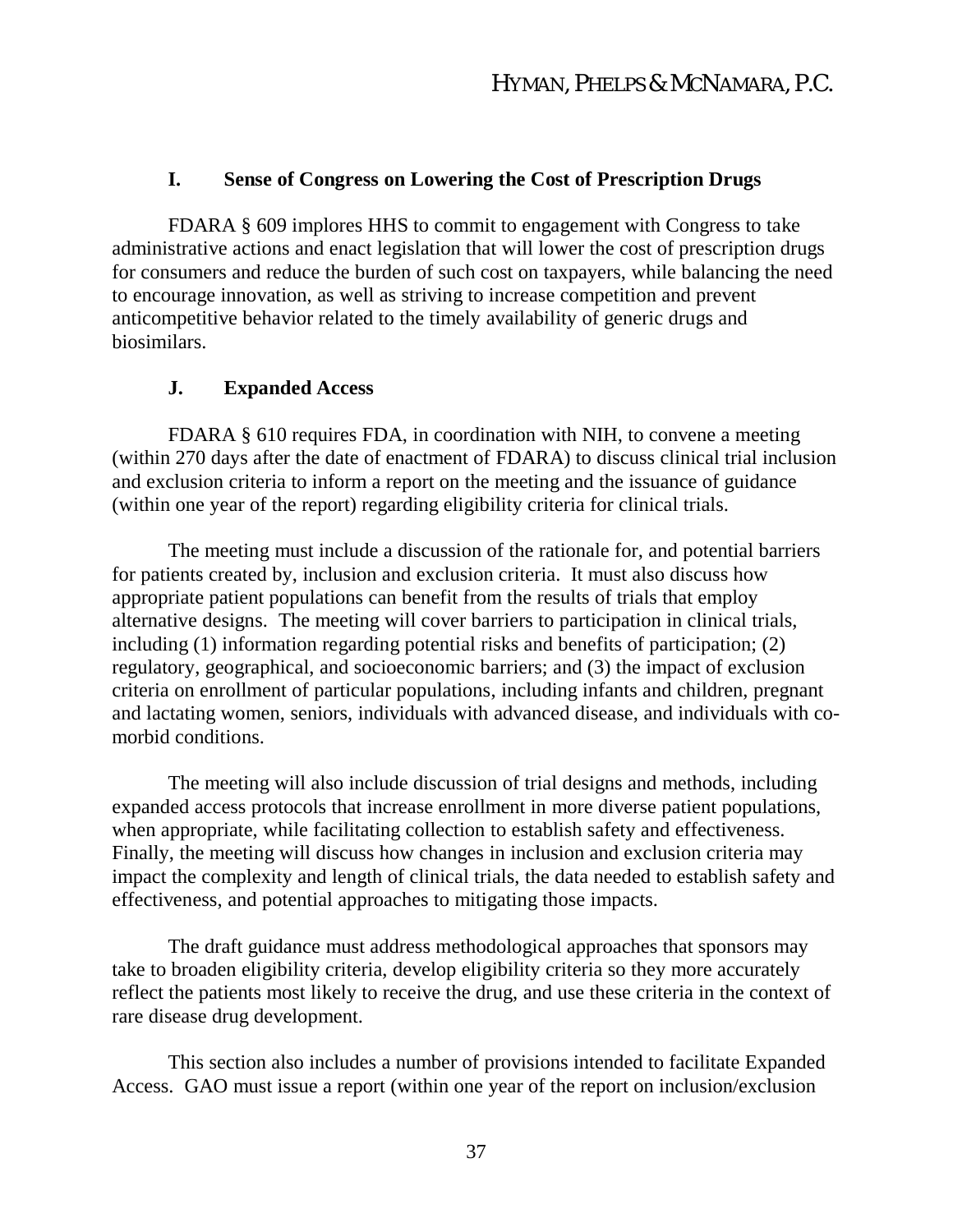criteria) on individual access to investigational drugs through the Expanded Access program. Furthermore, FDA must issue and revise guidance or regulations to streamline the institutional review board of individual patient expanded access protocols. FDC Act § 561A(f) is also amended to require the sponsor of an investigational drug for a serious condition to publish an Expanded Access Policy within 15 days of the drug receiving designation as breakthrough therapy, fast track, or regenerative medicine advanced therapy.

### **K. Tropical Disease Product Application**

FDARA § 611 amends FDC Act § 524(a)(4) to revise the Tropical Disease Priority Review Voucher program to limit eligibility to applications that include one or more new clinical investigations (other than bioavailability studies) that are essential to the approval of the application and were conducted/sponsored by the sponsor of the application and that were not submitted as part of an application in India, Brazil, Thailand, or any country that is a member of the Pharmaceutical Inspection Convention or the Pharmaceutical Inspection Cooperative Scheme prior to September 27, 2007. This provision only applies to applications submitted after September 30, 2017.

### **VII. MEDICAL DEVICE INSPECTION AND REGULATORY IMPROVEMENTS**

#### **A. Risk-based Inspections for Devices**

FDARA § 701 amends FDC Act § 510(h) to require FDA to switch from biennial inspections to a risk-based schedule for inspecting manufacturers of Class II and Class III devices. The risk-based schedule was already a mandate for inspections of drug manufacturers under section 510(h). In addition to the four risk factors already set forth in section 510(h) (e.g., compliance history), the new provision adds a fifth risk factor just for devices – whether a manufacturer participates in international device audit programs that the Untied States participates in or recognizes. This dovetails nicely with FDA's long-standing effort toward global harmonization of device regulation.

#### **B. Improvements to Inspections Process for Device Establishments**

FDARA § 702 amends FDC Act § 704. It requires FDA to update its processes and standards for routine inspections (not those conducted "for cause") to achieve uniformity (with appropriate exceptions), provide advance notice of inspection, provide the establishment with a reasonable estimate of the timeframe (and an opportunity for advance communications), and regulation communications during the inspection regarding its status, "which may be recorded by either party with advance notice and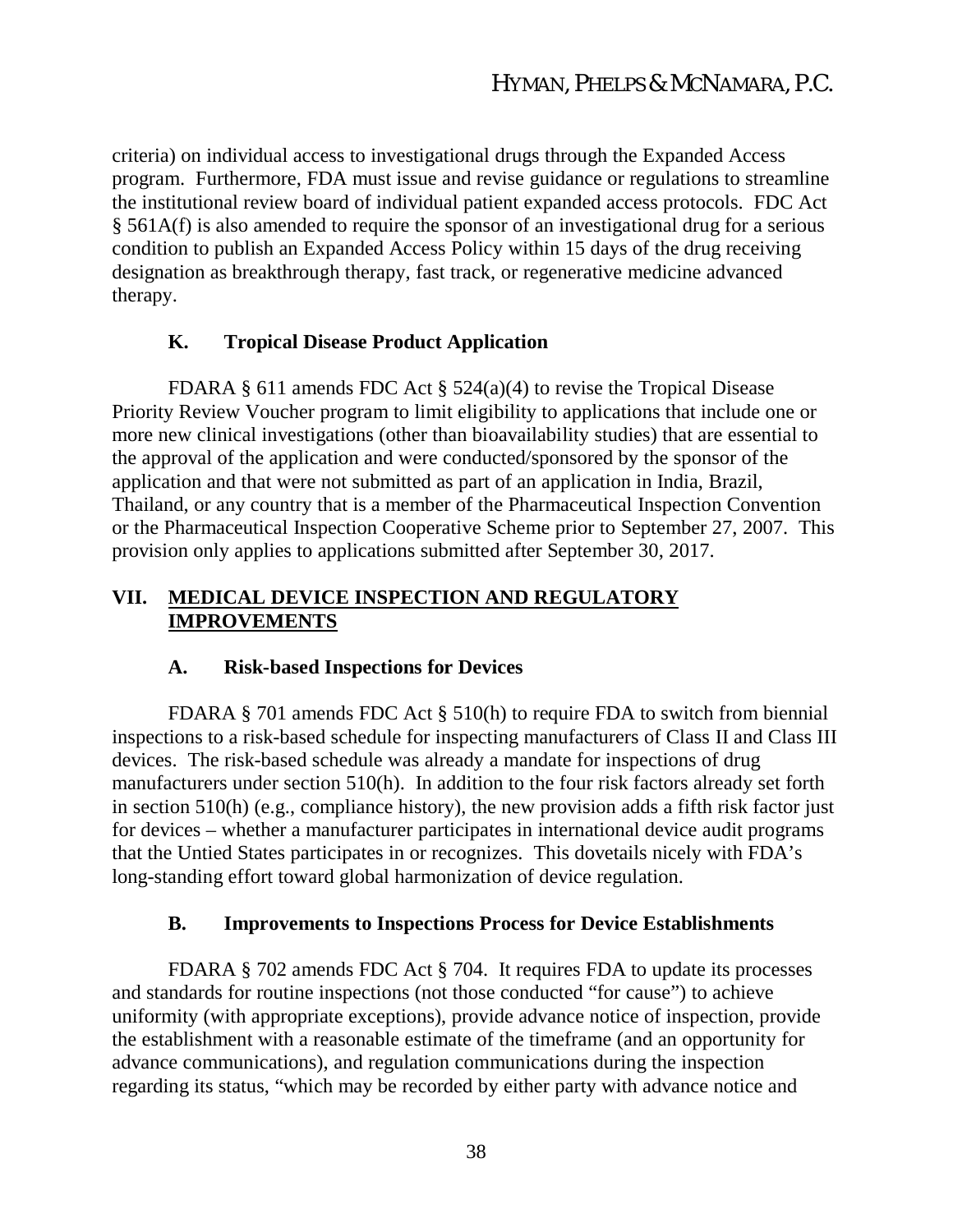mutual consent." It will be interesting to see whether FDA consents to such recordings. As to the other ideas, FDA has adopted many of them administratively, although they have not been uniformly implemented in a transparent way. This provision may bring greater certainty that these practices are important routine requirements the Agency must follow (with appropriately defined exceptions) and not mere administratively granted privileges.

Another amendment is to require FDA to provide "nonbinding feedback" within 45 days of a timely request for feedback on the manufacturers proposed action in response to 483 observations "that involve a public health priority, that implicate systemic or major actions, or relate to emerging safety issues (as determined by [FDA])." This provision seems addressed to the difficulty manufacturers sometimes have when proposing major corrective actions in response to a Form 483 of getting FDA to provide views on whether or not such actions are likely to be considered sufficient.

FDA is directed to prepare a draft guidance on its implementation of this provision within 18 months, and to finalize the guidance based upon notice and comment within 12 months after issuing the draft.

Under section 501(j), a drug is adulterated if the manufacturer refuses entry or inspection. That provision is now made applicable to devices. This change raises the stakes when a device manufacturer seeks to limit the bounds of the inspection to what it believes section 704 permits and the investigator disagrees and threatens to find a "refusal."

#### **C. Certificates to Foreign Governments for Devices**

One of the most painful consequences of a bad inspection at a U.S. facility has been FDA's refusal to issue Certificates to Foreign Governments ("CFG") until the issues are resolved. CFGs are quite often a requirement to renew licenses and permits to sell in various foreign markets. Although typically linked to a Warning Letter, sometimes a Form 483 can trigger this refusal. Sometimes it can take many months, or more than a year, for FDA to begin issuing CFGs again. During that time period, a manufacturer may find itself unable to renew marketing permits in foreign markets.

As a general matter, FDA's theory has been that a CFG requires a statement that the facility is in substantial compliance with the Quality System Regulation ("QSR") and it should not be issued when there is an outstanding Form 483 or Warning Letter finding that the facility is not in such compliance. There has been very little transparency, however, as to when FDA will refuse CFGs and what it takes to resolve the situation.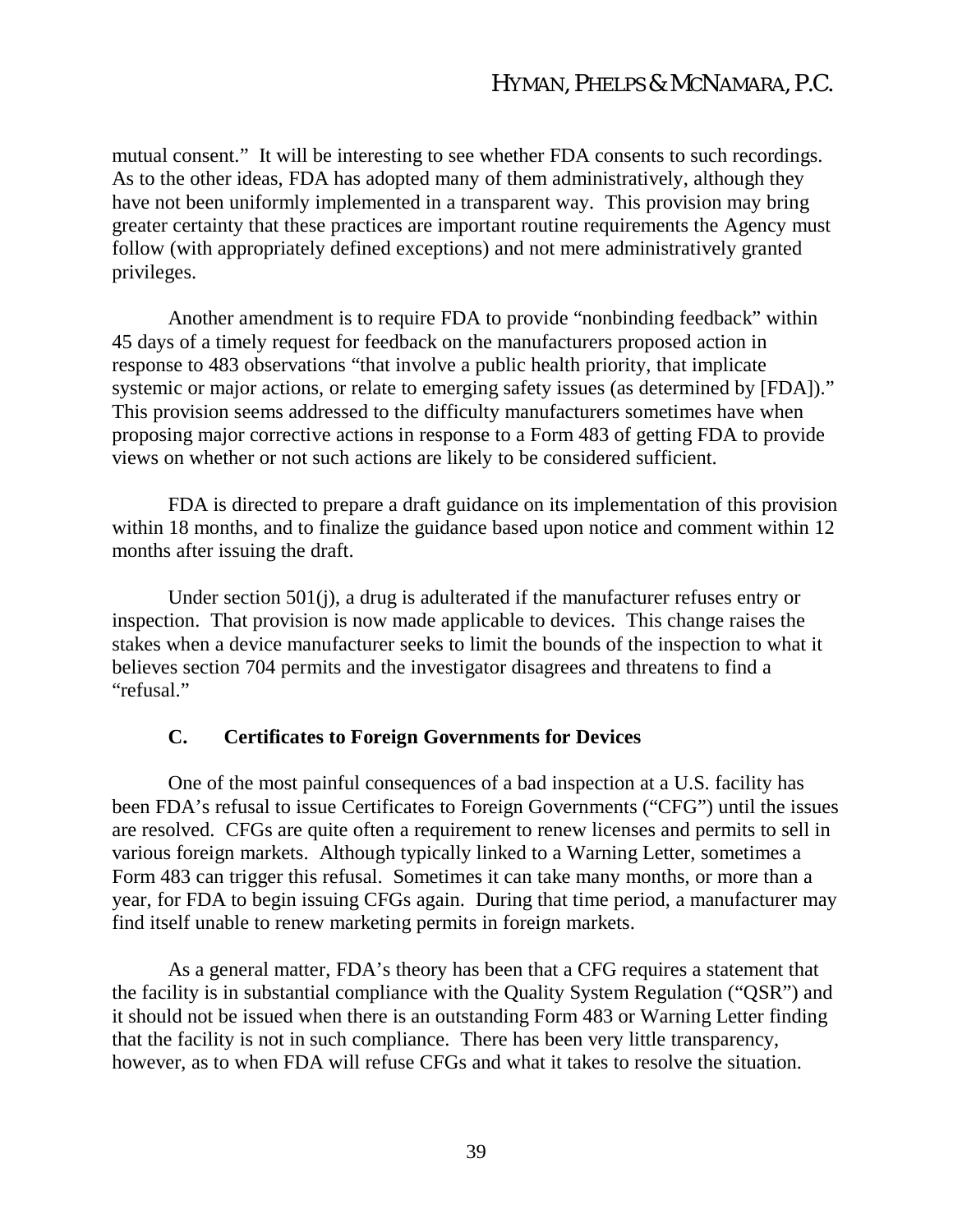FDARA § 704 amends the FDC act § 801 to provide that FDA must provide a written statement of the basis for denying a request for a CFG "and [must] specifically identify the finding upon which such denial is based." If the denial is based on a routine inspectional finding that a facility is out of compliance with the QSR, FDA must "provide a substantive summary of the specific grounds for noncompliance identified by the [inspector]." Furthermore, a CFG may not be denied based upon a Form 483 if the manufacturer "has agreed to a plan of correction in response to such report."

FDA is directed to set up a process that appears to be essentially equivalent to supervisory appeals of significant decisions. In addition, a manufacturer denied a CFG may at any time "request a review in order to present new information" relating to corrective actions.

FDA is directed to issue draft guidance on these new processes within 12 months, followed by a final guidance within another 12 months. This provision is a welcome development that should make FDA's denials of CFGs more transparent, more directly linked to unresolved QSR violations, and easier to lift if appropriate corrective actions are put in place.

# **D. Facilitating International Harmonization**

FDARA § 705 authorizes FDA to recognize auditing organizations that are recognized in foreign countries in order to facilitate international harmonization of device inspections.

# **E. Fostering Innovation in Medical Imaging**

A perennial issue is how FDA can permit innovation in medical imaging devices that outruns the labeling of contrast agents used with these devices. (The contrast agents are regulated as drugs.) For example, a contrast agent might have approved labeling for imaging the liver, but not the lung. If a medical imaging device can safely and effectively use the same contrast agent to image the lung, under current law, FDA cannot clear or approve the device for this use, because doing so would contradict the drug labeling.

FDARA § 706 modifies the FDC Act to address this problem. It would allow FDA to clear or approve a medical imaging device, even when it finds that a new use of a contrast agent departs from the approved drug labeling, if it also finds that the new use does not adversely affect safety or effectiveness. The new use may involve a difference in concentration, rate of administration, route of administration, region, organ or system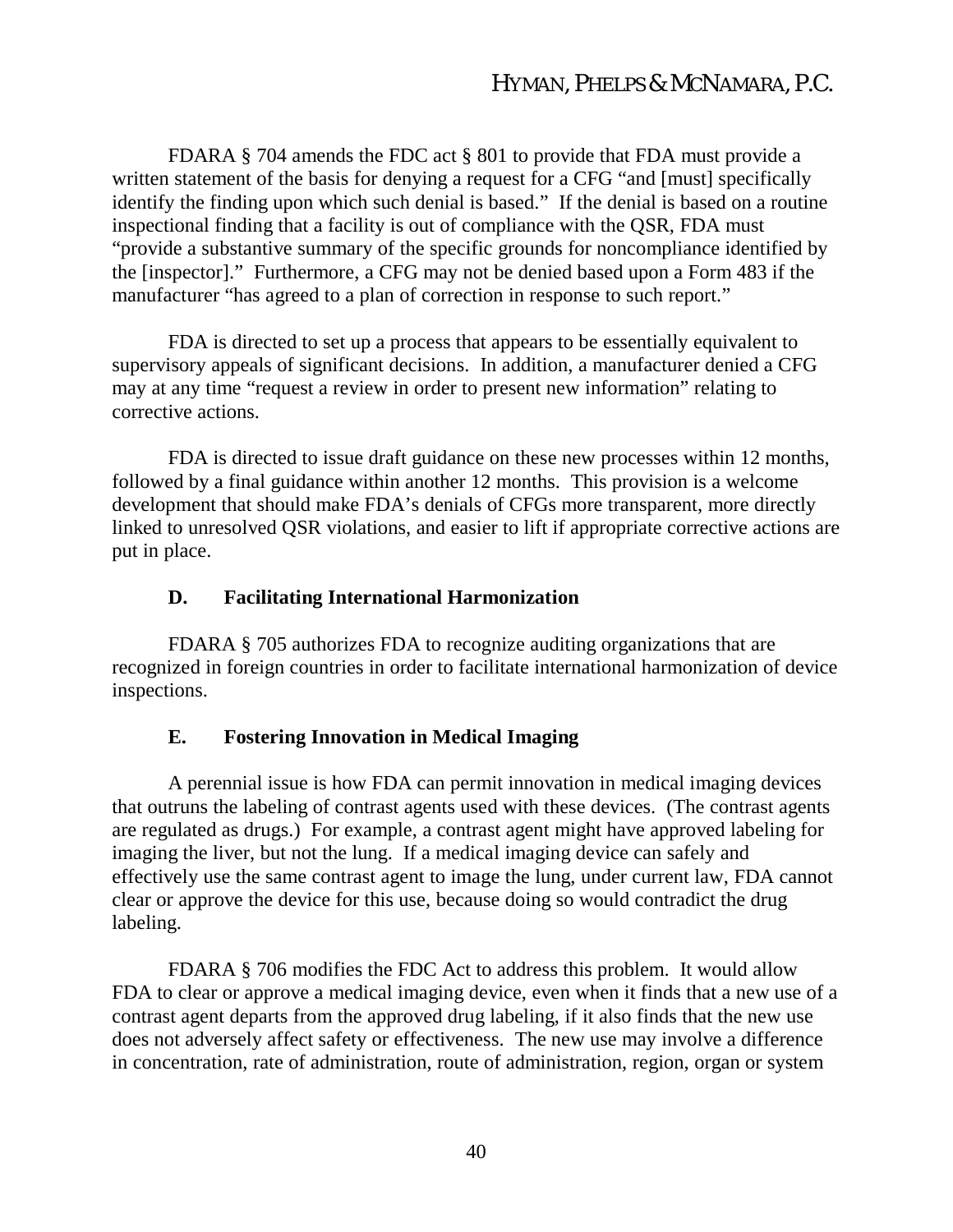of the body, and/or patient population. CDRH is designated to have primary jurisdiction to conduct this review, in consultation with CDER and/or CBER, as necessary.

If the new use is cleared or approved for the medical imaging device, the contrast agent manufacturer is authorized to submit a supplement to CDER and bring the new use into the drug labeling. If the device manufacturer provides a right of reference, the contrast agent manufacturer can refer to the data provided to CDRH to obtain clearance or approval of the new use.

#### **F. Risk-based Classification of Accessories**

FDA has historically classified accessories in one of two ways: (1) according to the parent device's classification (either by express inclusion in the classification regulation or by clearance or approval of an accessory under the parent device's classification regulation); or (2) by establishment of a separate classification regulation specific to the accessory type. This classification scheme led to a number of issues. For example, accessories classified according to the parent device's classification were, in at least some instances, being over-regulated.

With regard to accessories that were separately classified, these accessories were presumably classified based on the risk that they present, separately from the parent device. These classification regulations typically classified the accessory as lower risk than the device. For example, Endosseous dental implant accessories are Class I devices whereas Endosseous dental implants are Class II devices. 21 C.F.R. §§ 872.3980 and 872.3640. In practice, however, FDA has not always utilized the appropriate accessory classification regulation, even when it existed, leading to some accessories being classified under the higher, parent device classification regulation.

In short, FDA's scheme for classifying accessories led to some accessories being over-regulated because they are not as risky as the parent device (but they were classified according to the parent device), or a somewhat confusing scheme of certain accessories having their own classification but a subset of those accessories being classified under the parent device classification.

FDA sought to resolve this issue for new types of accessories (i.e., accessories not previously classified according to one of the methods described above) in January 2015 when it released the draft guidance "Medical Device Accessories – Defining Accessories and Classification Pathway for New Accessory Types." The draft guidance acknowledged that some accessories present less risk than the parent device with which they are used and should not, accordingly, be automatically placed in the same class as the parent device. The draft guidance proposed that sponsors should utilize the *de*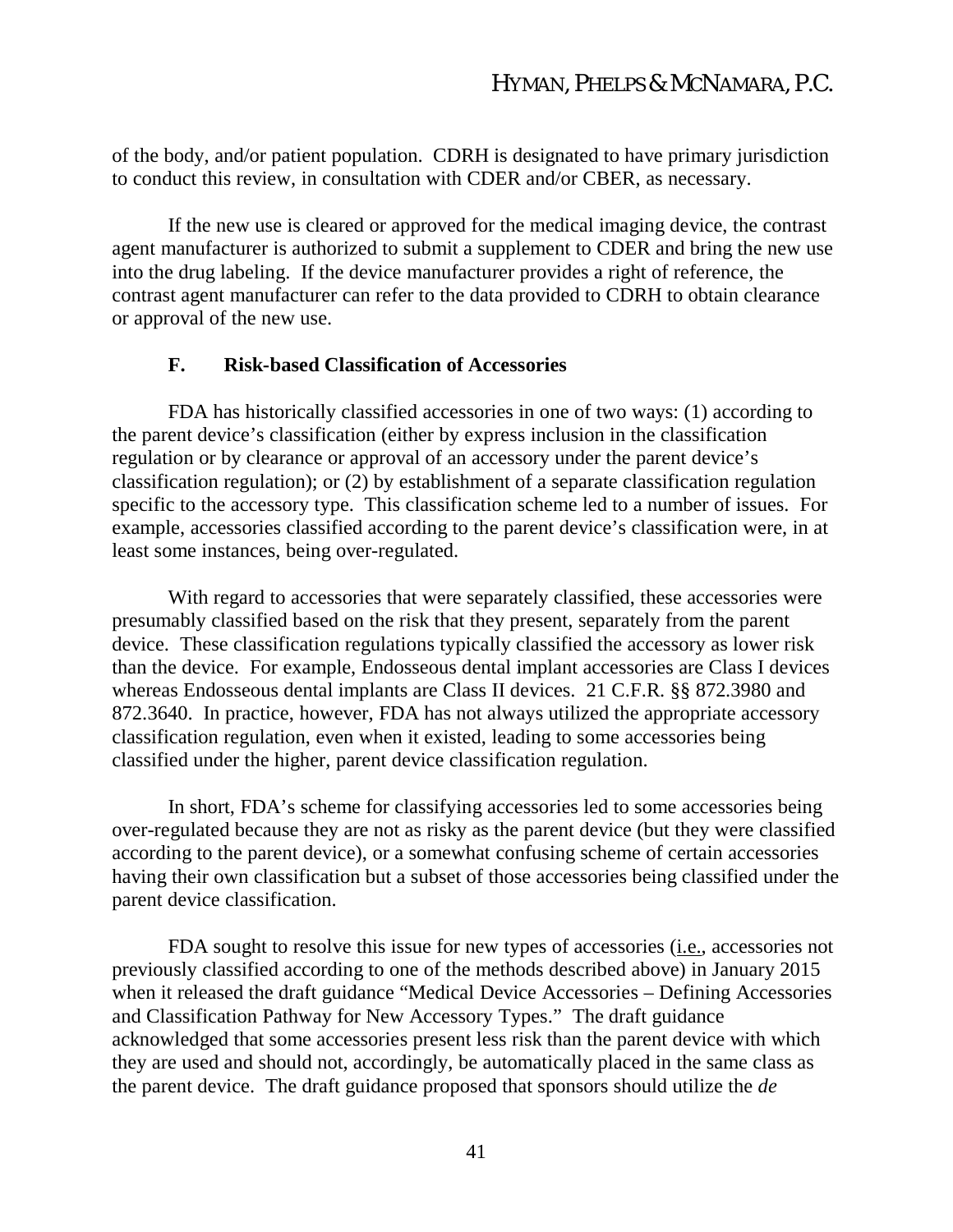*novo* process for new types of accessories (i.e., not yet classified) for which the risk is less than the parent device. The *de novo* process would allow for the risk-based classification of the new accessory type on its own.

Almost two years after FDA's release of the draft guidance, Congress, apparently agreeing with FDA's proposal, passed the  $21<sup>st</sup>$  Century Cures Act ("Cures") amending FDC Act  $\S 513(b)$ . The new provision directs the Agency to "classify an accessory ... based on the risks of the accessory when used as intended . . . notwithstanding the classification of any other device with which such accessory is intended to be used." FDA finalized the draft guidance document with virtually no changes after Congress's change to the law.

Congress's directive in Cures was new – classify devices based on their risk independent of the parent device. FDA's draft and final guidances also only addressed new types of accessories. Thus, neither Congress nor FDA addressed the large body of accessories classified prior to passage of Cures. The only option for reclassification of these accessories would be to submit a petition for reclassification under 21 C.F.R. § 860.123. Petitions for reclassification are seldom used and the Agency is typically slow to respond.

FDARA seeks to solve this problem in section 707 by establishing a streamlined method for classifying and re-classifying accessories based on their risk, separate from the parent device with which they are used. See FDC Act § 513, as amended by FDARA § 707. For accessories not previously classified, when a sponsor submits a 510(k) or PMA for a parent device with an accessory, the sponsor may include a request for classification of the accessory based on its risk. See id. § 513, as amended by FDARA § 707(a). FDA's clearance or approval letter shall include a granting or denial for the sponsor's request. See id.

In addition, for accessories previously classified according to the parent device with which they are used, within one year of the enactment of FDARA and at least once every five years thereafter, FDA will publish a list of accessories that it determines are suitable for classification into Class I. See id. FDA shall consider recommendations from device sponsors. See id.

Alternatively, manufacturers and importers of devices may submit a written request to the Agency for reclassification of an accessory. See id. FDA shall respond to such a request within 85 calendar days of receipt by issuing a written order classifying the accessory or denying the request. See id. If the request is denied, FDA shall provide a detailed description and justification for such determination. Within 30 days of granting a request, FDA shall publish a notice of the reclassification in the Federal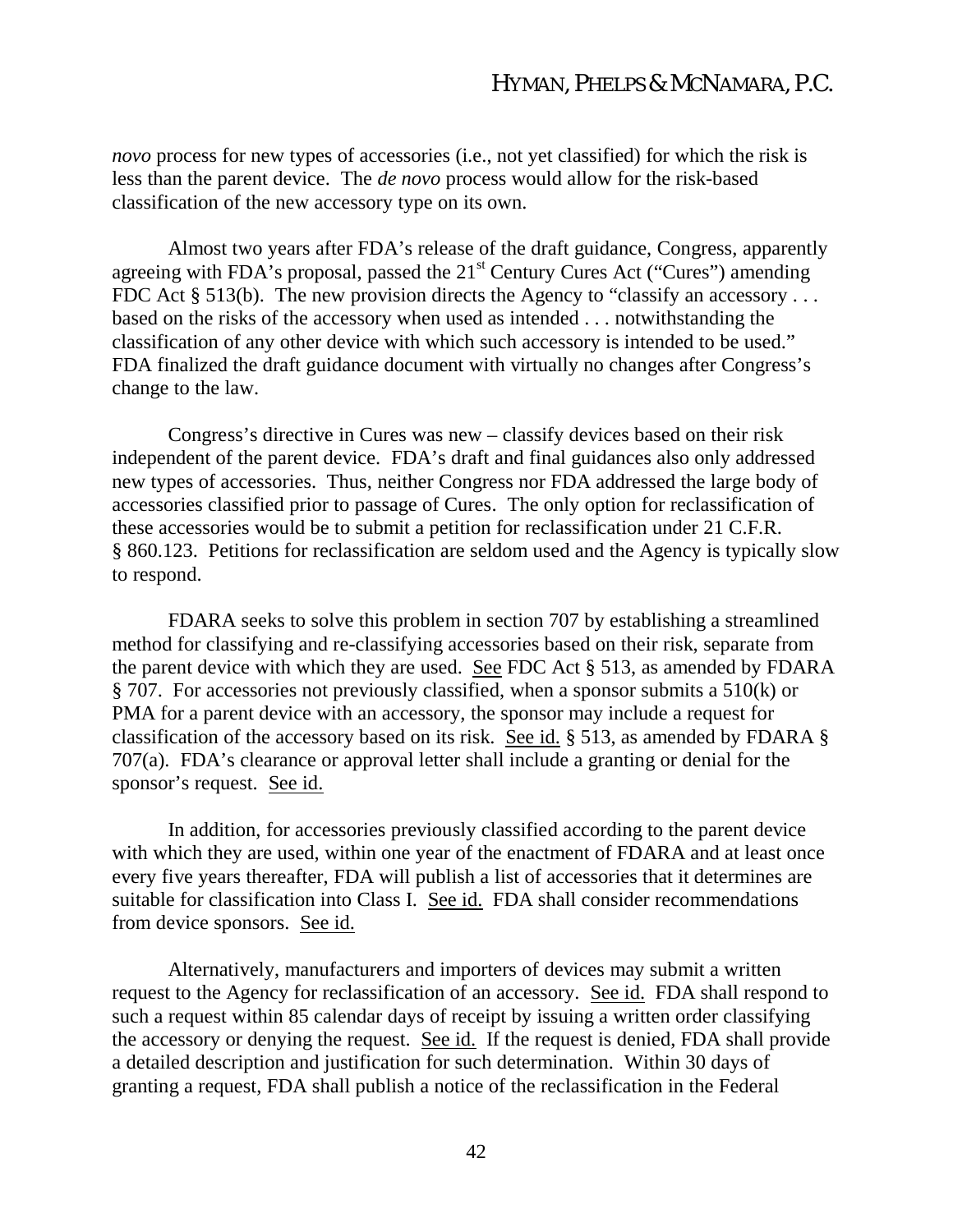Register. See id. FDA shall also provide the requestor with an opportunity to meet with appropriate Agency personnel prior to submitting such a request. See id.

### **G. Device Pilot Projects**

FDARA § 708 authorizes new pilot projects (and continuance of existing projects) designed to test whether and how FDA can use postmarket data and real world data to improve how it regulates devices. An evaluation report by an independent third party must be provided to Congress by January 31, 2021.

#### **H. Regulation of Over-the-Counter Hearing Aids**

The basic federal and state approach to hearing aid regulation has changed little since the 1970s. Yet, the technology has evolved dramatically. One of the emerging new capabilities of the technology is to enable consumers to program the hearing aids to their satisfaction without the intervention of an audiologist. In most states, however, an audiologist by law must dispense hearing aids.

This section directs FDA within three years to promulgate proposed regulations establishing requirements for defining a category of hearing aids that can be safely and effectively sold OTC to individuals with mild to moderate hearing loss. The regulations must be finalized within six months of the close of the public comment period. The category must exclude personal sound amplification products ("PSAPs") that are sometimes sold OTC as hearing aids, but which amplify all sounds and do not permit customization based upon frequencies.

The new regulations will preempt state law that prevents the marketing, sale, and distribution of OTC hearing aids. The preemption does not affect private lawsuits under state law based upon product liability, tort, warranty, contract, or consumer protection law.

FDA must report to Congress on adverse events involving OTC hearing aids within two years after the final regulations are issued.

#### **I. Report on Servicing of Devices**

Within 270 days of FDARA's enactment, FDA shall post on its website a report on the "continued quality, safety, and effectiveness of devices . . . with respect to servicing." It appears that Congress wants to understand how FDA regulates servicing now, and whether such regulation can be improved.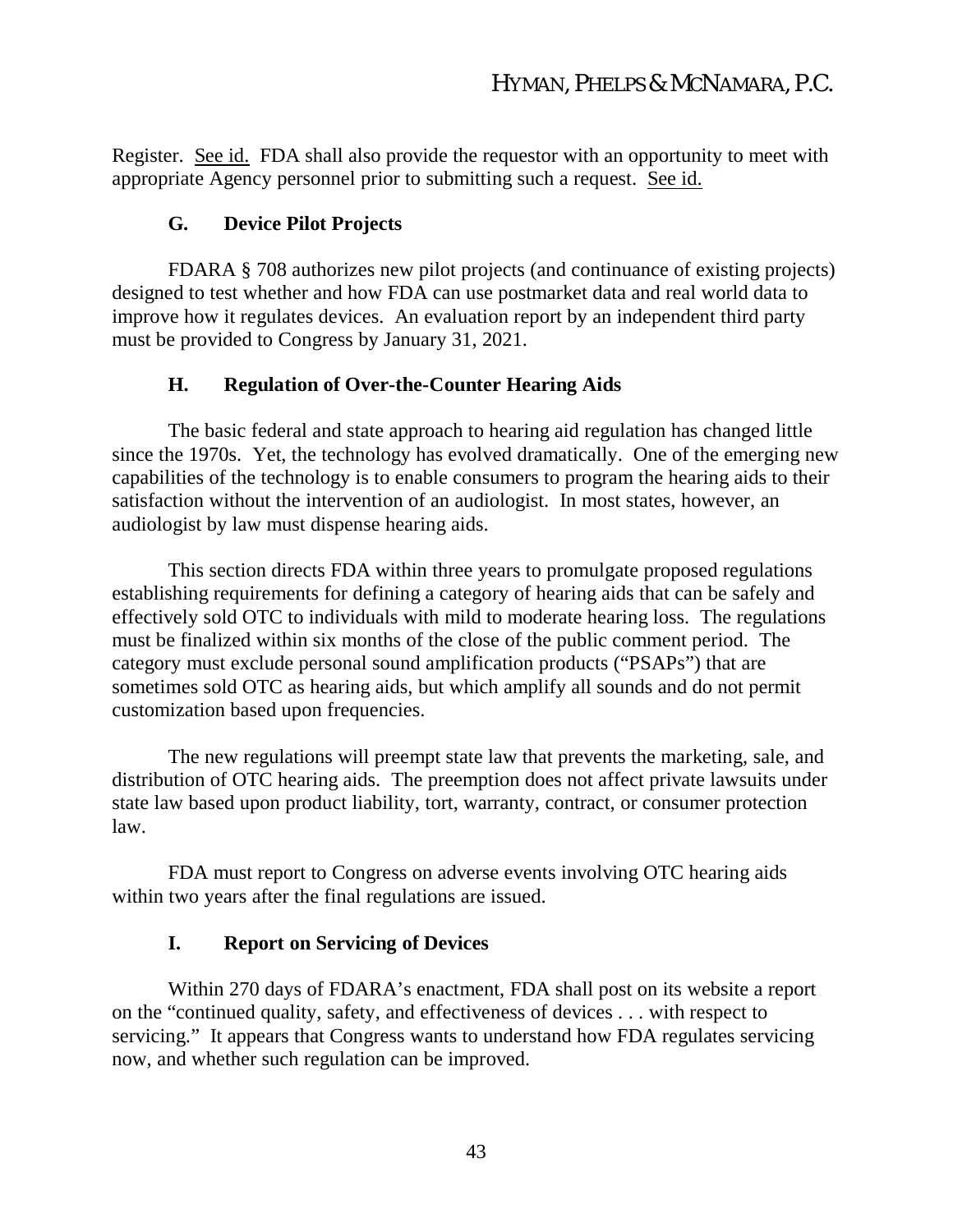# **VIII. IMPROVING GENERIC DRUG ACCESS**

Title VIII of FDARA includes several provisions intended to speed, promote, and enhance generic drug competition.

# **A. Priority Review of Generic Drugs**

FDARA § 801 amends FDC Act § 505(j) to create new 8-month priority review pathway for both ANDAs for which the brand-name reference product has less than three approved generics (and for which there are no blocking patents and exclusivities), and ANDAs for products included on FDA's drug shortage list pursuant to FDC Act § 506E. To qualify for priority review, an ANDA applicant must provide FDA with "complete, accurate information regarding facilities involved in manufacturing processes and testing of the drug that is the subject of the application, including facilities in corresponding Type II active pharmaceutical ingredients drug master files referenced in an application and sites or organizations involved in bioequivalence and clinical studies used to support the application" not later than 60 days prior to ANDA submission. FDC Act  $\S$  505(j)(11)(B), as amended by FDARA  $\S$  801. In anticipation of the enactment of FDARA, FDA issued a guidance document in June 2017, titled "ANDAs: Pre-Submission Facility Correspondence Associated with Priority Submissions," that further discusses the pre-submission facility correspondence process and procedures.

FDARA § 801 also requires FDA to publish an updated list of all drugs for which all patents and periods of exclusivity have expired, and for which FDA has not approved an ANDA referencing the product. Prior to enactment of FDARA, FDA published the first version of this list in June  $2017$ .<sup>11</sup>

# **B. Enhancing Regulatory Transparency to Enhance Generic Competition**

FDARA § 802 is intended to improve communication between FDA and ANDA sponsors about the status of their applications. Specifically, FDARA amends FDC Act § 505(j) to provide that "[u]pon the request of an applicant regarding one or more specified pending applications under this subsection, [FDA] shall, as appropriate, provide

<sup>&</sup>lt;sup>11</sup> See FDA, List of Off-Patent, Off-Exclusivity Drugs without an Approved Generic, available at https://www.fda.gov/downloads/Drugs/ResourcesForYou/Consumers/BuyingUsingMedic ineSafely/UnderstandingGenericDrugs/UCM564441.pdf.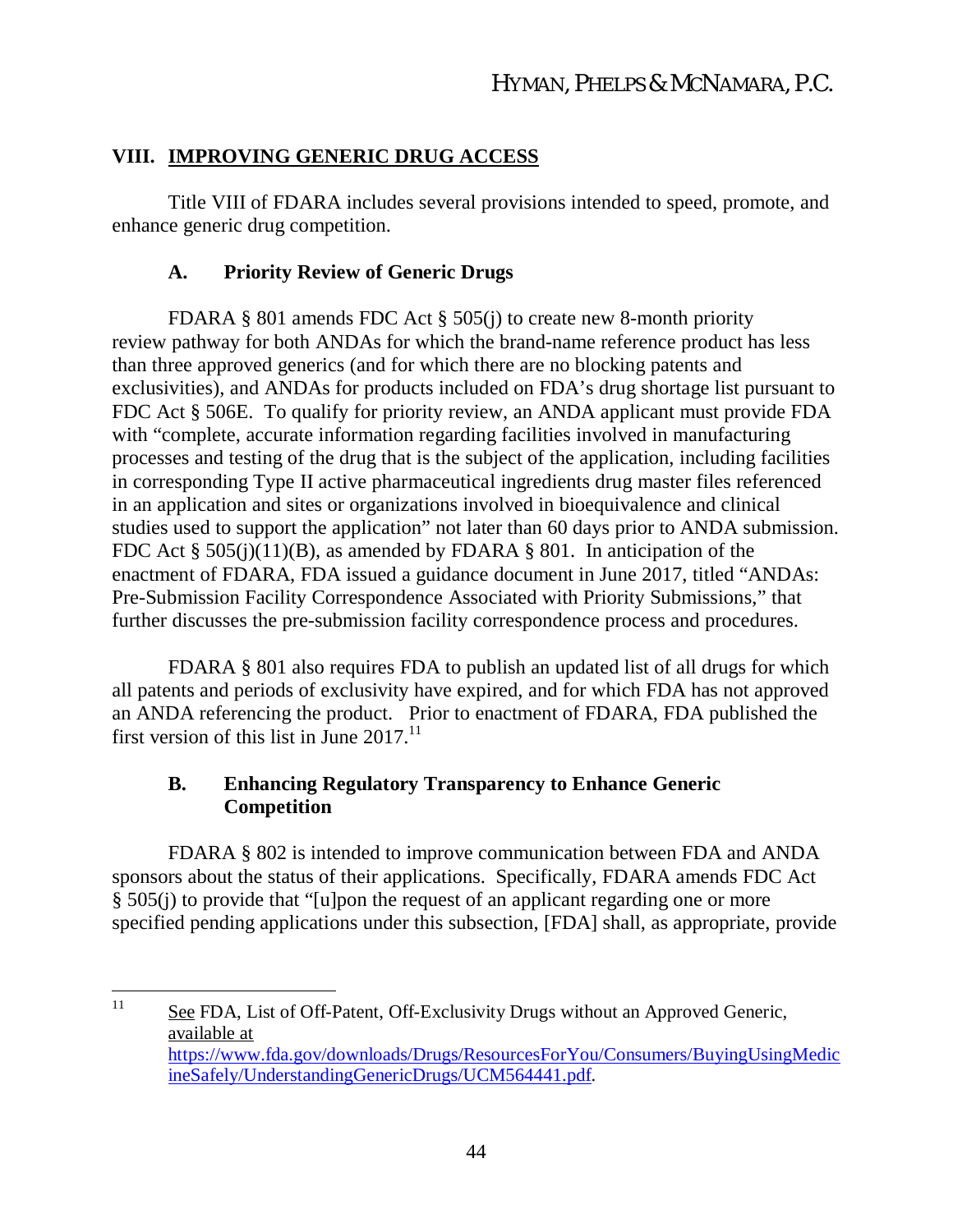review status updates indicating the categorical status of the applications by each relevant review discipline." FDC Act  $\S 505(j)(13)$ , as amended by FDARA  $\S 802$ .

### **C. Competitive Generic Therapies & Incentivizing Competitive Generic Drug Development**

FDARA § 803 amends the FDC Act to add Section 506H, titled "Competitive Generic Therapies," and authorizes FDA to designate a drug as a "competitive generic therapy" upon request by the applicant when there is "inadequate generic competition;" that is, when there is no more than one approved ANDA for its corresponding reference product listed in the Orange Book (not including discontinued products). FDC Act § 506H(b)(3), as amended by FDARA § 803(a). A request for designation of a drug as a "competitive generic therapy" must be made to FDA prior to or concurrent with ANDA submission, see id. § 506H(b)(2), as amended by FDARA § 803(a), and FDA may act on the request within 60 days after receiving the request, see id. § 506H(b)(4), as amended by FDARA § 803(a). FDA is required to issue guidance on the new designation process within 18 months of FDARA's enactment. See FDARA § 803(b).

A generic drug manufacturer who obtains designation of a drug as a "competitive generic therapy" is eligible for certain benefits, including enhanced communications with FDA officials and advice from the Agency. See FDC Act § 506H(c), as amended by FDARA § 803(a).

FDARA § 808 institutes a new 180-day exclusivity period available only to the "first approved applicant" of an ANDA for a "competitive generic therapy." A "competitive generic therapy" is defined as both a drug designated as a "competitive generic therapy" pursuant to FDC Act § 506H, and as a drug for which there are no unexpired patents or exclusivities listed in the Orange Book at the time of ANDA submission. FDC Act  $\S$  505(j)(5)(B)(y)(III)(aa), as amended by FDARA  $\S$  808. Competitive generic therapy 180-day exclusivity operates in a manner similar to "traditional" 180-day exclusivity in that it prevents FDA from approving another ANDA for the same product until the date that is 180 days after first commercial marketing of the competitive generic therapy. See id. §  $505(j)(5)(B)(v)(I)$ , as amended by FDARA § 808. In addition, eligibility for competitive generic therapy 180-day exclusivity may be forfeited if the ANDA applicant "fails to market the competitive generic therapy within 75 days after the date on which the approval of the first approved applicant's application for the competitive generic therapy is made effective." FDC Act  $\S 505(j)(5)(D)(iv)$ , as amended by FDARA § 808.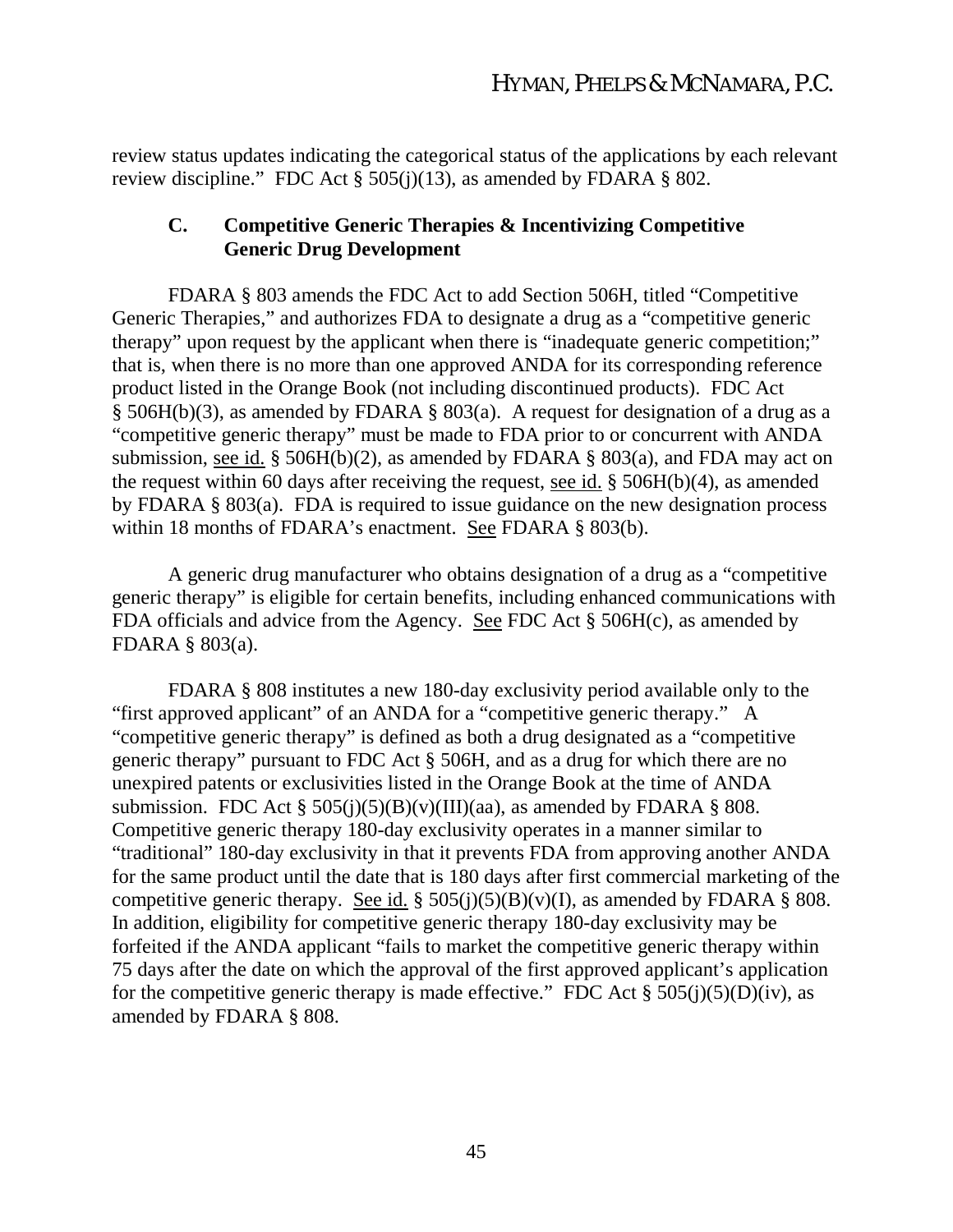### **D. Accurate Information About Drugs with Limited Competition**

In an effort to ensure complete and accurate information on approved drug products listed in the Orange Book, FDARA § 804 amends the FDC Act to add Section 506I, titled "Prompt Reports of Marketing Status," and requires NDA and ANDA holders to report certain information to FDA. First, application sponsors must notify FDA in writing "180 days prior to withdrawing [an] approved drug from sale, or if 180 days is not practicable as soon as practicable but not later than the date of withdrawal." FDC Act § 506I(a), as amended by FDARA § 804. Second, application sponsors must notify FDA in writing "within 180 calendar days of the date of approval of the drug if the drug will not be available for sale within 180 calendar days of such date of approval." Id. § 506I(b), as amended by FDARA § 804. Third, within 180-days of FDARA's enactment, NDA and ANDA holders must notify FDA in writing which of their drugs listed in the active section of the Orange Book are available for sale and which drugs ar not marketed or have never been available for sale. See id. § 506I(c), as amended by FDARA § 804. A sponsor's failure to meet any of the reporting requirements above allows FDA to move such sponsor's drugs from the active to the inactive section of the Orange Book. See id. § 506I(d), as amended by FDARA § 804.

### **E. Suitability Petitions**

The FDC Act requires FDA to "approve or disapprove a [suitability] petition ... within *ninety days* of the date the petition is submitted." FDC Act  $\S$  505(j)(2)(C) (emphasis added). FDA rarely meets this statutory deadline. Instead, ANDA suitability petitions languish at FDA, sometimes for years, without a decision. See Kurt R. Karst, Letting the Devil Ride: Thirty Years of ANDA Suitability Petitions Under the Hatch-Waxman Act, 40 Wm. Mitchell L. Rev. 1260 (2014).

FDARA § 805 includes a "sense of Congress" provision stating that FDA "shall meet the requirement under [FDC Act  $\S$  505(j)(2)(C)] and [21 C.F.R.  $\S$  314.93(e)] of responding to suitability petitions within 90 days of submission." FDARA § 805(a). In addition, the GDUFA II Performance Goals Letter states that "FDA aspires to respond to Suitability Petitions in a more timely and predictable manner," and requires FDA to report on the "[n]umber of suitability petitions pending a substantive response for more than 270 days from the date of receipt." GDUFA II Performance Goals Letter at 23. FDARA § 805 also requires FDA to report annually on the number of pending suitability petitions, including the number of petitions pending a substantive response for more than 180 days from Agency receipt. See FDARA § 805(b).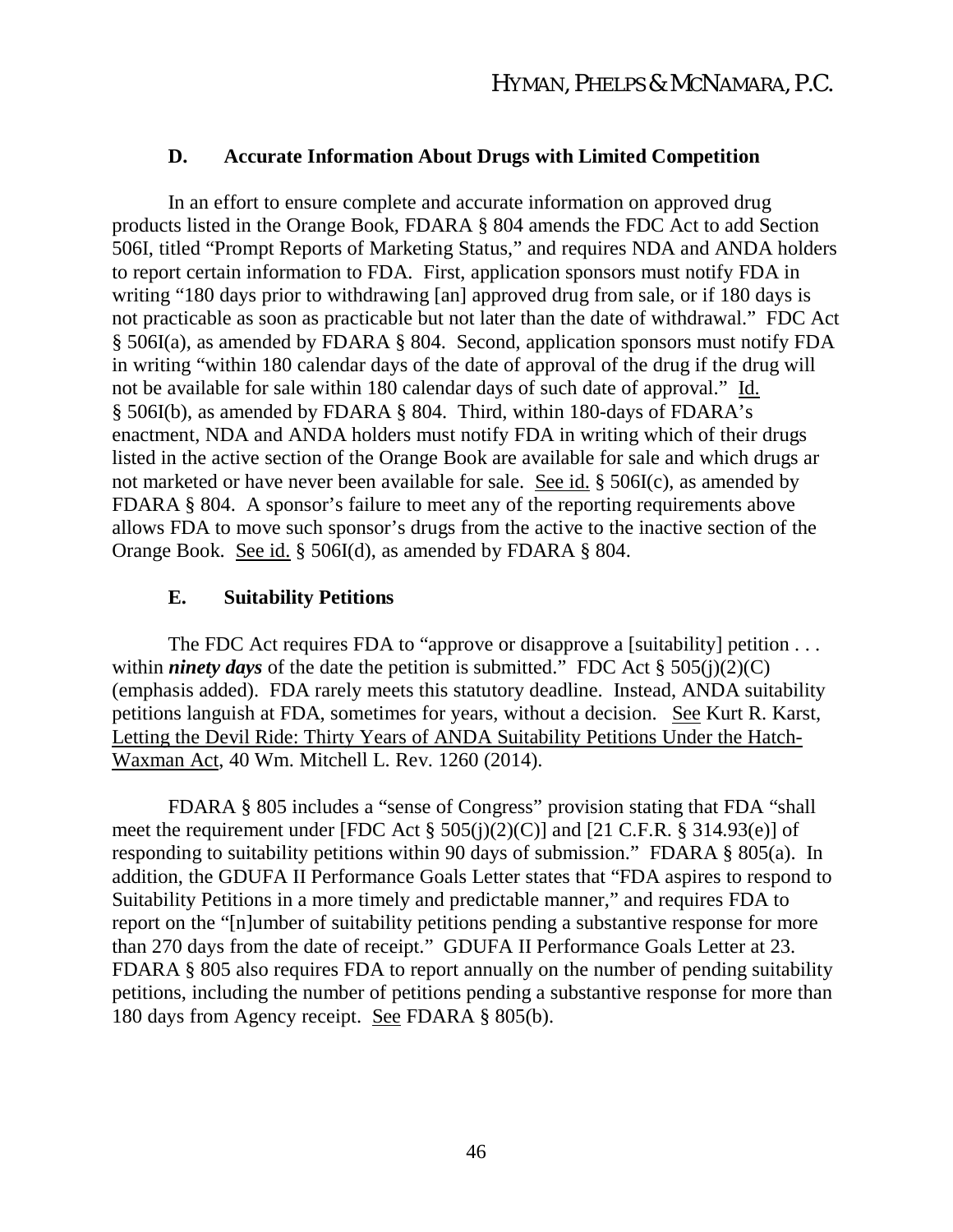### **F. Inspections**

FDARA § 806 requires FDA to develop and implement within six months of FDARA's enactment "a protocol for expediting review of timely responses to reports of observations from an inspection under [FDC Act § 704]." FDARA § 806. The FDA protocol will apply to inspection report responses pertaining to NDAs and ANDAs "for which the approval is dependent upon remediation of conditions identified in the report," "for which concerns related to observations from an inspection . . . are the only barrier to approval," and "where the drug that is the subject of the application is a drug (i) for which there are not more than 3 other approved [ANDAs] that reference the same listed drug and for which there are less than 6 [ANDAs] tentatively approved; or (ii) that is included on [FDA's drug shortage list]." FDARA § 806. In addition, FDA's protocol will address expedited facility re-inspection and will establish a 6-month timeline for completion of review of inspection report responses. See id.

# **G. Reporting on Pending Generic Drug Applications and Priority Review Applications & GAO Study of Issues Regarding First Cycle Approvals of Generic Medicines**

FDARA § 807 requires FDA to report quarterly on the number of pending and approved ANDAs subject to priority review under new FDC Act § 505(j)(11) and expedited review under new FDC Act § 506H.

FDARA § 809 directs the GAO to study and to issue a report on the rate of ANDAs that are approved on the first review cycle and related issues.

# **IX. OTHER PROVISIONS**

### **A. Technical Corrections**

As its title states, FDARA § 901 largely deals with fixing typographical and other scrivener errors contained in the  $21<sup>st</sup>$  Century Cures Act ("Cures"). For example, FDARA § 901(b) changes the word "identity" to "identify" in a provision that now correctly requires FDA to "identify opportunities to help advance the development of regenerative medicine therapies and regenerative advanced therapies."

Some of the so-called technical corrections, however, make substantive changes. FDARA § 901(d) extends the timeline FDA is given to implement the program to utilize "real world evidence" by an additional year. Now FDA has until December 13, 2019 to implement this program. FDARA § 901(c) changes the definition of "real world evidence" from data "derived from sources other than randomized clinical trials" to data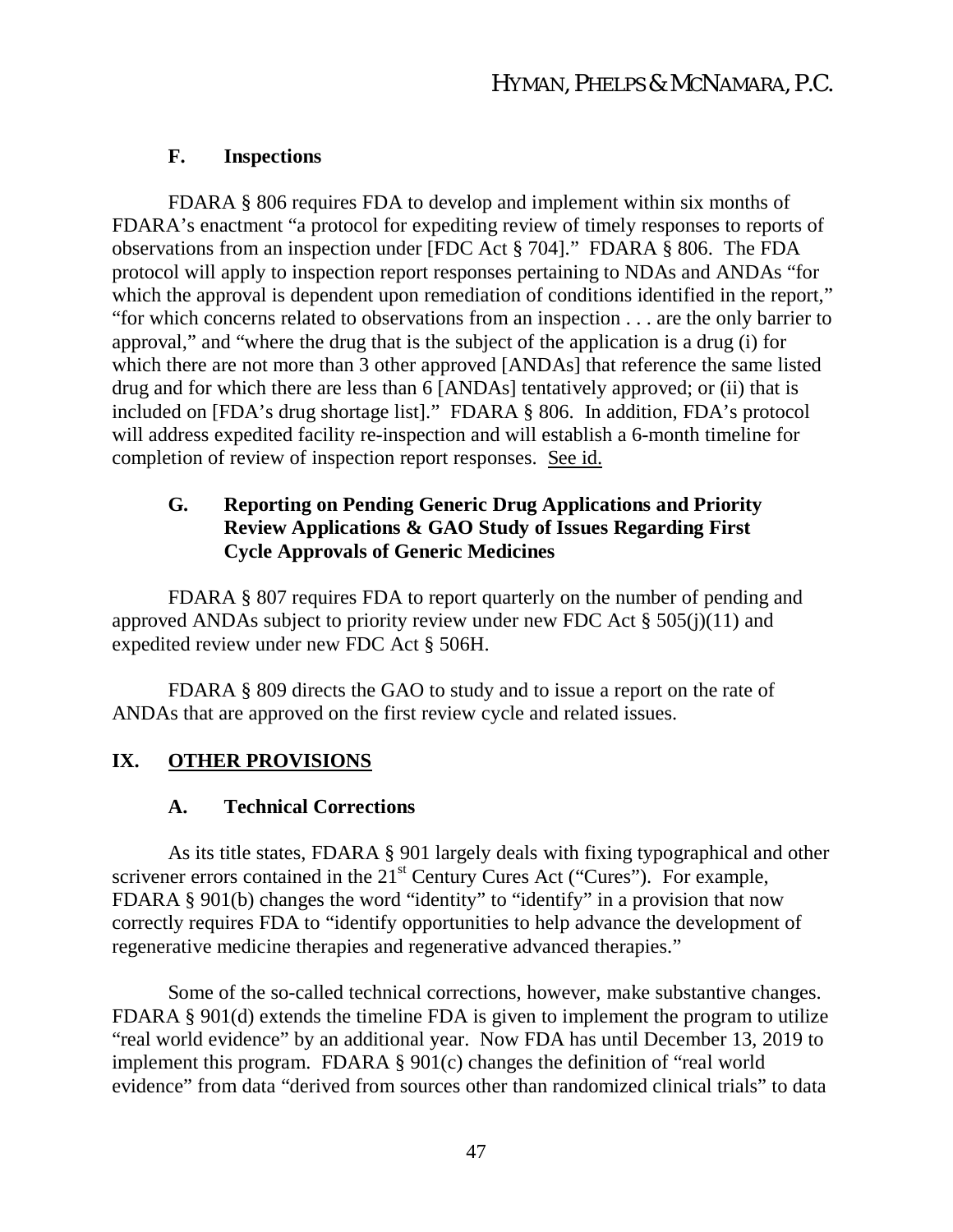"derived from sources other than traditional clinical trials." While this change appears a non-controversial acknowledgement that FDA has permitted studies of non-randomized trials to serve as substantial evidence of effectiveness, the change in the definition's language will limit what data constitutes "real world evidence" and it introduces ambiguity to the definition to the extent that it is not immediately self-evident what types of studies are "traditional clinical trials."

Lastly, FDARA § 901(h) changes the potential for medical device sponsors to provide recommendations for medical device classification panel members. Under the 21<sup>st</sup> Century Cures Act, "sponsors of medical device submissions" were given the opportunity to provide panel member recommendations to FDA. Now, FDC Act § 513(b)(5)(D), as amended by FDARA § 901(h), permits only "sponsors of medical devices that may be specifically the subject of a review by a classification panel" to make panel recommendations.

# **B. Annual Report on Inspections**

FDARA § 902 requires FDA to post on its website, by March 1st of each year, a detailed report regarding the previous calendar year's inspection activities. Specifically, the report will include:

- The median time from when review staff request an inspection until the start of the inspection;
- The median length of time of inspections, measured from issuance of the Form FDA 482 to the Form FDA 483;
- The median length of time from issuance of a Form 483 to each of sending a Warning Letter, issuance of an import alert, and holding of a regulatory meeting regarding the inspection during which it is concluded that regulatory or enforcement action was indicated;
- The median length of time from each of sending a Warning Letter, issuance of an import alert, and holding of a regulatory meeting regarding the inspection during which it is concluded that regulatory or enforcement action was indicated to resolution of those issues; and
- The number of times a Form FDA 483 was issued that resulted in delay of approval of an application.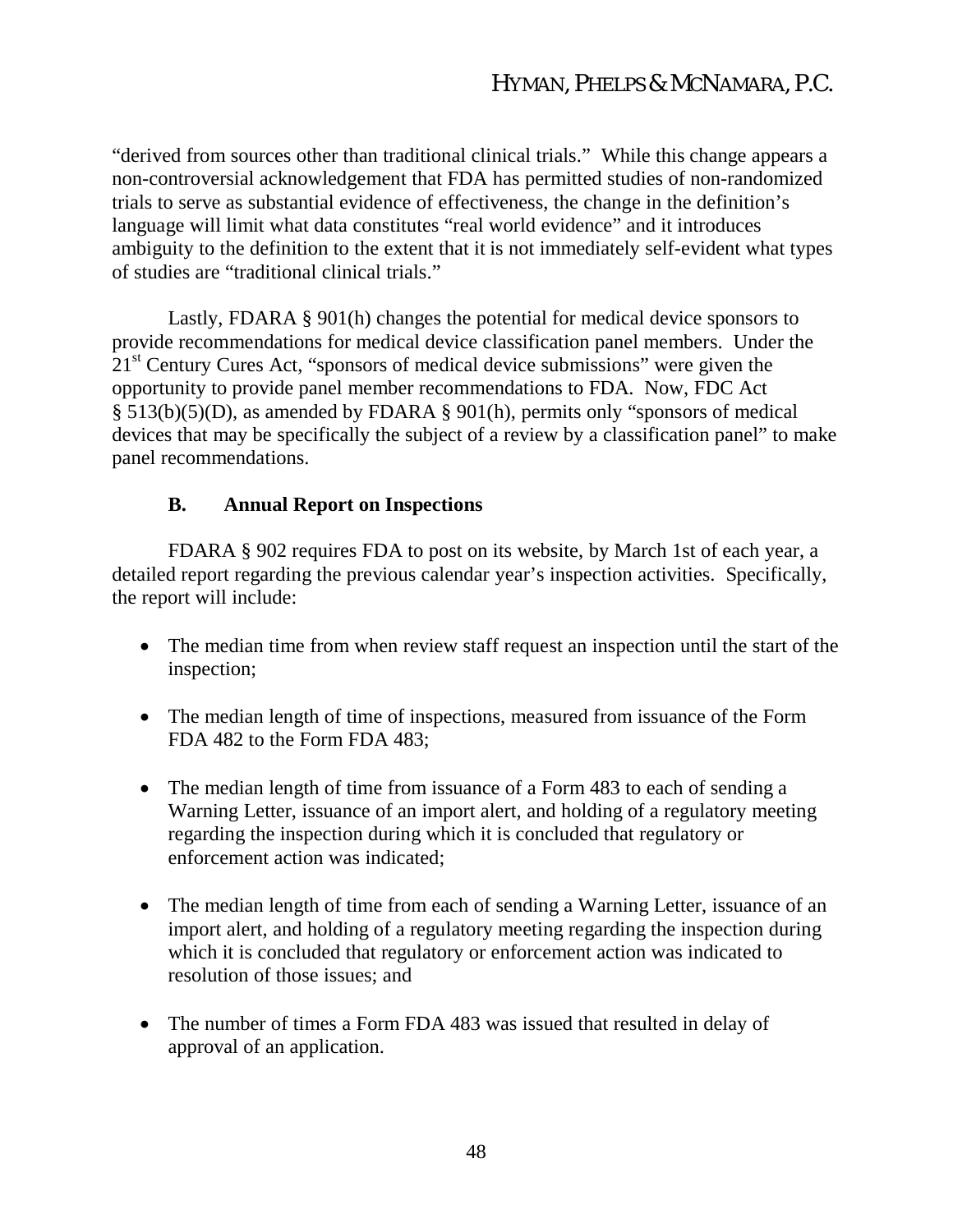# **C. Streamlining and Improving Consistency in Performance Reporting**

FDARA § 903 makes several changes to each of the PDUFA, MDUFA, GDUFA, and BsUFA reporting requirements detailed in Titles I through IV. Specifically, FDARA § 903 requires each user fee program to include quarterly "real time" reports and attempts to harmonize those reports to the extent possible given the differences among the various products governed by the four user fee programs. The goal is to elicit from FDA more consistently reported data and information regarding FDA's progress to reaching goals outlined in each user fee program's goals letter.

### **D. Analysis of Use of Funds**

Similar to FDARA § 903, FDARA § 904 deals with changes to FDA's reporting requirements under each of the four human medical product user fee programs. For each program, FDA is required to issue annual reports to Congress regarding performance goals met and missed, including justifications for missed goals, and is required to meet with members of Congress when requested and to participate in Congressional hearings when requested.

### **E. Facilities Management**

Under FDARA § 905, the Comptroller General of the United States is required to conduct a detailed assessment of FDA's expenses related to maintenance and renovation of facilities during the seven years starting with FDASIA's reauthorization, specifically FYs 2012-2019. Beyond a simple accounting of FDA's facility-related finances, the Comptroller General is asked to assess whether FDA's facilities are managed such that FDA demonstrates it has the "ability to further its public health mission." See FDARA § 905(a)(1)(B). Expressing its current skepticism with FDA's management of its facilities, Congress included provisions in FDARA § 905(b) that strip FDA at the start of FY 2023 (i.e*.*, October 1, 2022) of the ability to allocate user fees for "leasing, maintenance, renovation, and repair of facilities and acquisition, maintenance, and repair of fixtures, furniture, scientific equipment, and other necessary materials and supplies." Rather, FDA is permitted to only use such fees for expenditures for "leasing and necessary scientific equipment." We presume that the Comptroller General's report will be front and center in time for the next round of negotiations in 2022 and that FDA will be very interested in restoring funding for facility, fixture, and furniture acquisition, maintenance, renovation, and repairs.

###

49